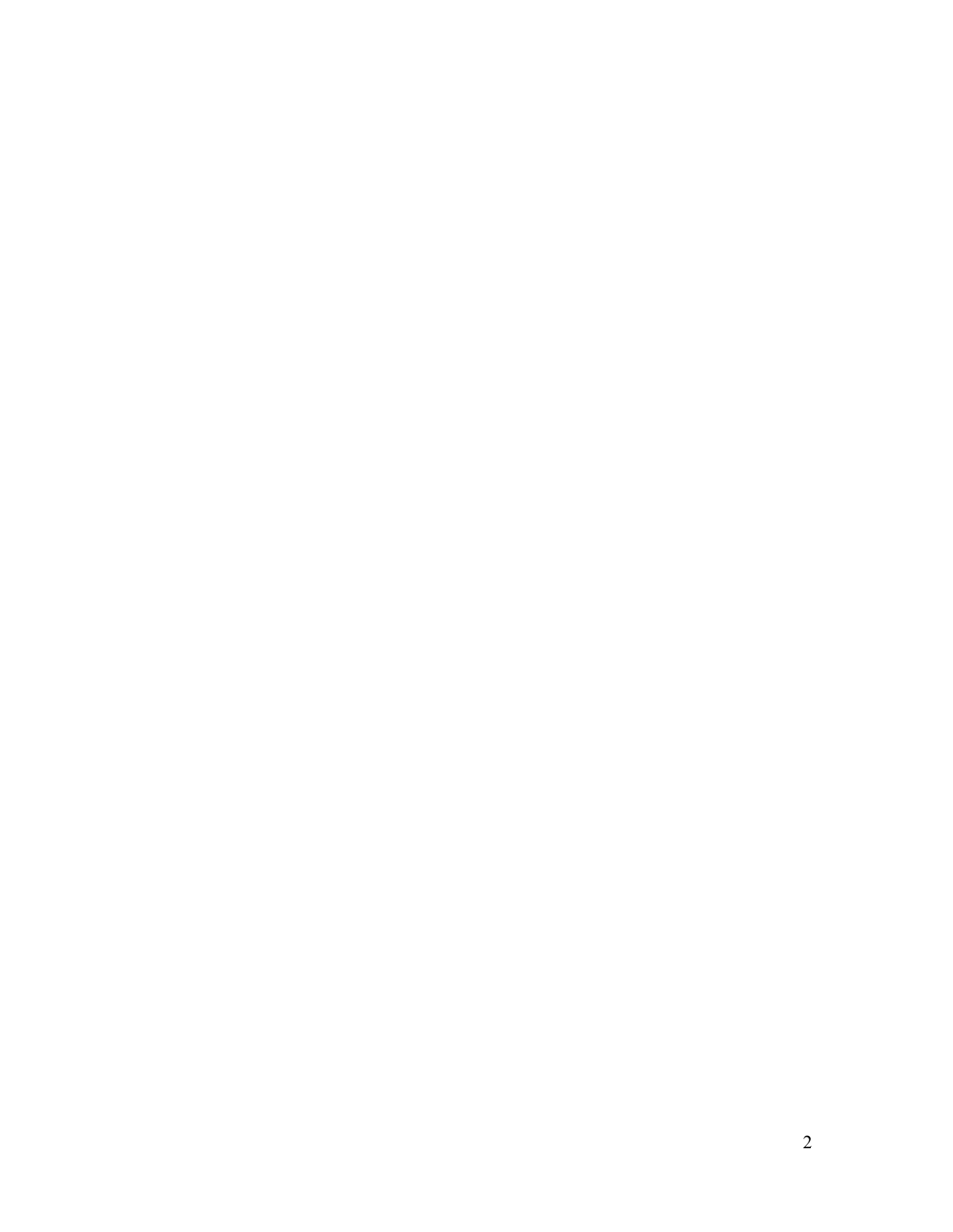## **DESIGNING SCHOOLWIDE PROGRAMS**

## **TABLE OF CONTENTS**

| B. CONDUCTING THE COMPREHENSIVE NEEDS ASSESSMENT                           |  |
|----------------------------------------------------------------------------|--|
|                                                                            |  |
|                                                                            |  |
|                                                                            |  |
|                                                                            |  |
|                                                                            |  |
|                                                                            |  |
|                                                                            |  |
|                                                                            |  |
|                                                                            |  |
|                                                                            |  |
|                                                                            |  |
|                                                                            |  |
|                                                                            |  |
|                                                                            |  |
|                                                                            |  |
|                                                                            |  |
| Deciding Who Should Conduct the Evaluation/Annual Review25                 |  |
|                                                                            |  |
|                                                                            |  |
|                                                                            |  |
|                                                                            |  |
|                                                                            |  |
|                                                                            |  |
|                                                                            |  |
|                                                                            |  |
|                                                                            |  |
|                                                                            |  |
|                                                                            |  |
| APPENDIX IV: Schoolwide Planning Team Members/Roles 38                     |  |
| APPENDIX V: Assessment of School Progress Toward Schoolwide Improvement.40 |  |
|                                                                            |  |
|                                                                            |  |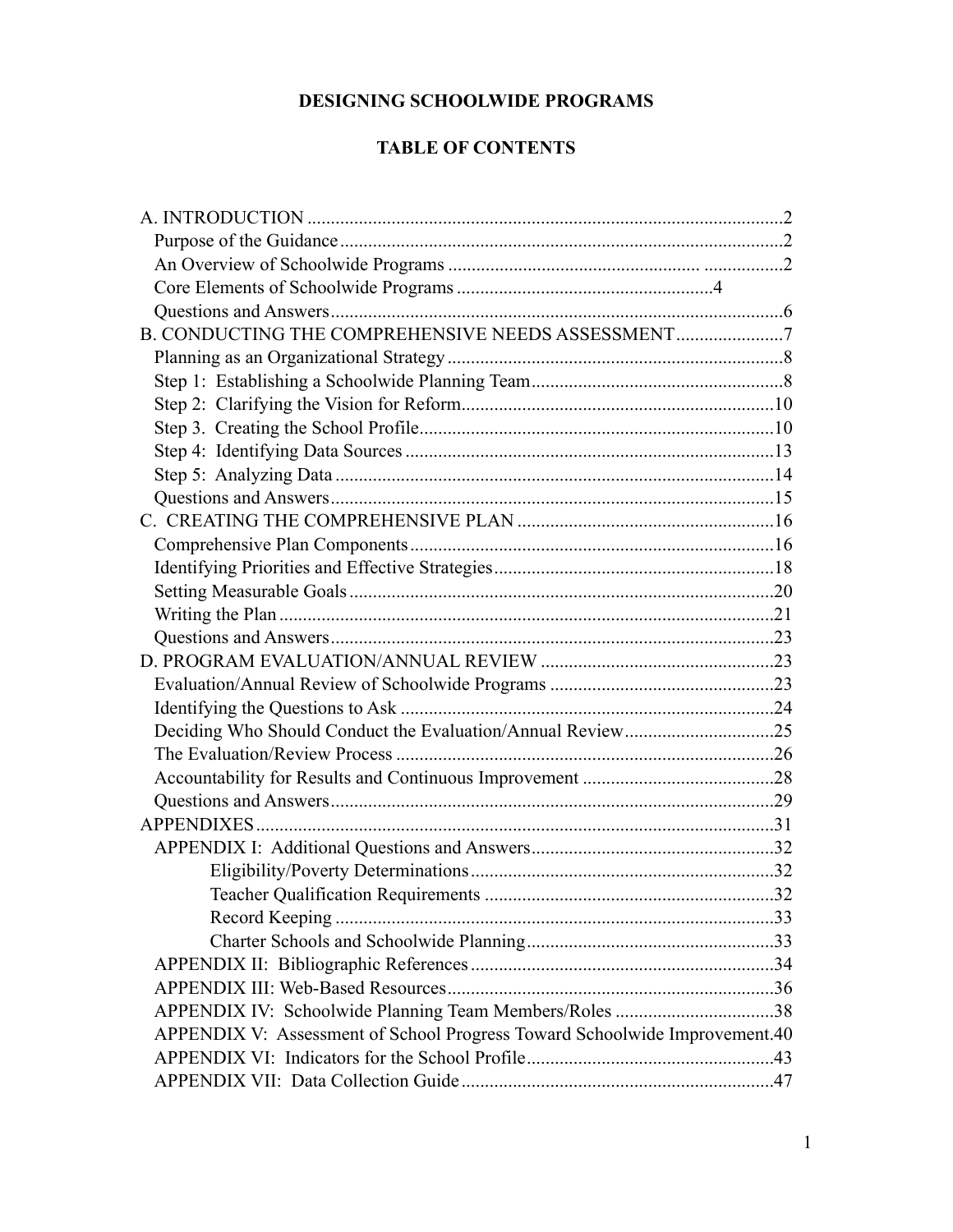APPENDIX VIII: Finalizing the Schoolwide Plan - A Rubric for Monitoring and Evaluation 48 .....................................................................................................................

#### **A. INTRODUCTION**

#### **Purpose of the Guidance**

This guidance offers a renewed vision for the use of the schoolwide program, both as a reform strategy and as a means of realizing the high standards for student achievement envisioned by the No Child Left Behind Act of 2001 (NCLB). It is intended to be used as a companion document to the statute and regulations, as well as a technical assistance resource.

The guidance is organized in three major sections: the comprehensive needs assessment, the comprehensive plan, and the annual program evaluation. The first section suggests a process for organizing and conducting the needs assessment. It also discusses planning in general, not only as the prerequisite to change and reform, but also as an ongoing and transparent activity that must be used throughout all aspects of schoolwide program implementation. The second section addresses the development of the comprehensive plan and its required components, emphasizing the importance of involving all key stakeholders. The third describes a strategic approach to the required evaluation of the program, which loops back to the planning component. Each begins with a brief discussion followed by a more detailed explanation of specific program requirements. Research-based principles and practical approaches for implementation are also included, and each section ends with questions and answers on specific topics, as needed.

The appendices provide print and Web-based information resources as well as answers to technical questions that are not addressed specifically in the main body of the guidance. The appendices also contain practical resources and tools that can be used in planning, organizing and developing schoolwide programs.

References to the statutory provisions for schoolwide programs occur throughout this guidance. The full text of the statute may be viewed by accessing the following link: [http://www.ed.gov/legislation/ESEA02](http://www.ed.gov/legislation/esea02).Refer to section 1114 under Title I**,** Part A, Improving Basic Programs Operated by Local Educational Agencies, Subpart 1, Basic Program Requirements. The full text of the final regulations and the preamble may be viewed by accessing the following link: ed.gov/news/ fedregister Title I - Improving the Academic Achievement of the Disadvantaged; Final Rule, December 2, 2002 (67 FR 71710); §§200.26 through 200.29 of title 34 of the Code of Federal Regulations (CFR).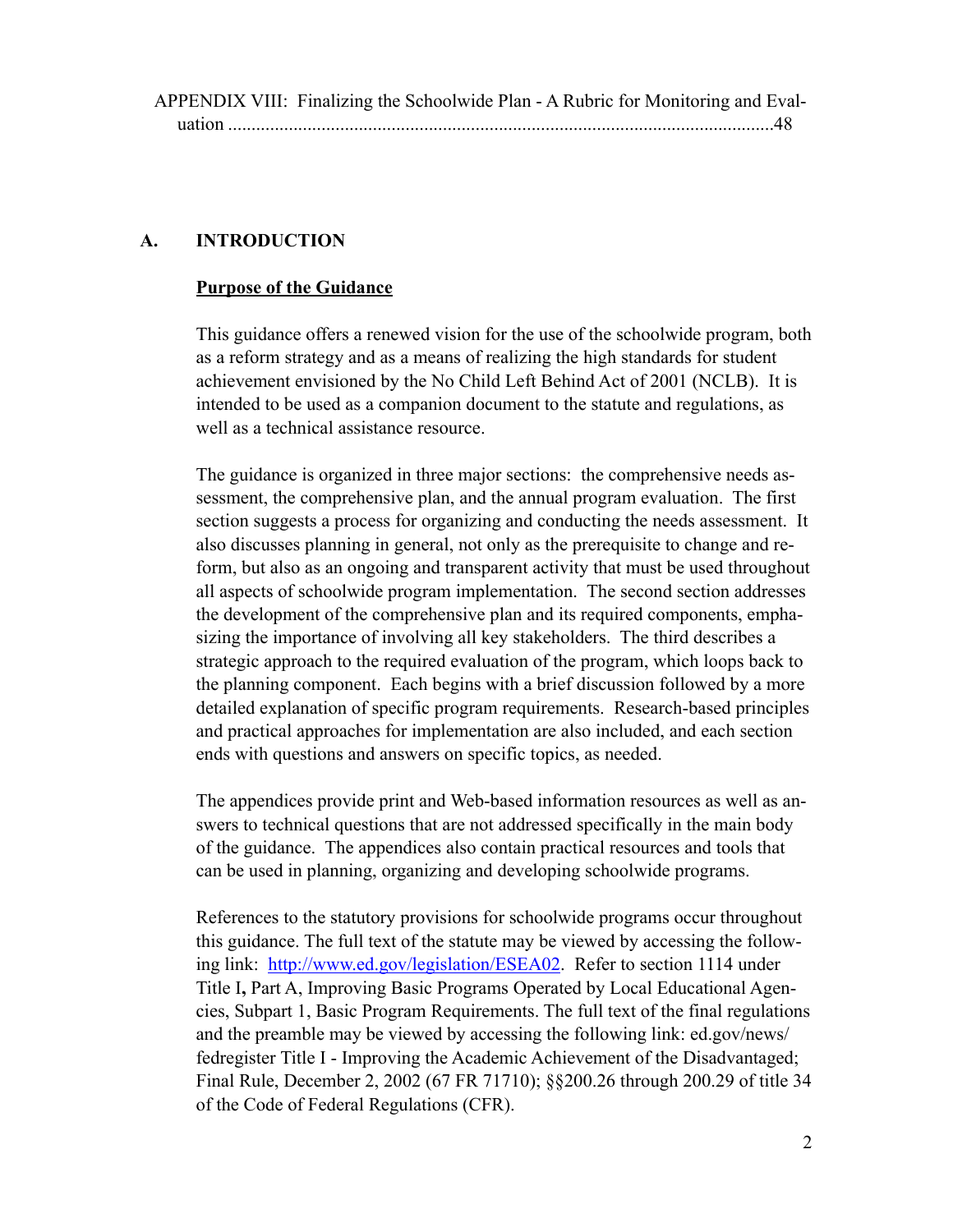#### **An Overview of Schoolwide Programs**

A schoolwide program is a comprehensive reform strategy designed to upgrade the entire educational program in a Title I school; its primary goal is to ensure that all students, particularly those who are low-achieving, demonstrate proficient and advanced levels of achievement on State academic achievement standards. This schoolwide reform strategy requires that a school--

- Conduct a comprehensive needs assessment;
- Identify and commit to specific goals and strategies that address those needs;
- **•** Create a comprehensive plan; and
- Conduct an annual review of the effectiveness of the schoolwide program and revise the plan as necessary.

Adopting this strategy should result in an ongoing, comprehensive plan for school improvement that is owned by the entire school community and tailored to its unique needs.

Whereas Title I targeted assistance programs only provide educational services to identified individual students, schoolwide programs allow staff in schools with high concentrations of students from low-income families to redesign their entire educational program to serve all students. The emphasis in schoolwide program schools is on serving all students, improving all structures that support student learning, and combining all resources, as allowed, to achieve a common goal. Schoolwide programs maximize the impact of Title I.

A growing body of evidence shows that it is possible to create schools where all students achieve to high standards, even when most students in the school are poor or disadvantaged. These schools share common characteristics, including:

- A clear focus;
- High expectations for students and staff;
- An environment focused on learning;
- Strong leadership;
- Curriculum, instruction, and assessments aligned with standards;
- High-quality professional development;
- A collaborative spirit and collaborative structures;
- Meaningful parental involvement; and
- A commitment to continuous review and improvement.

These characteristics are most likely to produce effective schools when they are integrated together into a schoolwide framework. The Title I schoolwide process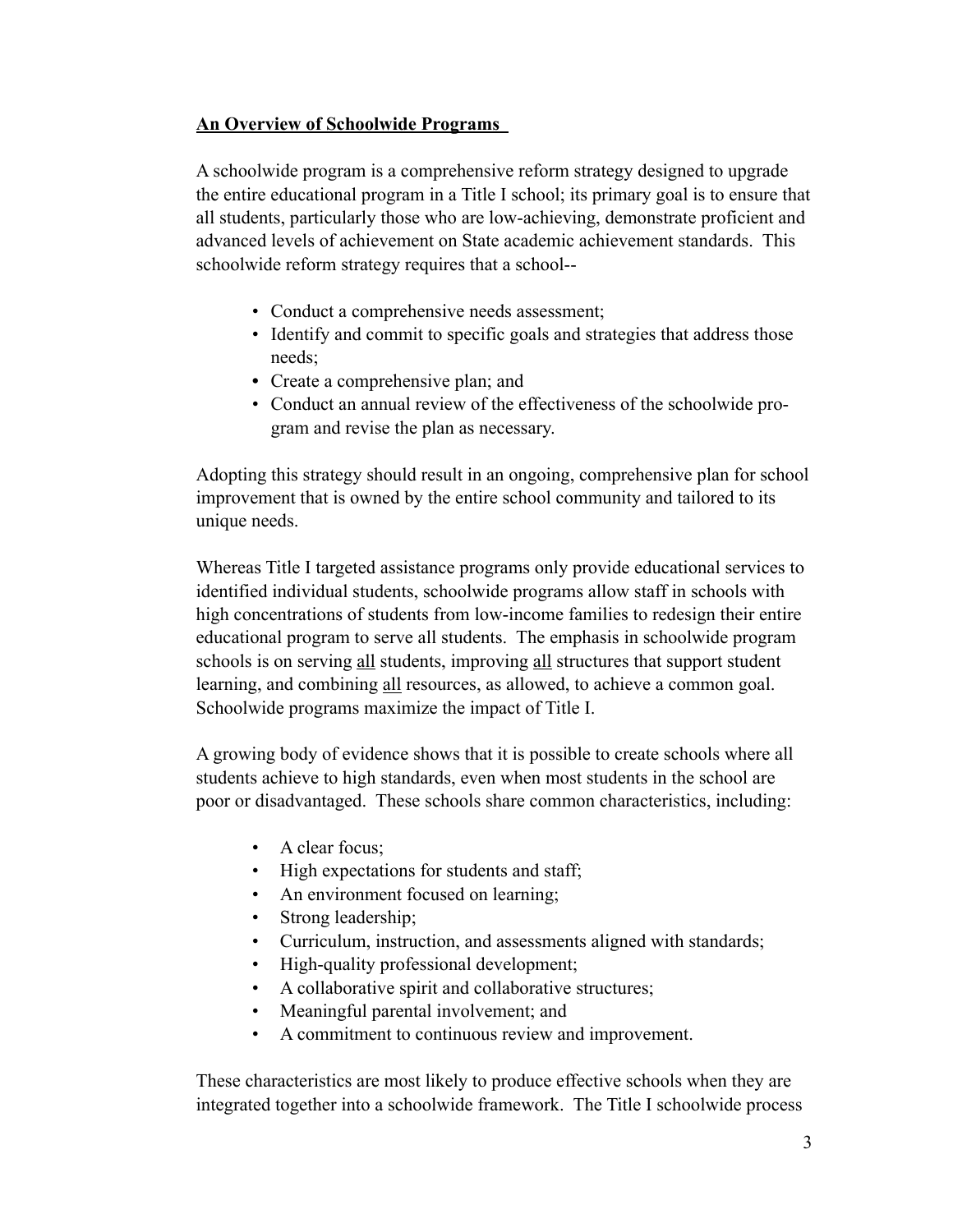supports the creation of high-performing schools by encouraging schools to make significant, even radical, changes in how they do business, and providing them with a comprehensive process for doing so. Developing and implementing a high-quality schoolwide program is a systemic, effective strategy for increasing the academic achievement of all students.

The schoolwide authority also reflects the following fundamental principles of Title I, as amended by the NCLB:

- Accountability for results**.** In a schoolwide program, accountability for results is shared throughout the school. All students are expected to meet the State's challenging standards, and students who experience difficulty mastering those standards are provided timely, effective, additional assistance. Teachers use information about student performance and share ways that instruction can be improved to meet a wide range of student needs. The school keeps parents informed of the achievement of individual students, and of the progress of the school in meeting its goals.
- **•** Research-based practices.Schoolwide programs operate according to a plan that contains proven, research-based strategies designed to facilitate schoolwide reform and improvement. Professional development activities are based on practices proven to be successful in helping teachers improve the quality of their instruction.
- School and community engagement. Staff in schoolwide programs engage parents and the community in their work as planners, participants, and decision makers in the operation of the school. This collaboration is based on a shared vision of the school's values and overall mission. These partnerships strengthen the school's ability to meet the needs of all students and improve the school.

#### **Core Elements of Schoolwide Programs**

NCLB established high standards of accountability for State and local educational agencies (SEAs and LEAs), by requiring them to raise the achievement of all students, including students in the nation's poorest schools. States must describe how schools will close the achievement gaps between major subgroups of students, make adequate yearly progress (AYP), and ensure that all students, including those who are educationally disadvantaged, meet the State's academic achievement standards.

The schoolwide approach to achieving these ambitious goals is based on the premise that comprehensive reform strategies rather than separate, add-on ser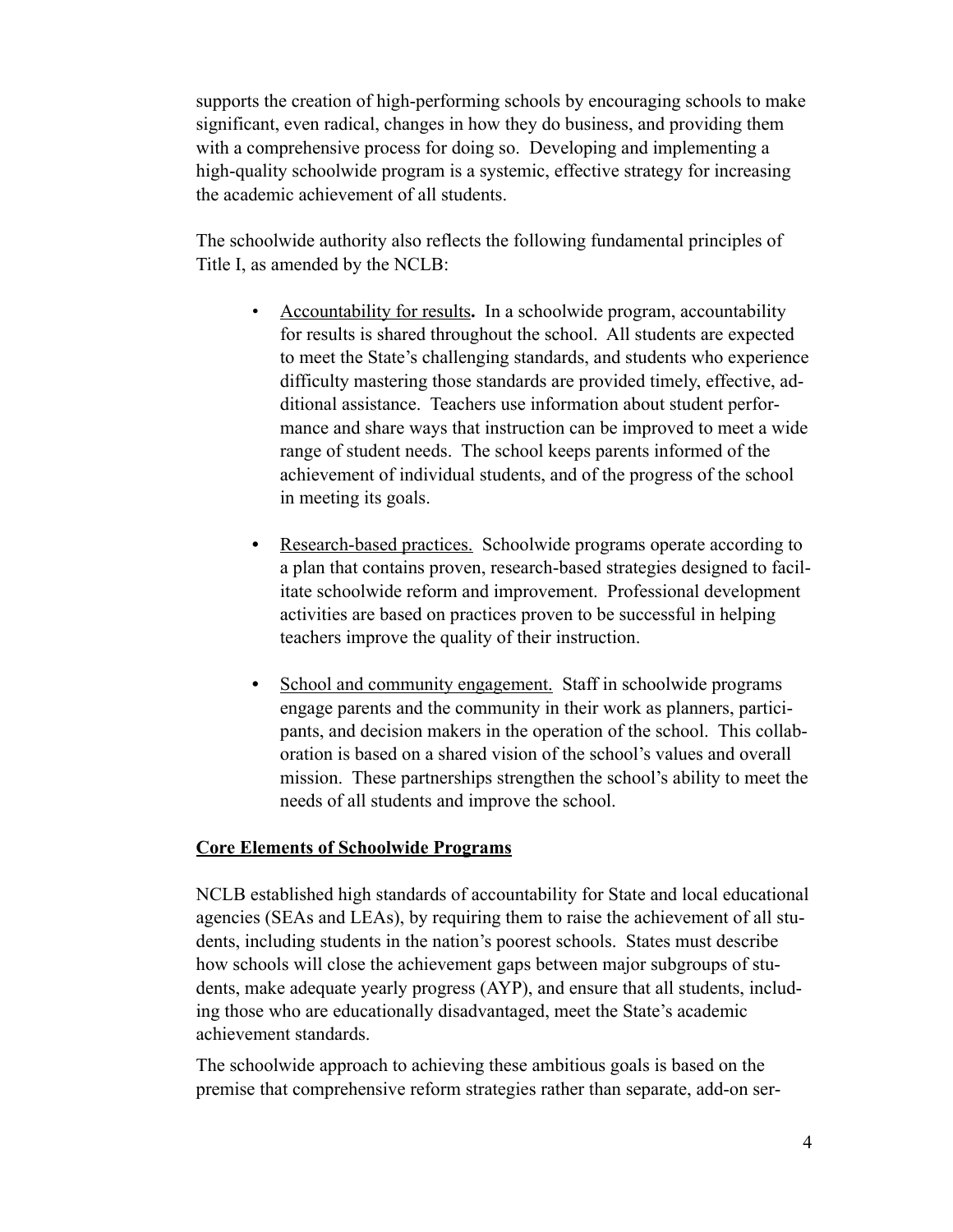vices are most effective in raising academic achievement for the lowest achieving students in a school. A well-designed and implemented schoolwide program touches all aspects of the school's operation and offers an appropriate option for high-poverty schools seeking to improve achievement for all students, particularly the lowest achieving.

## **In general, schoolwide programs--**

- Plan for comprehensive, long-term improvement;
- Serve all students with highly qualified teachers and paraprofessionals;
- Provide continuous learning for staff, parents, and the community;
- Use research-based practices to develop and implement enriched instruction for all students;
- Use inclusive approaches to strengthen the school's organizational structure;
- Consolidate resources to achieve program goals<sup>1</sup>; and
- Engage in continuous self-assessment and improvement.

## **There are three core elements of a schoolwide program, each of which is discussed in more detail later in this document** *[34 CFR 200.26].*

- 1. A school operating a schoolwide program must conduct a comprehensive needs assessment that identifies the school's strengths and challenges in key areas that affect student achievement.
- 2. The school must develop a comprehensive schoolwide plan that describes how it will achieve the goals it has identified as a result of its needs assessment. The schoolwide plan must--
	- Identify reform strategies, aligned with the needs assessment, that are research-based and provide opportunities for all children to meet the State's proficient or advanced levels of academic achievement;
	- Provide instruction by highly qualified teachers;

<sup>&</sup>lt;sup>1</sup> Section 1114 of Title I of the ESEA authorizes eligible schools to consolidate Title I funds, along with other Federal, State and local funds to operate schoolwide programs. The ability to consolidate funding is provided so that planners can focus on the programmatic design of the schoolwide first and then determine how the plan will be funded, rather than using the fiscal resources to determine program design. For detailed information on consolidating funds in a schoolwide program, see the non-regulatory guidance *Title I Fiscal Issues: Maintenance of Effort, Comparability, Supplement Not Supplant, Carryover, Consolidating Funds in Schoolwide Programs, Grantback (awaiting publication at [www.ed.gov/policy/landing.jhtml](http://www.ed.gov/policy/landing.jhtml)).*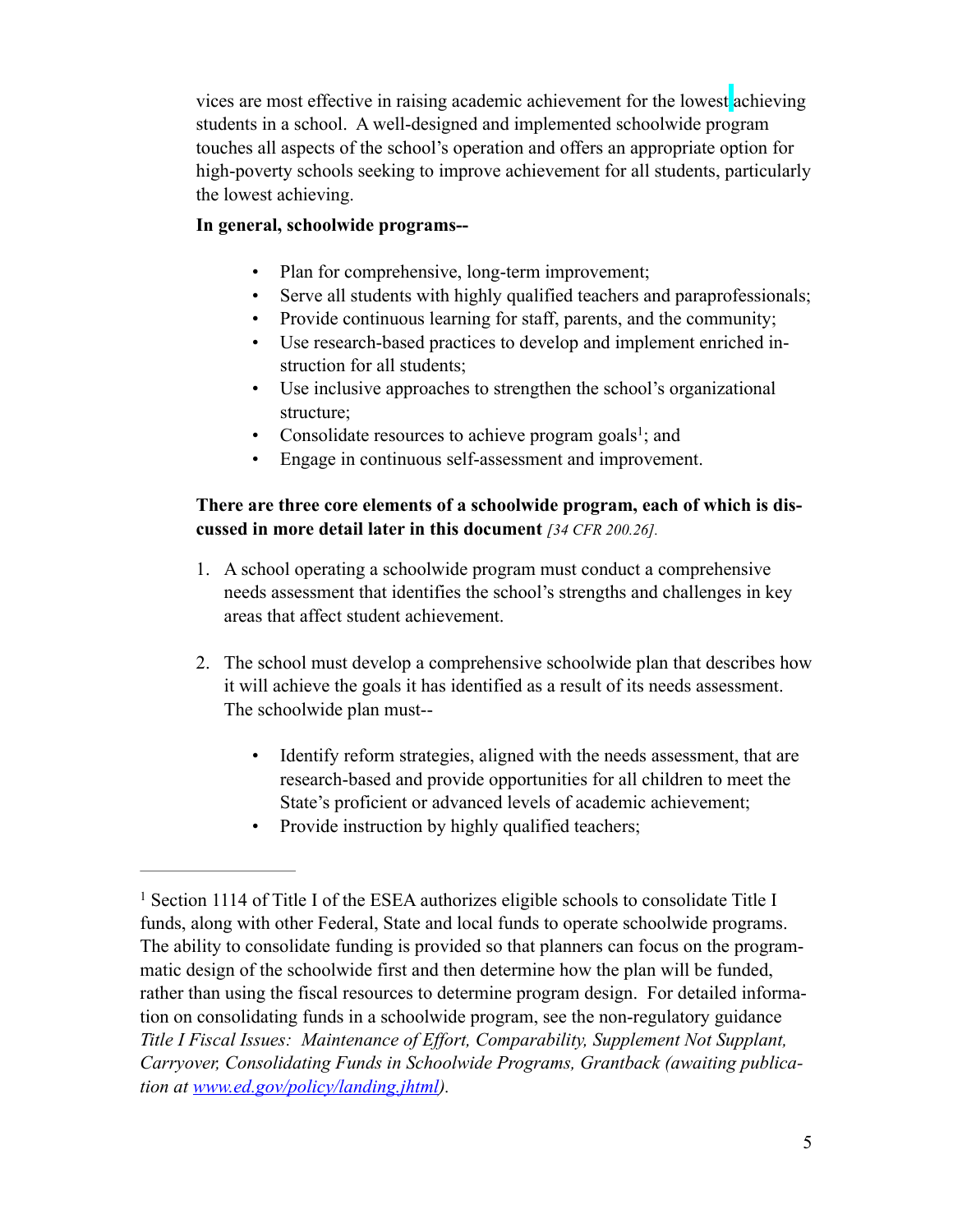- Offer high-quality, ongoing professional development;
- Create strategies to attract highly qualified teachers;
- Create strategies to increase parental involvement;
- Develop plans to assist preschool students through the transition from early childhood programs to local elementary school programs;
- Identify measures to include teachers in decisions regarding the use of academic assessments;
- Conduct activities to ensure that students who experience difficulty attaining proficiency receive effective, timely, additional assistance; and
- Coordinate and integrate Federal, State and local services and programs.

Additionally, the school plan must document that it has met the intent and purposes of each program whose funds are consolidated if it chooses to consolidate funds from Title I, Part A, and other Federal education program funds and resources without maintaining separate fiscal accounting records by program, or meeting most statutory requirements of those programs *[Section 1114(b) (1) of Title I of ESEA]*.

(See [http://www.ed.gov/legislation/FedRegister/other/2004-3/070204a.html](http://www.ed.gov/legislation/fedregister/other/2004-3/070204a.html) for information on the programs that can be consolidated in a schoolwide program and examples of how to meet the intent and purposes of such programs.)

3. The school must evaluate annually the outcomes and the plan's implementation to determine whether the academic achievement of all students, and particularly of low-achieving students, improved, whether the goals and objectives contained in the plan were achieved, and if the plan is still appropriate as written.

## **Questions and Answers**

## **A-1. What requirements must a school meet to be eligible to operate a schoolwide program?**

In general, a Title I school may operate as a schoolwide program only if a minimum of 40 percent of the students in the school, or residing in the attendance area served by the school, are from low-income families. *[Section 1114(a)(i) of Title I of ESEA].*

## **A-2. What is the essential difference between a Title I schoolwide program and a Title I targeted assistance program?**

A targeted assistance program employs staff paid with Title I funds to serve only those students who have been identified as being most at-risk of not meeting the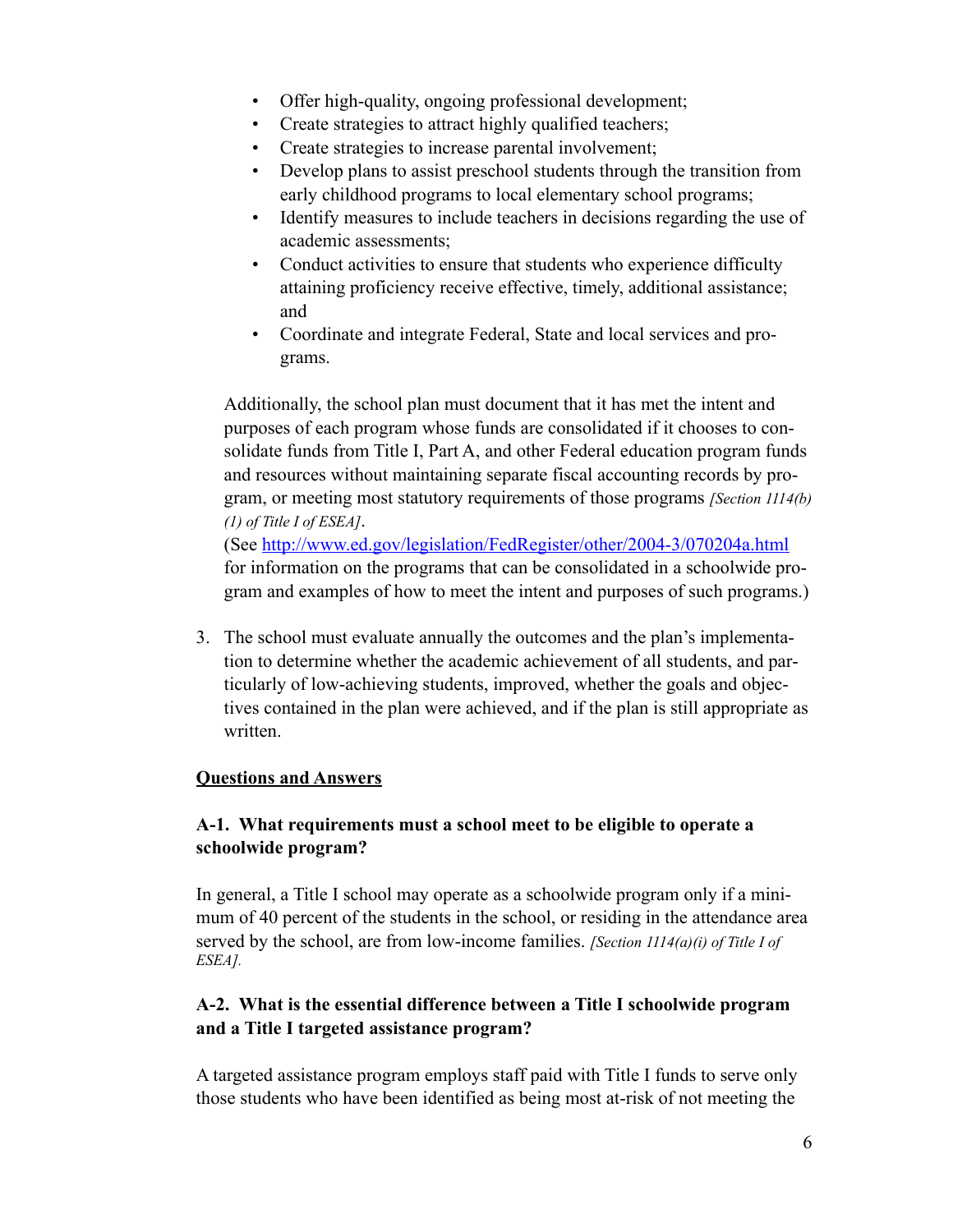State's challenging standards. Multiple measures of student academic achievement are used to determine which students are eligible to participate in the program. Services to eligible students may be provided in a "pullout" setting on a limited basis, or may be provided in the regular classroom.

Schoolwide program schools use Title I funds to meet the needs of all students in the school, as determined through a comprehensive needs assessment. Individual students are not identified as eligible to participate. No distinctions are made between staff paid with Title I funds and staff who are not. All school staff are expected to direct their efforts toward upgrading the entire educational program and improving the achievement of all students, particularly those who are low achieving.

#### **A-3. What factors should a high-poverty school take into consideration when deciding to operate a schoolwide program?**

The primary consideration for a high-poverty school when considering whether to operate a schoolwide or a targeted assistance program is which strategy provides the greatest likelihood of improving the achievement of its students with the greatest needs. Properly implemented, schoolwide programs enable Title I schools with high concentrations of poverty to improve the achievement of their lowest-performing students by redesigning their total educational program rather than merely adding on services for students identified as especially at-risk.

The original schoolwide concept (which was first included in the law in 1978) drew on "effective schools" research that pointed to the value of implementing comprehensive improvement strategies throughout an entire school as a way of improving outcomes for individual students. Research findings since that time reinforce the fact that all children, including the lowest-performing children, in high-poverty communities can master challenging academic content and complex problem solving skills when resources, practices, and procedures are coordinated across an entire school.

#### **B. CONDUCTING THE COMPREHENSIVE NEEDS ASSESSMENT2**

A school wishing to operate a schoolwide program must undertake a specified yearlong planning process (unless the school district determines that less time is needed). A school that already operates a schoolwide program also can use this planning process to update or revise existing plans. An updated needs assessment,

Section 1114(b) requires eligible schools that want to operate a schoolwide program to conduct a needs **<sup>2</sup>** assessment to develop their schoolwide plan. Paperwork requirements that may be associated with this provision were approved by the Office of Management and Budget under Control # 1810-0581.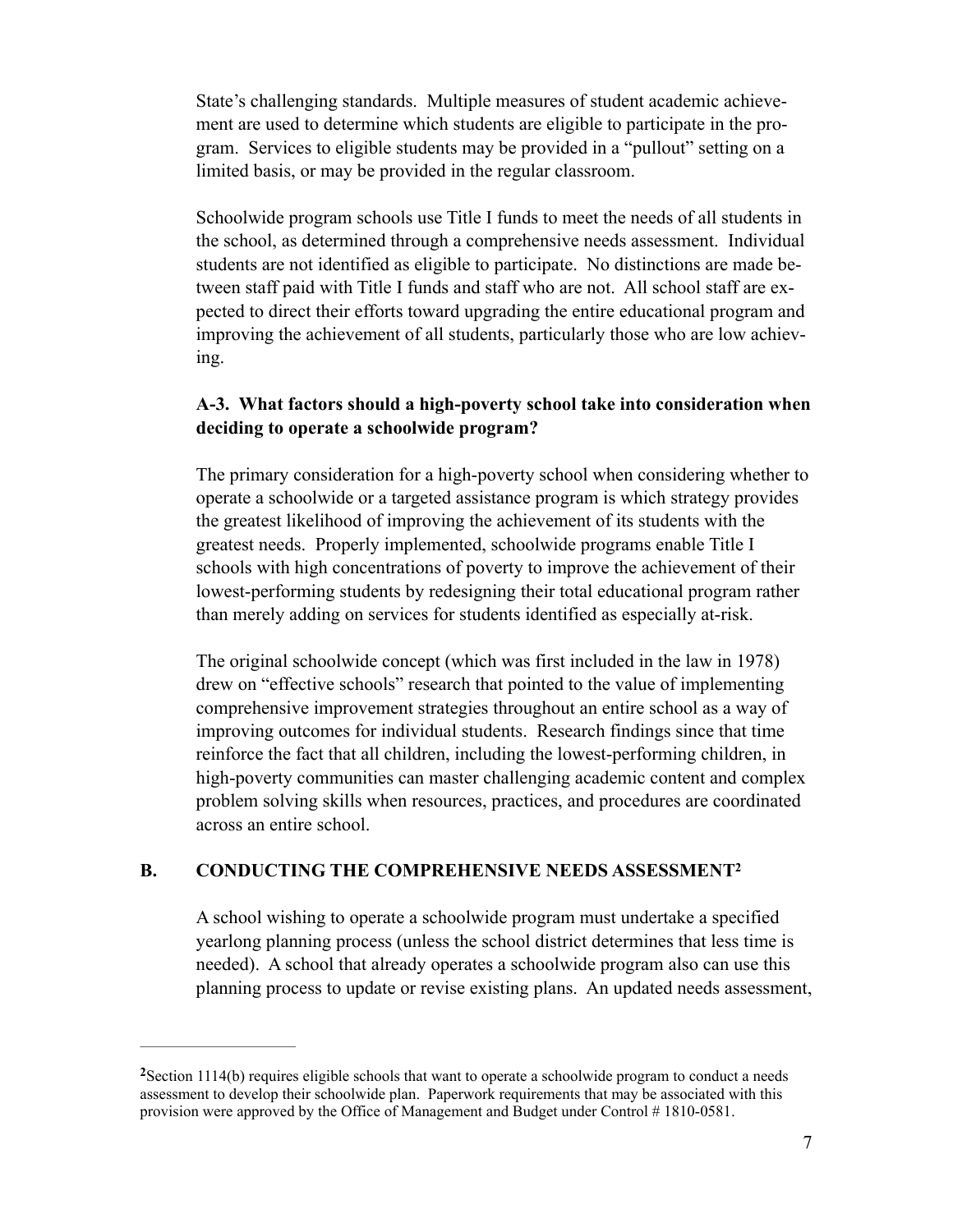in particular, could help school staff identify where needs have changed in a school that has been operating a schoolwide program for a long period of time.

The planning process begins with the required comprehensive needs assessment. *[Section 1114(b)(2)(B) of Title I of ESEA].* The needs assessment is critical to developing a schoolwide program, as it reveals the priority areas on which the program will focus. The needs assessment guides the development of the comprehensive schoolwide plan and suggests benchmarks for its evaluation, and, as such, is closely linked to all aspects of schoolwide program implementation. The needs assessment is based on academic information about all students in the school, including economically disadvantaged students; students from major racial and ethnic groups; students with disabilities; limited English proficient students, and migrant students.

This section describes recommended steps staff should take in conducting the required needs assessment: (1) establishing a schoolwide planning team; (2) clarifying the vision for reform; (3) creating the school profile; (4) identifying data sources; and  $(5)$  analyzing data.

#### **Planning as an Organizational Strategy**

Before the school staff begins step one, it is important that they develop a common understanding of the role of systemic planning in school reform. Typically, planning is identified as a short-term process that ends once a plan is written. In this document, planning is seen as an ongoing process in which school staff: identify needs, identify interventions to address the needs, assess the effectiveness of those interventions, and make revisions as needed. Planning is an *organizational strategy* that guides program development, implementation, and evaluation.

Systemic planning provides structure for improvement and a logical way for school staff to think about the changes that need to be made in the school initially and throughout the life of the schoolwide program. Planning encompasses many activities, such as the development of a shared vision, the identification of reform priorities, and the creation of goals. It directs the initial needs assessment and its periodic updates and helps the school to revisit its initial goals and activities in light of evaluation findings. Systemic planning is essential to both initial school reform and to the school's continuous improvement.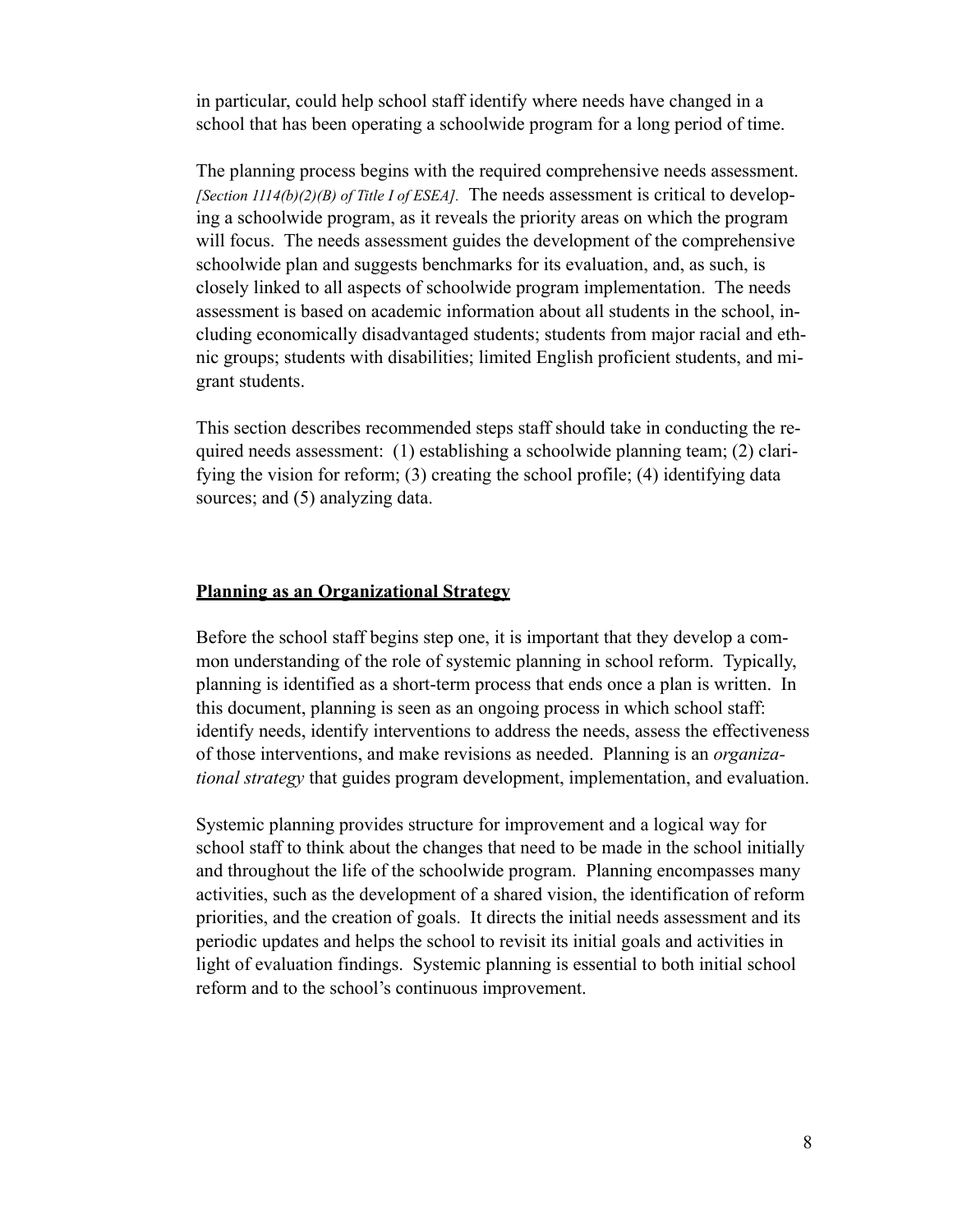The five-step process outlined below helps schools organize and complete the comprehensive needs assessment; it includes the guiding principles suggested in *Implementing Schoolwide Programs: An Idea Book on Planning, Volume 1<sup>3</sup>, pub*lished by the U. S. Department of Education.

#### **Step 1: Establishing a Schoolwide Planning Team**<sup>4</sup>

A formal schoolwide planning team should be in place to lead the process of developing the schoolwide program. Primarily, this team should organize and oversee the needs assessment process; lead the staff in developing the schoolwide plan; and conduct or oversee the program's annual evaluation. Typically, the principal or another instructional leader establishes this core planning team, which might consist of: school and district administrators; teachers representing different grades and content areas; other professional staff in the school such as guidance counselors and curriculum specialists; parents and other community members; and students (in a secondary school). In addition to possessing diverse skills and experience, the team should be knowledgeable about Title I programs and their regulatory requirements.

The answers to the following questions provide useful information for determining how to establish the planning team.

- Is there an existing team or committee that can serve as the **schoolwide planning team?** Use of an existing group will avoid duplication of effort and capitalize on the collective experience and expertise in the school as long as all the appropriate participants are represented.
- **If a new team is established, how will members be selected and recruited?** The representative participation of school staff should be encouraged in order to ensure active participation in the planning process and implementation of the schoolwide program. Parents and members of the business community should also be actively recruited.

Once the planning team is created, it will face a number of organizational tasks, such as identifying member roles and responsibilities, identifying and involving key stakeholders, recruiting additional members when necessary, organizing the

United States Department of Education. *Implementing Schoolwide Programs: An Idea Book on Planning,* <sup>3</sup> *Volume 1.* Washington, DC, 1998.

 $\frac{4}{3}$  Section 1114(b)(2)(B) of Title I requires that the plan be developed with the involvement of parents and other members of the community to be served and individuals who will carry out the plan, including teachers, principals and administrators, and, if appropriate, pupil services personnel, technical assistance providers, school staff, and if the plan relates to a secondary school, students from such schools.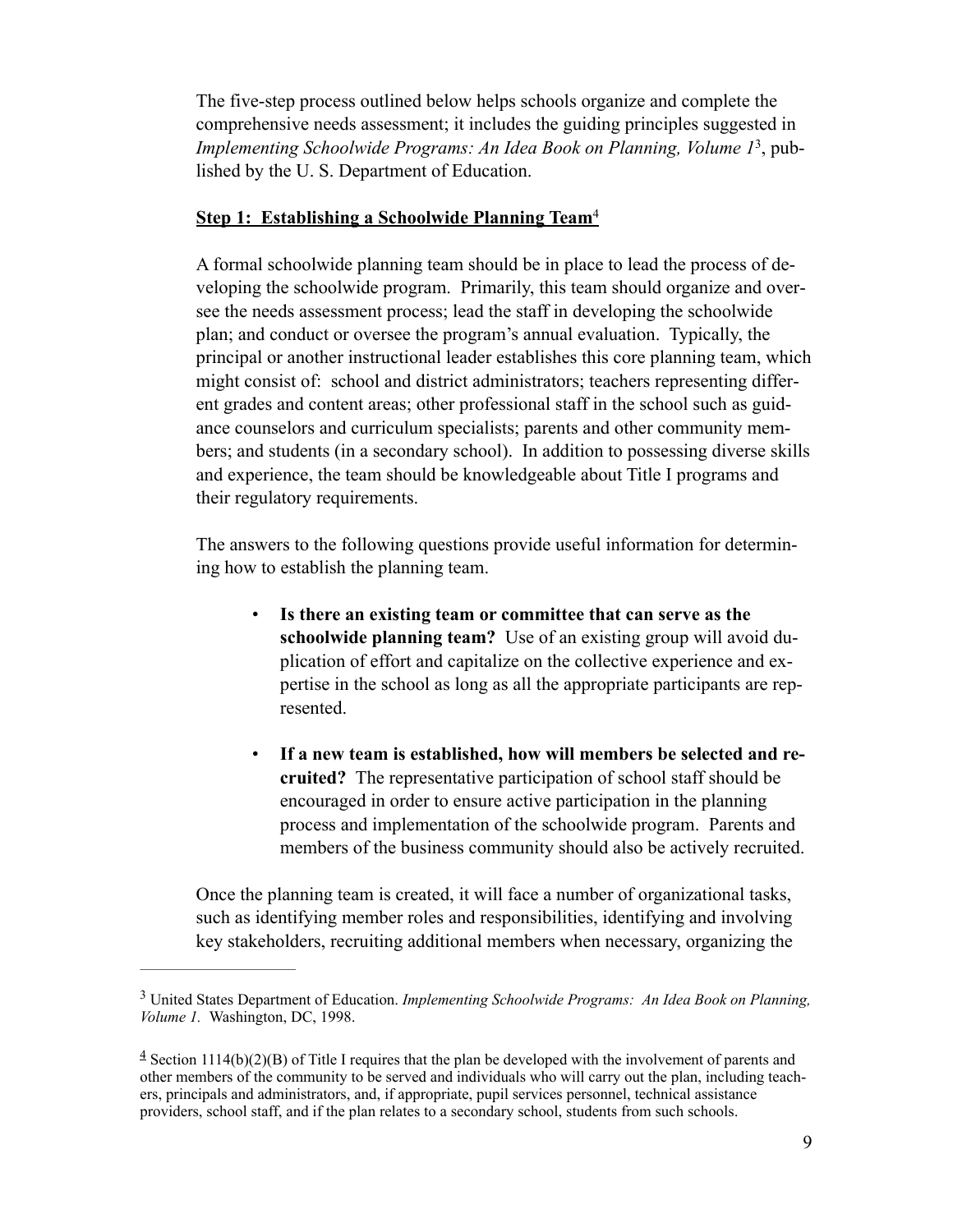team's work, and preparing the school for change. Below are some issues the core planning team will want to consider:

- **How will the schoolwide planning team organize its work and how will members establish effective working relationships with each other and with constituent groups?** Professional development and training is a valuable tool to help the planning team establish common ground and adopt successful practices and procedures for working together and with the staff. Consultants can work effectively with the core planning team to establish skills in leadership, consensus building, meeting management, and project organization.
- **How will members of the schoolwide planning team communicate with the groups they represent and with community members who have a stake in the success of the schoolwide program**?The schoolwide planning team should seek input and participation from the groups it represents as well as other community members. Once the plan is drafted, all stakeholders should be provided with an opportunity to review it and provide comments. The team should take care to identify who is responsible for what in the plan and that those identified understand and agree to those responsibilities. Stakeholders should also participate in the program's annual review and revision.
- **How much autonomy will the planning team have in decision making?** The planning group should have the autonomy to carry out the functions necessary to complete the schoolwide program design process. However, the group should balance this autonomy with a commitment to stakeholder participation in major program development and implementation decisions. Shared leadership is an essential component of successful schoolwide programs.

#### **Step 2: Clarifying the Vision for Reform**

Before the needs assessment begins, the school staff should discuss what their reformed school will look like in terms of student success, and how that vision differs from what currently exists. This discussion will lead to the identification of strengths and challenges the school should address to achieve meaningful change, improve student achievement, and attain that vision.

A collective vision is the engine that drives school reform. A collective vision that reflects the intents and purposes of schoolwide programs will capture the school's response to some or all of these important questions:

What is our purpose here?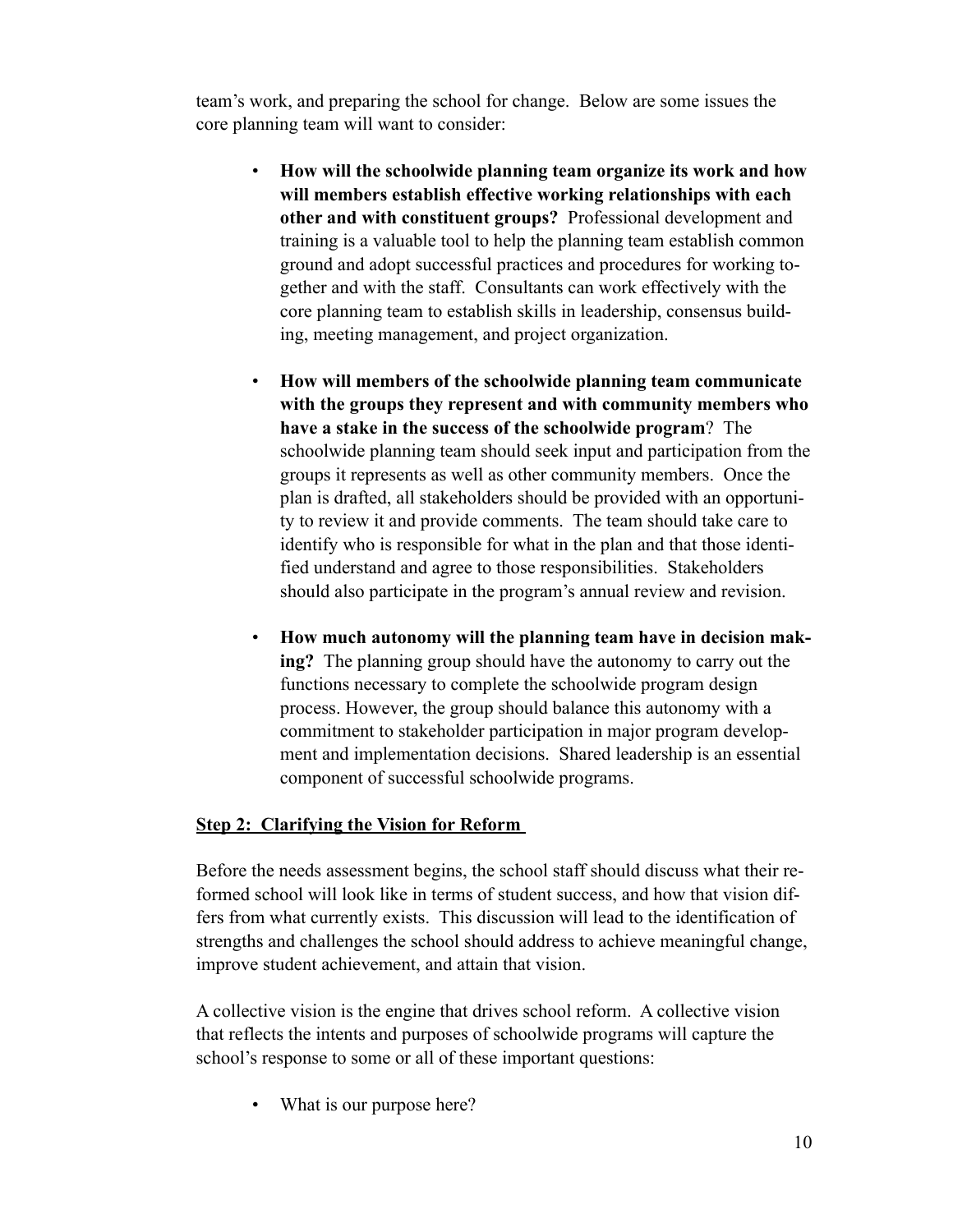- What are our expectations for students?
- What are the responsibilities of the adults who work here?
- How important are collaborations and partnerships?
- How are we committed to continuous improvement?

Gathering a wide array of thoughts and opinions together into a single, organizational vision requires persistence, energy, outreach, and non-judgmental listening. This process is especially important when the group is contemplating the reengineering of every part of the school, from standard operating procedures to expectations for students. The effort is worth the investment, however, since a shared vision is an essential component of a school's culture, and that culture is what should be addressed for the school to truly reform.

## **Step 3: Creating the School Profile**

As a school prepares to become a schoolwide program, it needs to understand its current status, a snapshot that will help illustrate the gap between where the school is now and where it wants to be when its vision is realized.

A school profile provides that picture; it is a data-driven description of the school's student, staff, and community demographics, programs, and mission. The school profile serves as a starting point for discussion by the planning team, and useful information for each of the focus areas of the needs assessment that follows. It suggests critical areas that might be addressed in the schoolwide plan.

To create the profile, the schoolwide planning team should first decide which focus areas are most essential to reform the school. Although additional factors may be added to the profile, those listed on the following pages significantly impact student achievement, and, at a minimum, the schoolwide planning team should assess the school's current status with respect to each of them. Some questions that will help the team know what information to collect are listed after each factor.

#### **Student Needs**

- How well are students achieving on State assessments, in general, in identified subgroups and individually?
- Are there measurable goals for achievement that are known by parents, teachers, and students?
- How does the school identify individual student needs?
- What are the student mobility rates? Dropout rates? Attendance rates?
- What, if any, significant disciplinary problems exist in the school?
- What intervention process is in place to ensure that students' educational needs are met in a timely manner?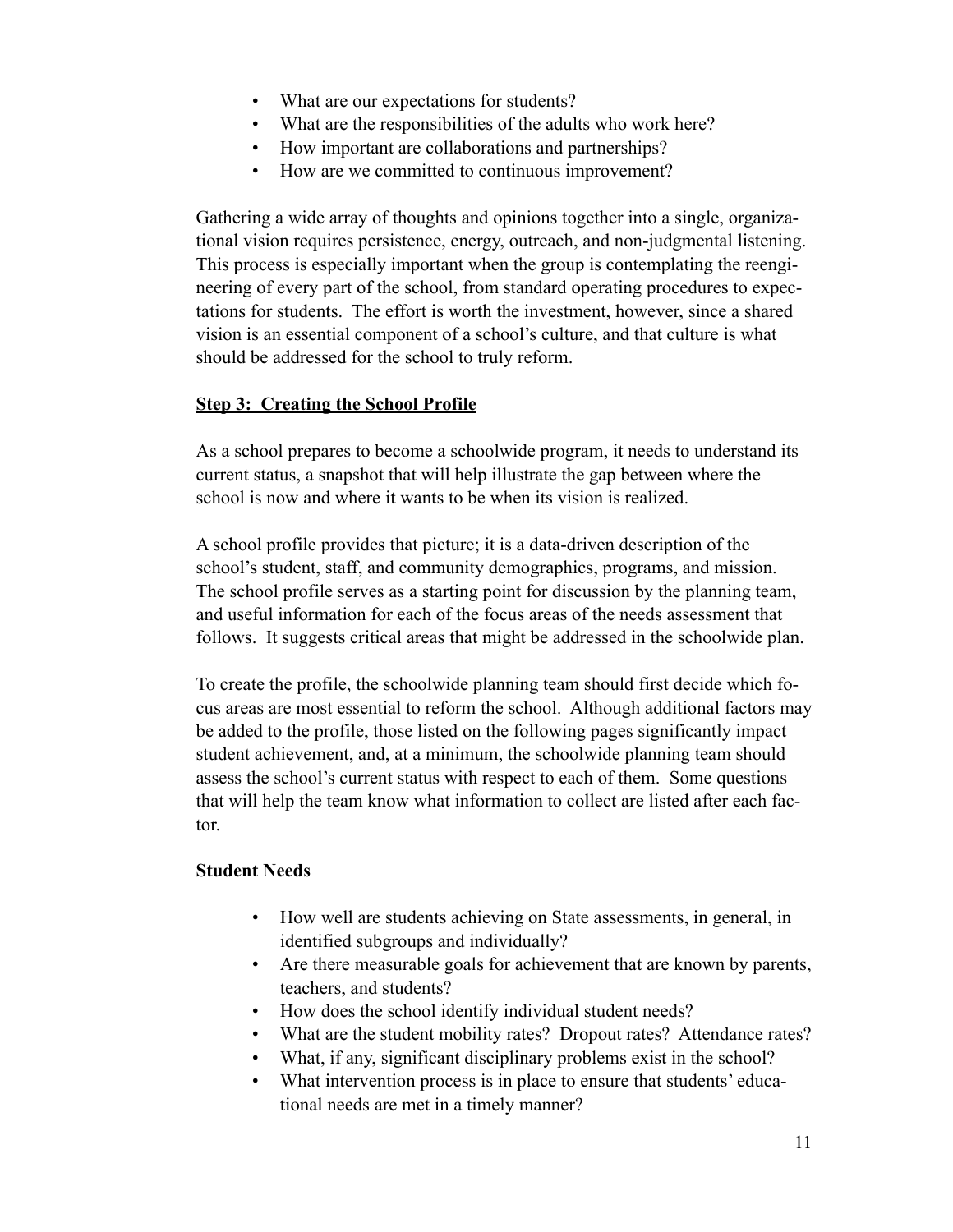- Does the school have indicators of student success that are not academic? If so, what are they, and how are they assessed?
- Did the school make AYP last year? In prior years? If not, why?

#### **Curriculum and Instruction**

- How do staff members express high expectations for student achievement? Is the curriculum aligned with the State's challenging academic content standards? How are high expectations set in subjects for which the State has not established standards? Have teachers participated in a curriculum alignment process?
- What instructional materials are used in the school? Are they up-todate, and do they reflect the State's academic content standards?
- Is there scientifically-based research that supports the curriculum and the instructional program being used in the school?
- What assessment instruments, including diagnostic assessments, are routinely used to measure student achievement? What role do teachers play in deciding what assessments will be used to measure student achievement?
- How are assessment results used?
- Is instructional technology available to all students? Do teachers integrate technology into teaching?
- Does the school evaluate curriculum and instruction to determine whether they address the needs of all students?

## **Professional Development**

- Are all teachers and instructional paraprofessionals highly qualified?
- Is there a process to determine the professional development needs of teachers?
- What kinds of professional development are offered to teachers? To paraprofessionals? To other staff?
- Is professional development voluntary or mandatory? To what degree does staff participate?
- Is professional development related to classroom instruction?
- How frequently is professional development offered? What follow-up activities take place? Is the professional development ongoing and incorporated into the day-to-day routine of the staff?
- Do teachers have the opportunity to collaborate as team members and/ or mentors during these sessions?
- Who provides professional development (e.g., school district, SEA, regional laboratory, etc.)? Are external resources (e.g., expert practitioners, regional laboratories, representatives of higher education insti-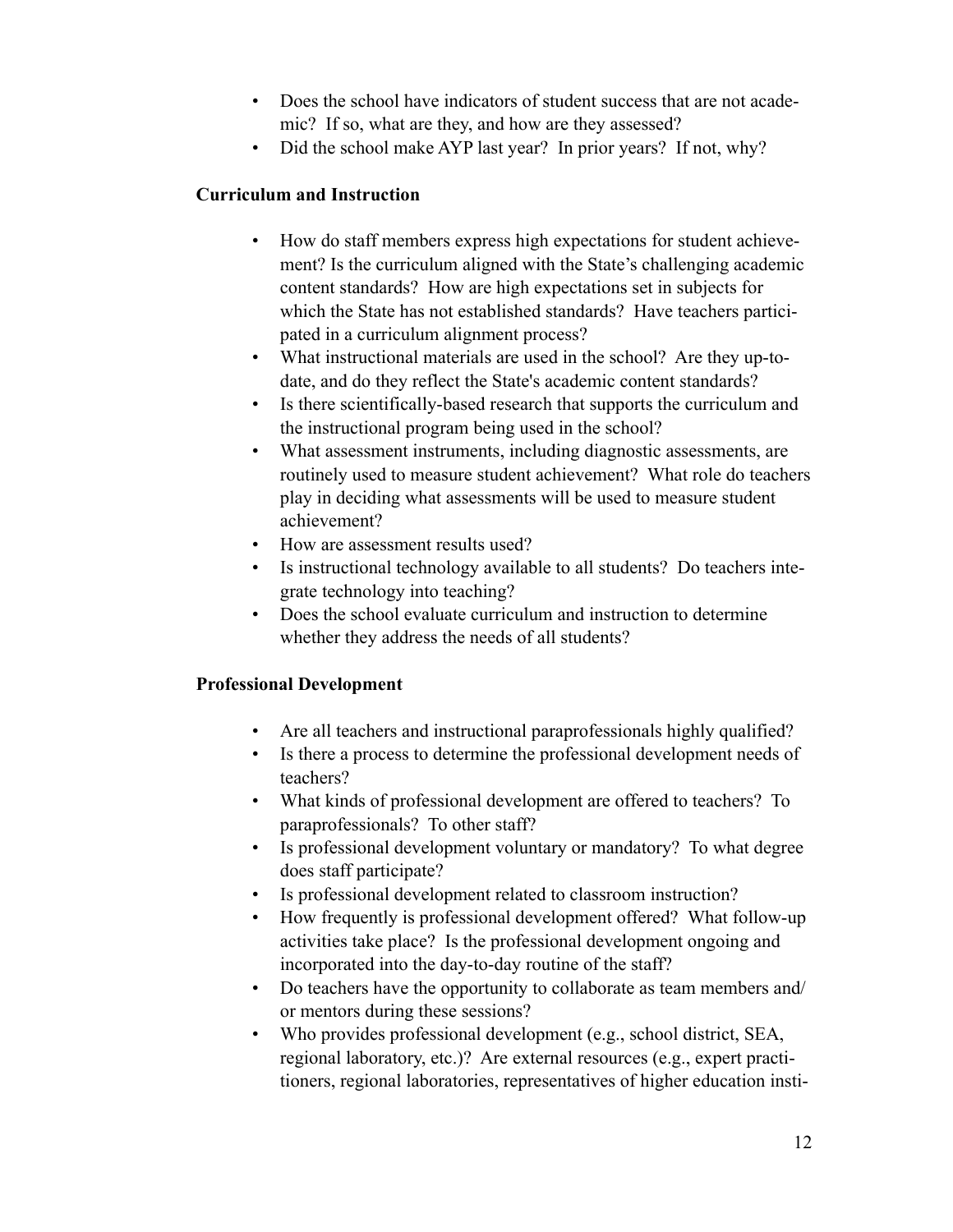tutions, SEA staff, etc.) used to provide staff development for the school? How often does this occur?

- Does the daily teacher schedule allow for common planning time across grade levels and content areas?
- How is professional development evaluated and mid-course corrections made if needed?

#### **Family and Community Involvement**

- Do teachers routinely communicate with parents (formally and informally) about the academic progress of their children?
- How are parents and the community involved in activities that support student learning?
- How does the school involve parents and the community in school governance decisions?
- Are health and human services available to support students and their families?
- Are translators and written communications available for families who speak languages other than English?
- Does the school or district offer adult education programs?
- Are staff and students involved in community activities?
- Does the school partner with local businesses to enhance its educational program?
- How does the community view the school?
- How is the effectiveness of parent and community involvement strategies evaluated and revised, as needed?

## **School Context and Organization**

- Does the school have a vision and a mission statement? Are they widely known and understood? Is the vision periodically reviewed to determine if it meets the needs of the school?
- Is the entire school staff involved in decisions about school operations? How?
- Is the school safe and orderly?
- What disciplinary policies exist, and how are these policies enforced?
- What is the school climate? Are staff and student morale high?
- How is the school managed?
- What role(s) does the principal play? Is he or she viewed primarily as an instructional leader? A business manager? A disciplinarian?
- How is the school budget determined, and how are priorities set?
- How are all resources (funds, time, personnel) currently allocated?
- How are the financial resources prioritized to meet the needs of the school?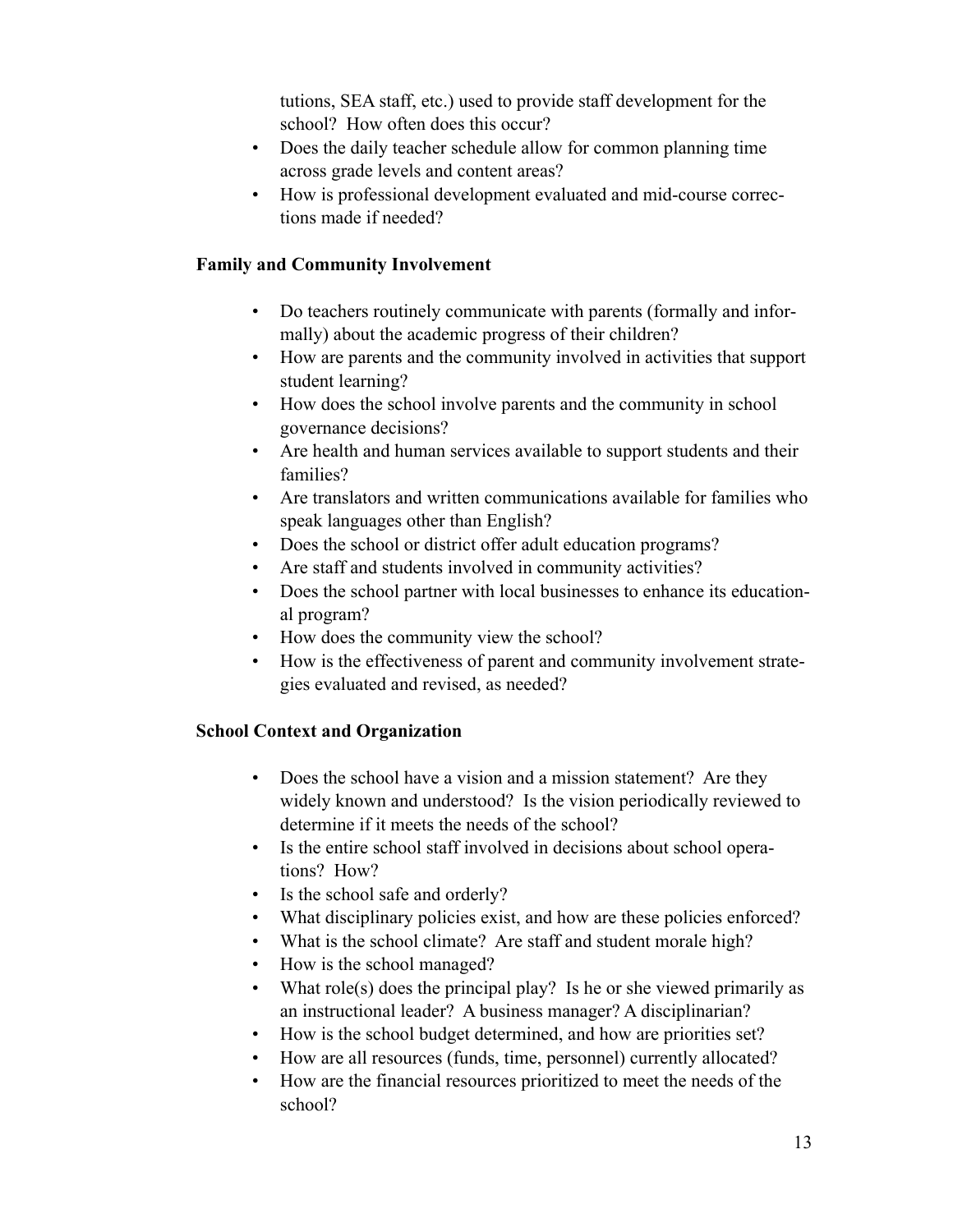- Does the school currently operate with one written plan? Was the plan developed collaboratively? Is the plan followed?
- Overall how much progress has the school made in the last year? In the last two years?

#### **Step 4: Identifying Data Sources**

The team is charged with gathering and organizing data in these five focus areas. In some areas, the team can access existing data. For example, they will be able to gather quantitative data such as student achievement results, enrollment counts, dropout rates, and graduation rates from school and district records and reports, and demographic statistics from community-based or other organizations.

In other areas, however, the planning team may need qualitative data that reveal attitudes and perceptions. To gather this information, the team may either use existing instruments or design its own to be used for written surveys or face-to-face or telephone interviews, focus groups, or classroom observations.

Obtaining qualitative data requires good organization and adequate time. The kind of information needed and the source of that information will determine the collection method to be used. Safeguards must be taken to ensure that collection methods are appropriate for the groups or individuals surveyed. For example, a lengthy written survey is not appropriate for a parent who has reading difficulties or limited English proficiency; instead, conducting a focus group might be an appropriate means of eliciting useful information.

The following list provides some additional guidelines for obtaining data:

- Explain the purpose of each data collection instrument. Some planning teams write cover letters for surveys explaining how the process works and why answers to the questions are important to school improvement efforts.
- Phrase all questions appropriately, and omit unnecessary questions. It is not productive for the planning team to gather more information than it can handle. Careful proofreading is a must.
- Assure those surveyed that their individual answers will be kept confidential.
- Establish a culture that there are no right or wrong answers and that there are no consequences.
- Give survey participants enough time to think about their answers and return surveys without being rushed.
- Ensure that those who are gathering the data are available to answer questions about the instrument.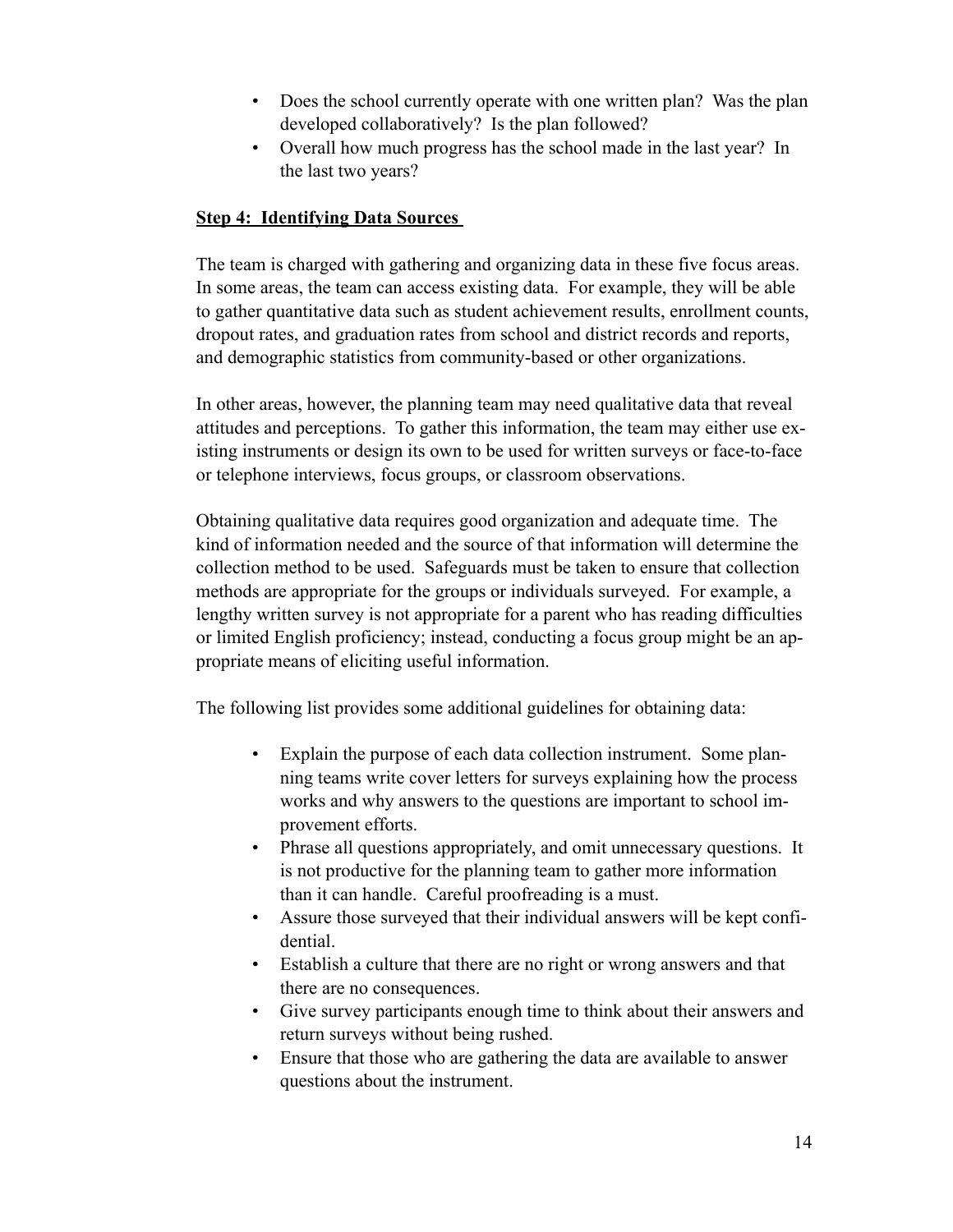Whichever data collection methods are chosen, the schoolwide planning team will need to (1) identify individuals to be surveyed or interviewed; (2) determine how to receive the information and follow up with people who do not respond; (3) duplicate and distribute data collection forms, as needed; (4) organize the data within the identified focus areas; and (5) tabulate the data and display results in ways that are clear and understandable. Creating charts, tables, and tally sheets can help the team organize the data and reveal trends that will be useful later when schoolwide priorities are established.

#### **Step 5: Analyzing data**

Sound data analysis is an essential step in moving from information gathering to the creation of a schoolwide plan that accurately and realistically addresses the key reform issues the school faces. As the planning team analyzes the data it has collected, the gap between the school's established vision for itself and its current operating state will become more clear, and the team will begin to recognize issues that have a significant impact on student achievement. The most important of these will be addressed in the schoolwide plan that is developed.

The following questions can serve as helpful prompts as the planning team discusses the collected data:

- What are the strengths and the challenges of the current school program?
- Does the evidence gathered support staff assumptions about strengths and needs?
- *•* Are there information gaps? What more do we need to know?
- *•* What priorities does the information suggest?

Before distributing reports or findings, the schoolwide planning team should carefully review the data it has collected and the conclusions it has drawn. The team should establish a process to ensure that "outside eyes" (e.g., other teachers, district administrators) review the data and the team's interpretation of the findings. It is essential that stakeholders be able to see a clear connection between the information gathered and the conclusions that are based on that information.

After thorough analysis, the planning team should summarize the data that have been gathered, conclusions that have been drawn, and needs that have emerged in all of the focus areas. This information should be shared with all stakeholders in as many ways as possible because it will be used as the basis for the goals and strategies that will be developed. Once this sharing has taken place, the planning team will work with the school staff to prioritize the needs and determine how the most important of them will be addressed in the schoolwide plan. That process is addressed in the next section.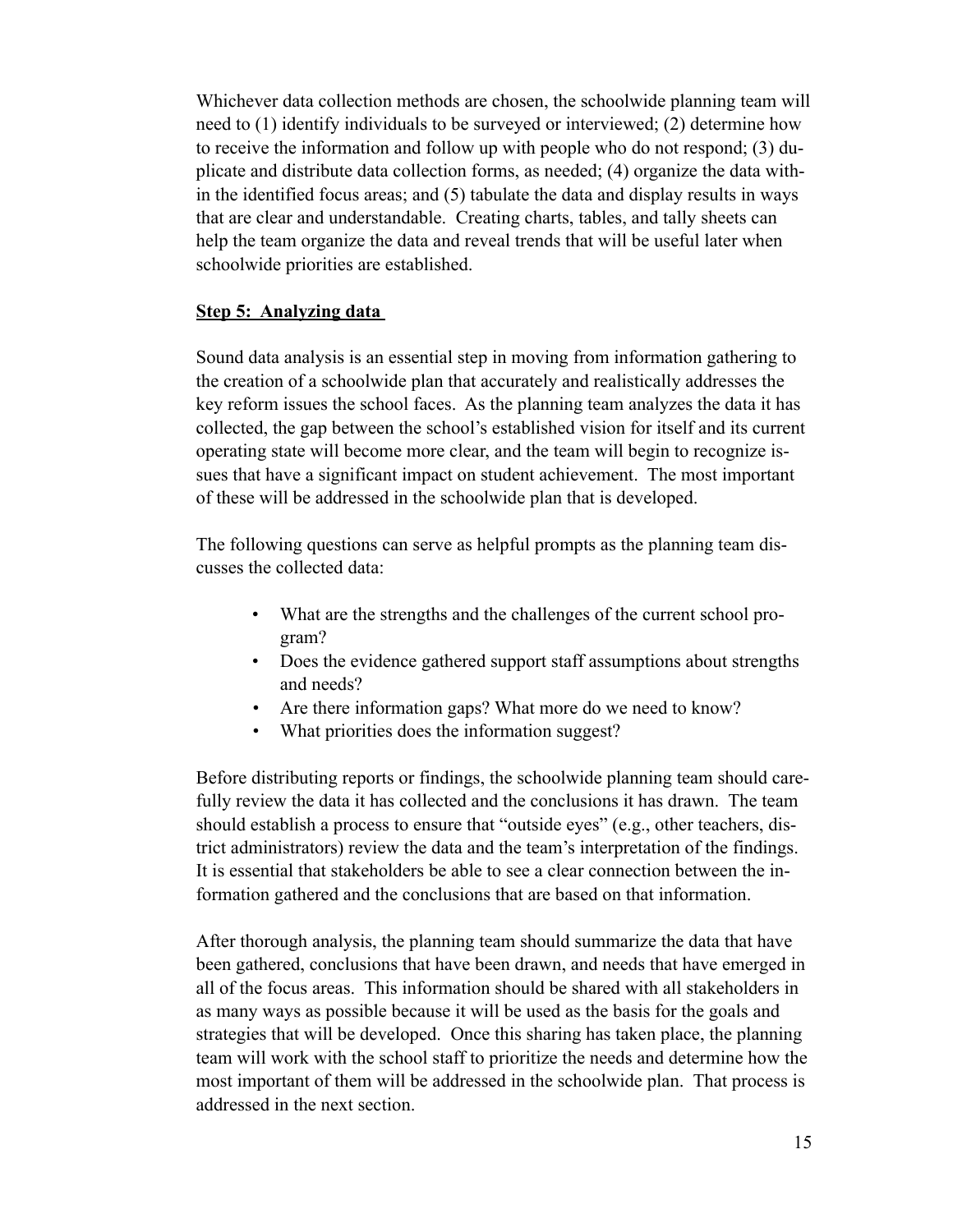#### **Questions and Answers**

## **B-1. How is the needs assessment related to the comprehensive plan and the evaluation?**

The needs assessment should identify gaps between the current status of the school and its vision of where it wants to be, relative to key indicators or focus areas. Data obtained from the needs assessment provide the foundation for the goals of the comprehensive schoolwide plan. The program's evaluation measures how successful the school has been in addressing identified needs, and meeting the goals of the plan.

## **B-2. Must every school spend an entire year planning before implementing a schoolwide program?**

In general, every school that plans to operate a schoolwide program is required to spend an entire year conducting the planning process. However, an exception to this general rule can be made if the school's LEA determines, after considering the recommendation of State-supported technical assistance providers, that the school needs less time to develop and implement its schoolwide program. *[Section 1114(b)(2)(B)(i)(I) of Title I of ESEA].*

## **B-3. Should planning be a continuous activity even after the initial planning year?**

Yes. Although the comprehensive needs assessment as described in this section is required only during the planning year preceding the implementation of the schoolwide program *[Section 1114(b)(1)(A) of Title I of ESEA]*, effective programs incorporate planning into a continuous cycle of improvement. They regularly monitor and adjust their plans using updated school profile information, a reassessment of needs, and the results of their required annual evaluation.

## **B-4. If a school participates in a full planning year, is it required to implement its schoolwide program?**

No. Although a school that goes through the yearlong planning process would typically implement a schoolwide program, it is conceivable that the school may choose not to do so. The school might decide that it needs additional time or might determine that it can better meet the needs of students through implementation of a Title I targeted assistance model. This decision should reflect the thoughtful consideration of the school staff about what is best for students and should be made in collaboration with the LEA and other stakeholders.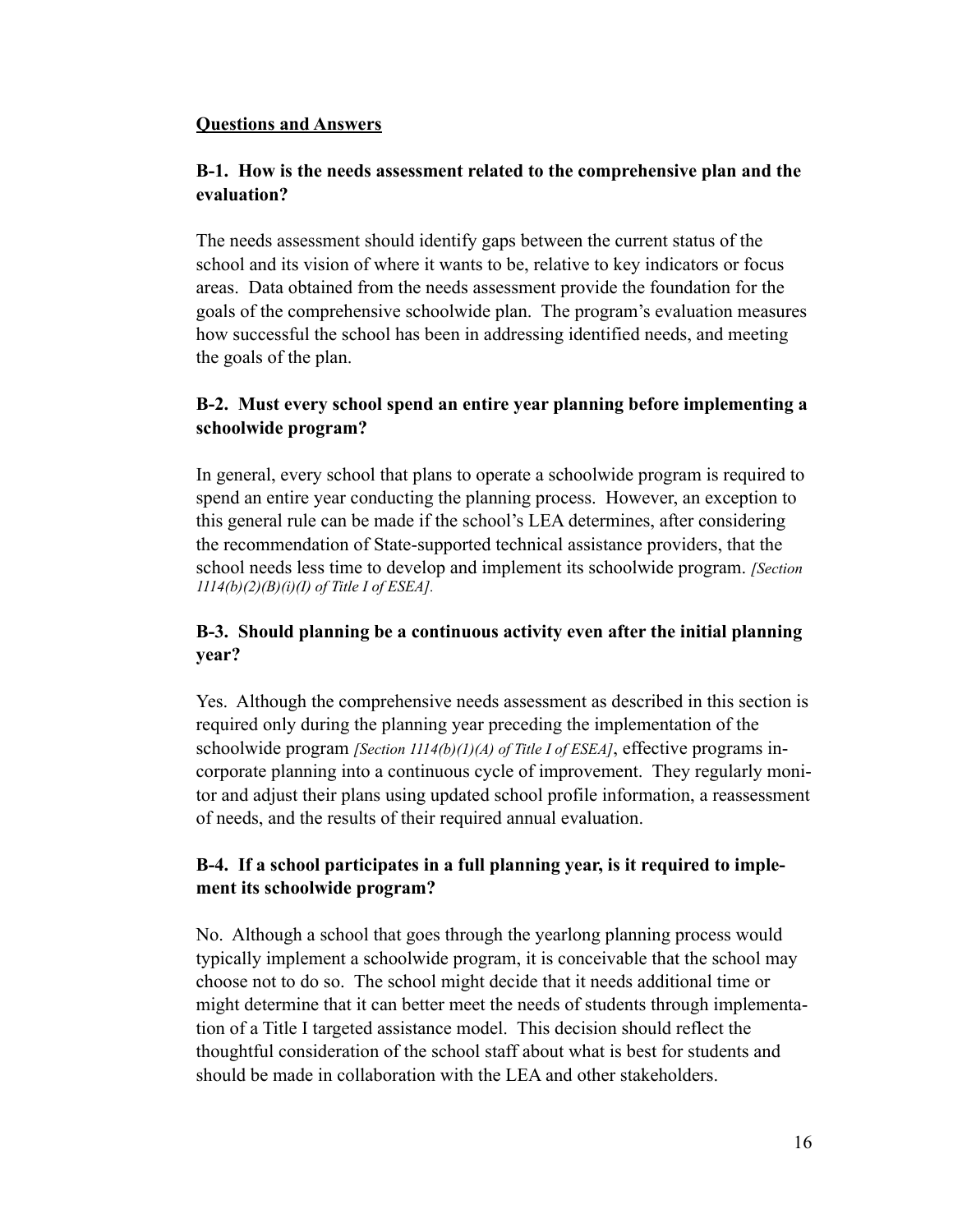## **B-5. Is there a role for non-instructional staff in the planning and implementation of schoolwide programs?**

Yes. For the entire educational program of a school to improve, schoolwide program reform efforts must be comprehensive. This means that both instructional and non-instructional staff should be included in the design and implementation of the plan. Typically, participants include teachers, principals and administrators, pupil services personnel, guidance counselors, and also cafeteria workers, transportation staff, health services providers, technical assistance providers, and students (if the school is a secondary school). *[Section 1114(b)(2)(B)(ii) of Title I of ESEA].*

## **C. CREATING THE COMPREHENSIVE PLAN**

This section of the guidance describes how the schoolwide planning process moves from collecting and analyzing data and identifying needs to prioritizing those needs and developing a comprehensive plan to address them. Writing the plan is an extremely important step in this process, since a well-constructed plan provides a blueprint for all core operations in the schoolwide program. Done well, the plan brings focus and coherence to activities and helps ensure unity of purpose, alignment, and clear accountability.

## **Comprehensive Plan Components**

A comprehensive plan must address all of the components defined in the ESEA *[Section 1114(b) of Title I of ESEA]*. Each required component is described below, with an explanation of how each contributes to the creation of a successful schoolwide program.

- Schoolwide reform strategies. Instructional strategies and initiatives in the comprehensive plan must be based on scientifically based research, strengthen the core academic program, increase the quality and quantity of learning time, and address the learning needs of all students in the school.
- Instruction by highly qualified teachers. High poverty, low-performing schools are sometimes staffed with disproportionately high numbers of teachers who are not highly qualified. To address this disproportionality, the ESEA requires that all teachers of core academic subjects and instructional paraprofessionals (employees of a LEA who provide instructional support) in a schoolwide program school meet the qualifications required by section 1119. Student achievement increases in schools where teaching and learning have the highest priority, and students achieve at higher levels when taught by teachers who know their subject matter and are skilled in teaching it.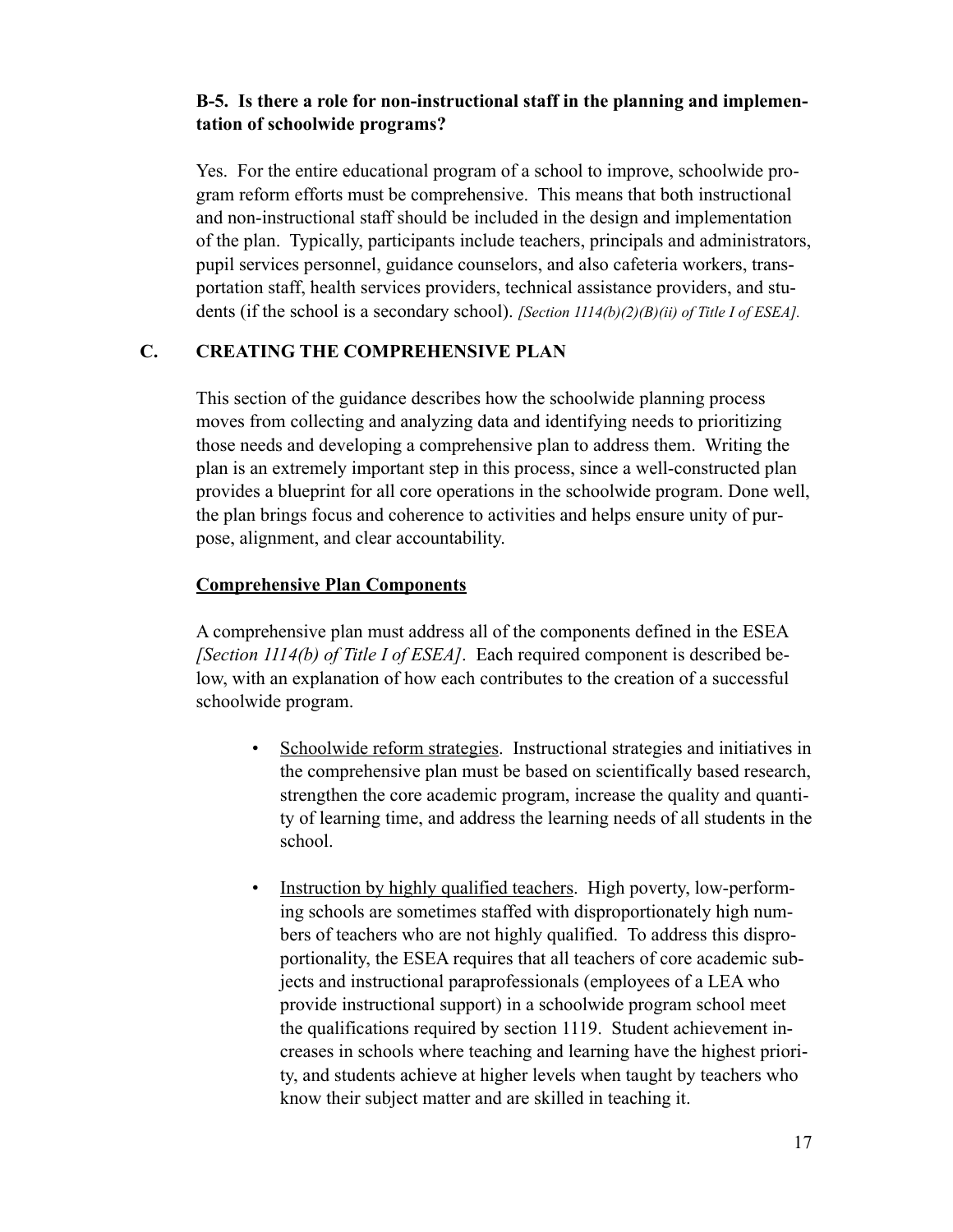- High-quality and ongoing professional development. Teachers and other staff in schoolwide program schools must be equipped to face the challenge of helping all students meet the State's academic achievement standards. To do this, they must be familiar with the goals and objectives of the schoolwide plan, and receive the sustained, high-quality professional development required to implement them. The statute requires that professional development be extended, as appropriate, to those who partner with teachers to support student achievement, such as principals, paraprofessionals, and parents.
- Strategies to attract highly qualified teachers to high-need schools. Although recruiting and retaining highly qualified teachers is an ongoing challenge in high poverty schools, low-performing students in these schools have a special need for excellent teachers. Therefore, the schoolwide plan must describe the strategies it will use to attract and retain highly qualified teachers.
- Strategies to increase parental involvement. Research continues to demonstrate that successful schools have significant and sustained levels of parental involvement. Therefore, it is important that schoolwide plans contain strategies to involve parents, especially in helping their children do well in school. In addition, parents must be involved in the planning, implementation, and evaluation of the schoolwide program.
- Plans for assisting preschool students in the successful transition from early childhood programs to local elementary schoolwide programs. This component emphasizes the value of creating a coherent and seamless educational program for at-risk students. Early childhood programs, including Early Reading First and others, provide a foundation for later academic success, and effective schoolwide programs capitalize on this strong start.
- Measures to include teachers in decisions regarding the use of academic assessments. In addition to State assessment results, teachers need current and ongoing assessment data that describe student achievement. These data often come from less formal assessments, such as observation, performance assessments, or end-of-course tests. The schoolwide program should provide teachers with professional development that increases their understanding of the appropriate uses of multiple assessment measures and how to use assessment results to improve instruction.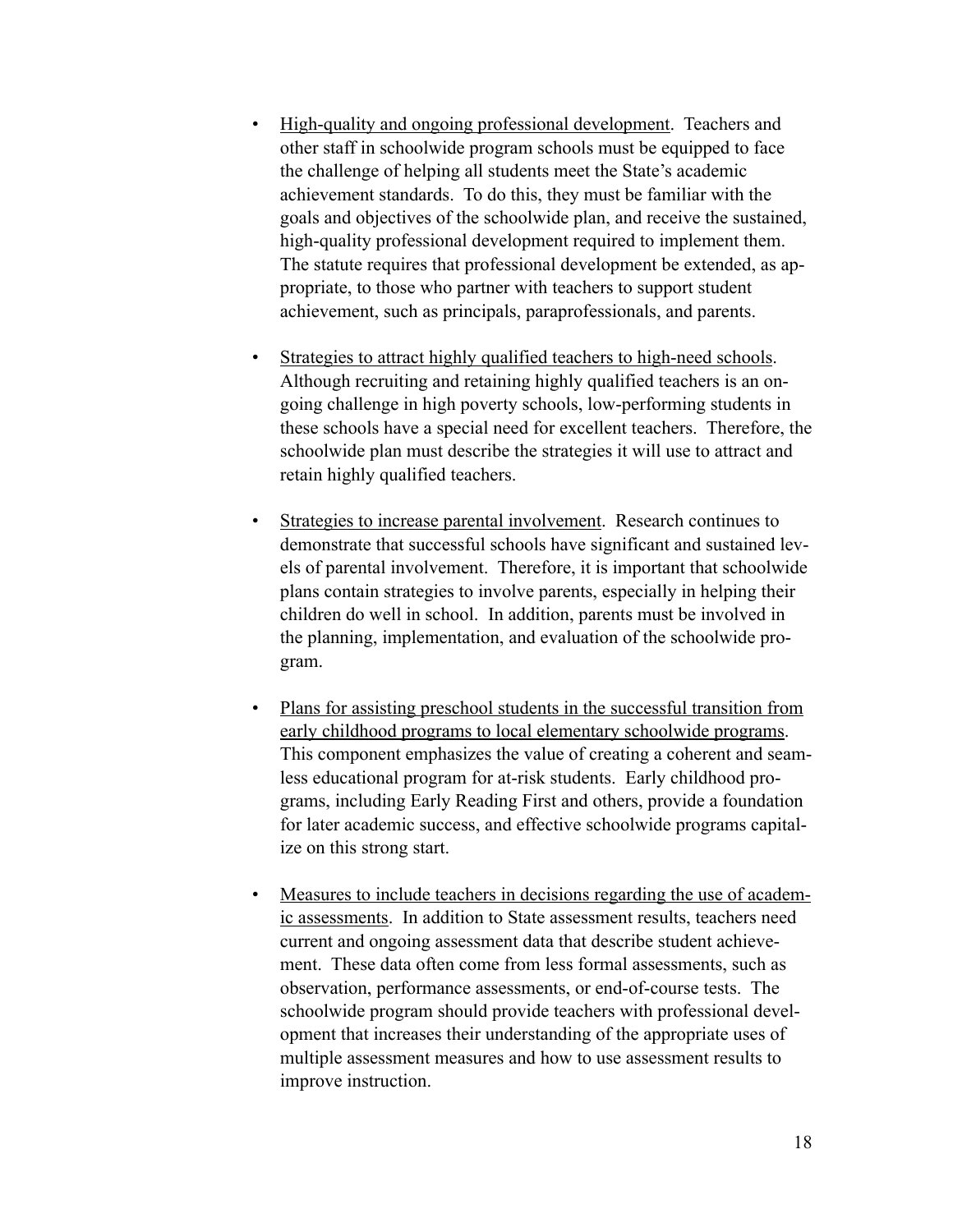- Activities to ensure that students who experience difficulty attaining proficiency receive effective and timely additional assistance. The schoolwide program school must identify students who need additional learning time to meet standards and provide them with timely, additional assistance that is tailored to their needs. This assistance must be available to all students in the school who need it.
- **•** Coordination and integration of Federal, State, and local services and programs. Schoolwide program schools are expected to use the flexibility available to them to integrate services and programs with the aim of upgrading the entire educational program and helping all students reach proficient and advanced levels of achievement. In addition to coordinating and integrating services, schoolwide program schools may combine most Federal, State and local funds to provide those services. Exercising this option maximizes the impact of the resources available to carry out the schoolwide program.

#### **Identifying Priorities and Effective Strategies**

In most schools, conducting a comprehensive needs assessment will result in the identification of a large number of issues that could be addressed to improve the achievement of students. However, no school should attempt to address every identified need in a single year. Most planning experts suggest that schools prioritize their major issues and address no more than three of the most important in the first year. When the needs assessment is complete, the planning team should work with the school staff to establish these priorities. A number of activities are available that help groups work through the priority-setting process.

Once priority needs have been identified, the planning team should describe them in detail and generate discussion among staff members and other stakeholders about strategies to address them. Becoming a schoolwide program means the school has accepted a collective responsibility for reaching and teaching all students. Therefore, in addition to being grounded in scientifically based research, the strategies developed must be comprehensive and span all grades and subjects.

The planning team might create a chart similar to the one below to organize their needs assessment findings and proposed solutions in each of the profile focus areas.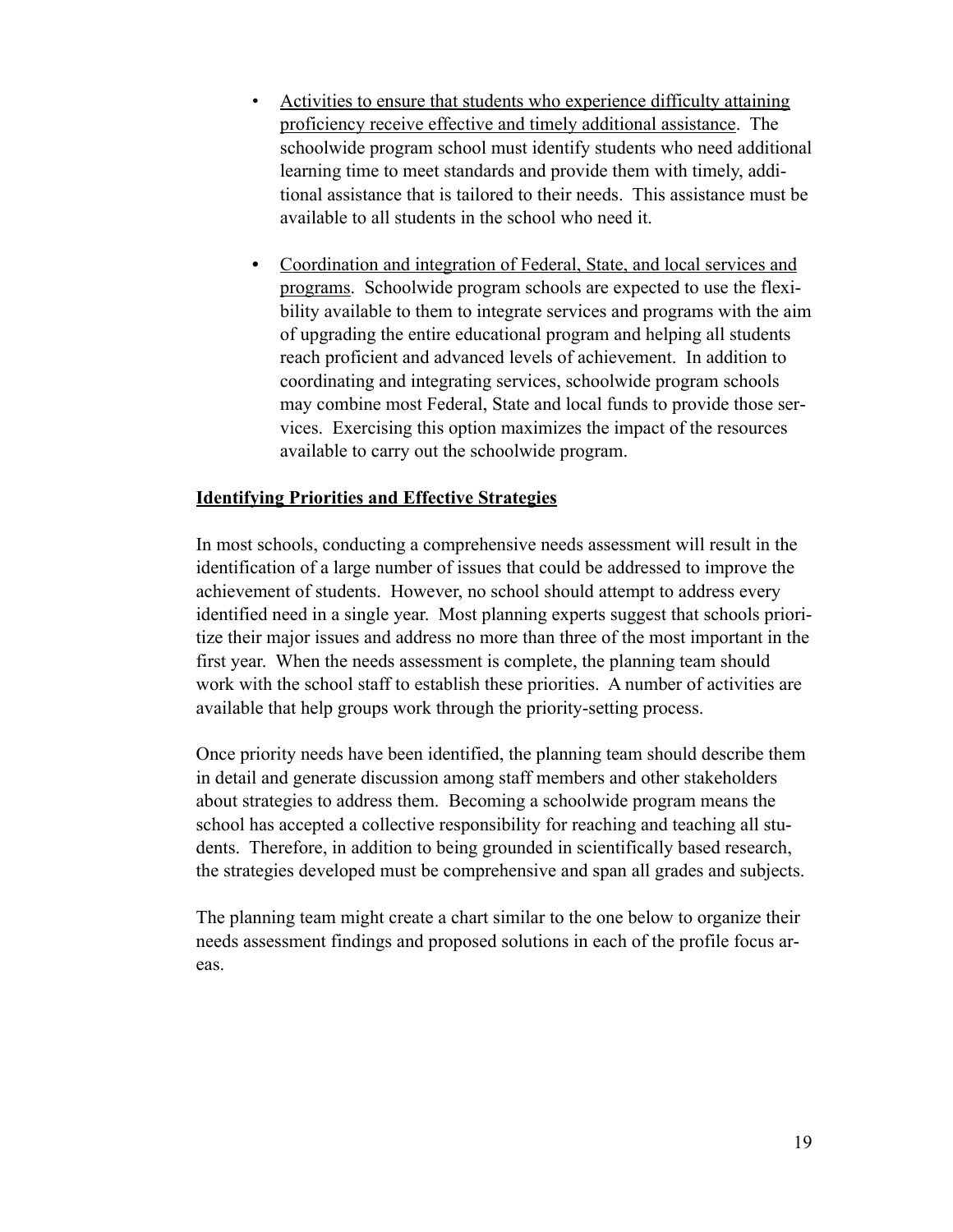| Profile Focus Area - Curriculum and Instruction                                                                                                       |                                                                                                                                                                                                                                                                                                                                                                                                                                                                                                                                   |  |
|-------------------------------------------------------------------------------------------------------------------------------------------------------|-----------------------------------------------------------------------------------------------------------------------------------------------------------------------------------------------------------------------------------------------------------------------------------------------------------------------------------------------------------------------------------------------------------------------------------------------------------------------------------------------------------------------------------|--|
| Summary of problem: Low reading achievement in grades 1 through 5                                                                                     |                                                                                                                                                                                                                                                                                                                                                                                                                                                                                                                                   |  |
| <b>Problem/Need</b><br>Reading curriculum is not coordinated across<br>grade levels.                                                                  | <b>Possible Actions</b><br>Adopt a research-based program that<br>supports consistency across grade<br>levels.<br>Revise curriculum guidelines to<br>$\bullet$<br>increase program consistency.<br>Provide uniform professional<br>development across grade levels.<br>Select and purchase new instructional<br>materials that are based on<br>scientifically based research and<br>aligned with State standards and<br>assessments.                                                                                              |  |
| <b>Problem/Need</b><br>There is a persistent achievement gap between<br>the academic performance of minority and<br>non-minority students in reading. | <b>Possible Actions</b><br>Further disaggregate test data to<br>determine specific skill deficits and<br>re-teach those areas.<br>Examine instructional materials to<br>determine if they are appropriate for<br>the lowest-performing students.<br>Establish a performance plan that<br>specifies skill mastery and timelines<br>for completion.<br>Provide additional instructional<br>assistance during the school day and<br>after school as appropriate.                                                                     |  |
| <b>Problem/Need</b><br>Assessment methods conflict or are not aligned<br>with the academic content and achievement<br>standards.                      | <b>Possible Actions</b><br>Select or develop assessment tools<br>that are aligned with the content<br>standards.<br>Develop and implement a student<br>portfolio system as one means to<br>assess mastery of the achievement<br>standards.<br>Expand the use of diagnostic<br>assessment as one means to obtain<br>student level information.<br>Assign cross-grade level teams to<br>establish common assessment<br>rubrics.<br>Improve the consistency of letter<br>grade reporting across grade levels,<br>and among teachers. |  |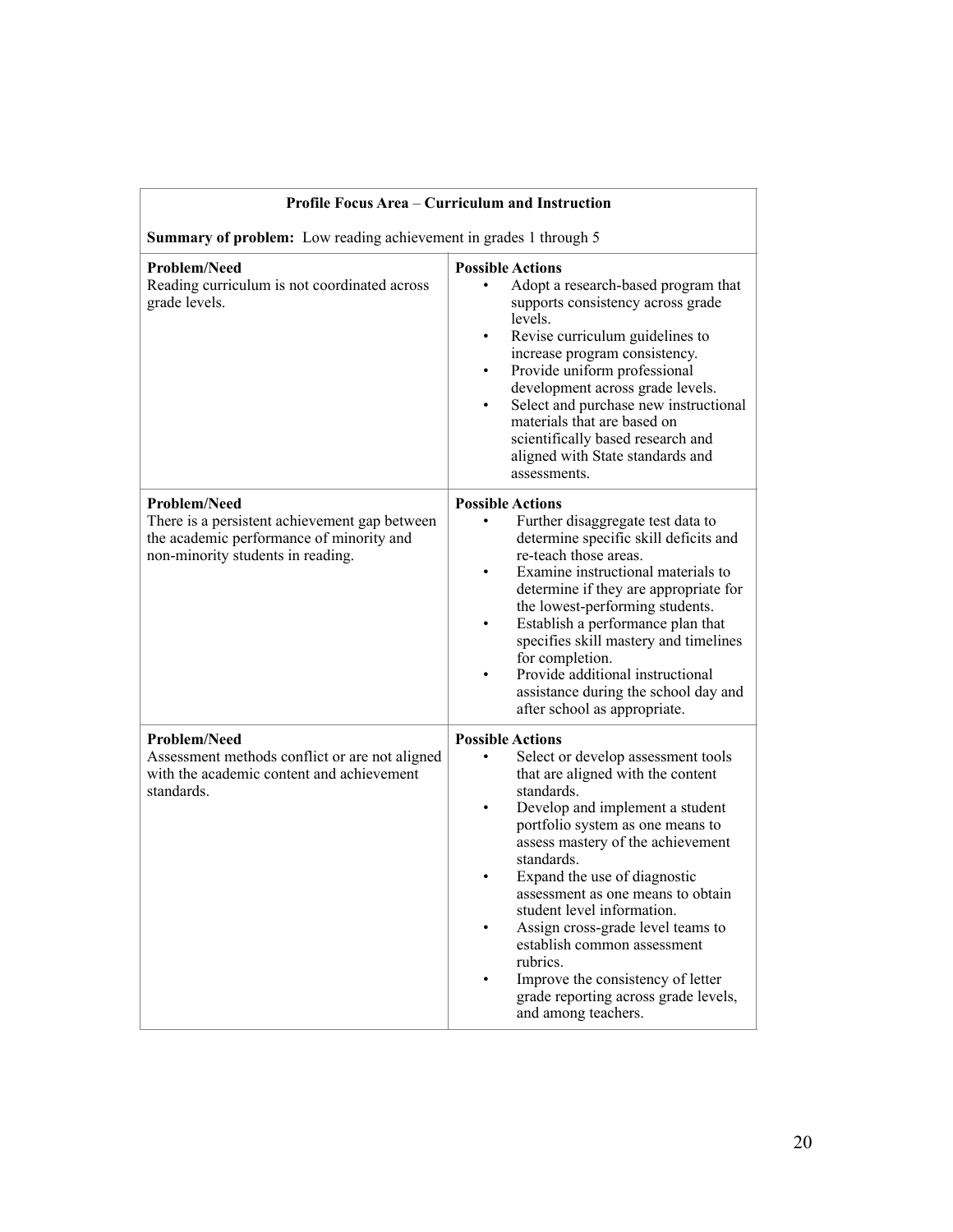| <b>Problem/Need</b><br>Reading curriculum is outdated and does not<br>reflect the State's content and achievement<br>standards. | <b>Possible Actions</b><br>Request technical assistance from<br>the State and other providers to<br>revise and align the curriculum with<br>the State's standards.<br>Ensure that a curriculum committee<br>is in place to review and revise the<br>curriculum as needed.<br>Review the content of textbooks and<br>other instructional materials to<br>ensure that they appropriately reflect<br>the core curriculum as aligned to the<br>State standards. |
|---------------------------------------------------------------------------------------------------------------------------------|-------------------------------------------------------------------------------------------------------------------------------------------------------------------------------------------------------------------------------------------------------------------------------------------------------------------------------------------------------------------------------------------------------------------------------------------------------------|
| <b>Problem/Need</b><br>Reading skills are not reinforced with learning<br>activities outside the school.                        | <b>Possible Actions</b><br>Conduct workshops to provide<br>parents with home activities that are<br>consistent with grade-level content<br>standards.<br>Implement reading workshops to<br>increase the amount and quality of<br>student reading time.<br>Use other subject areas to practice<br>reading.                                                                                                                                                   |

The planning team should remember that any strategies the school considers should be research-based and likely to produce the desired results. If they look outside the school for products and services to address identified needs (e.g., model developers, research organizations, or consultants) schoolwide planners should be careful consumers. They should scrutinize the proposals of these providers to ensure that all recommended activities are aligned with the State's academic content and achievement standards, and have been implemented successfully in similar school settings. In addition, schools considering outside services should--

- Closely examine what the program offers to determine how well it fits with identified needs;
- Insist on seeing solid, research-based evidence of a program's success; and
- Ask for references and contact schools where the program has been implemented.

#### **Setting Measurable Goals**

Once priority needs and potential solutions have been identified, it is time for the schoolwide planning team to draft goals that set the course for the schoolwide program.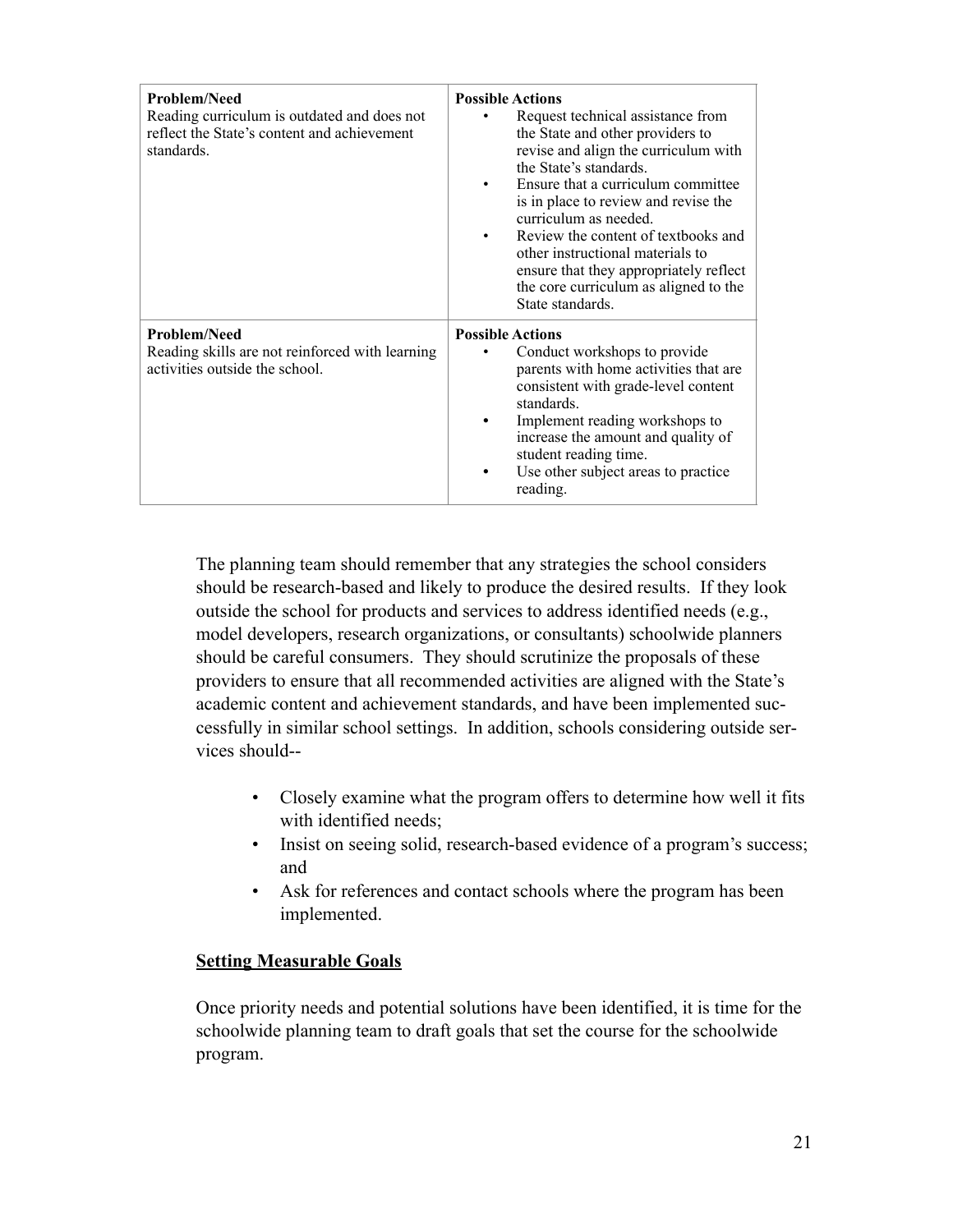The schoolwide plan should contain both student achievement goals (e.g., assessment targets) and goals that address how the school will operate (e.g., goals that address shared leadership or teacher collaboration). Because goal statements are broad indicators of intention, they must be connected to specific objectives, strategies, and action steps to become effective targets that truly guide schoolwide activities. A well-written schoolwide plan goal is specific, measurable, attainable, time-bound and, most importantly, focused on increasing achievement for all students in the school. Each effective goal also implicitly contains an evaluation question, indicating how the school will know if the goal has been achieved.

After it develops each broad goal statement, the planning team should refer to its list of research-based solutions to help create concrete strategies and action steps. Answering the following questions might also help the team to create the specific strategies that will help the school achieve its goals:

- What professional development is needed to achieve these goals?
- Which technical assistance providers will offer or support the professional development associated with meeting these goals?
- How can current resources (time, monetary, human) be reallocated to achieve these goals?
- What additional resources—human and fiscal—will be needed to achieve these goals (e.g., teaching specialists, textbooks, technology, planning time), and what funding is available to obtain them?
- What roles(s) will parents and the community play in achieving these goals?
- What are the barriers to achieving these goals, and how can they be addressed?
- What action steps will ensure the attainment of each goal?
- Who will be responsible for ensuring that the actions are taken?
- Within what timeframe will each action be taken?

Before a school finalizes its goals, the planning team should review the quality of each one, asking--

- Does this goal address a crucial identified need?
- Will achieving this goal positively affect all students in the school, especially those who are the beneficiaries of the individual programs included in the schoolwide program?
- Is the goal specific enough to be understood by all stakeholders?
- Does the goal include specific objectives, strategies, and action steps?
- Is the expected outcome measurable? Does it identify both short-term and long-term outcomes?
- Is the goal realistic and attainable?
- What is the timeline for achieving this goal?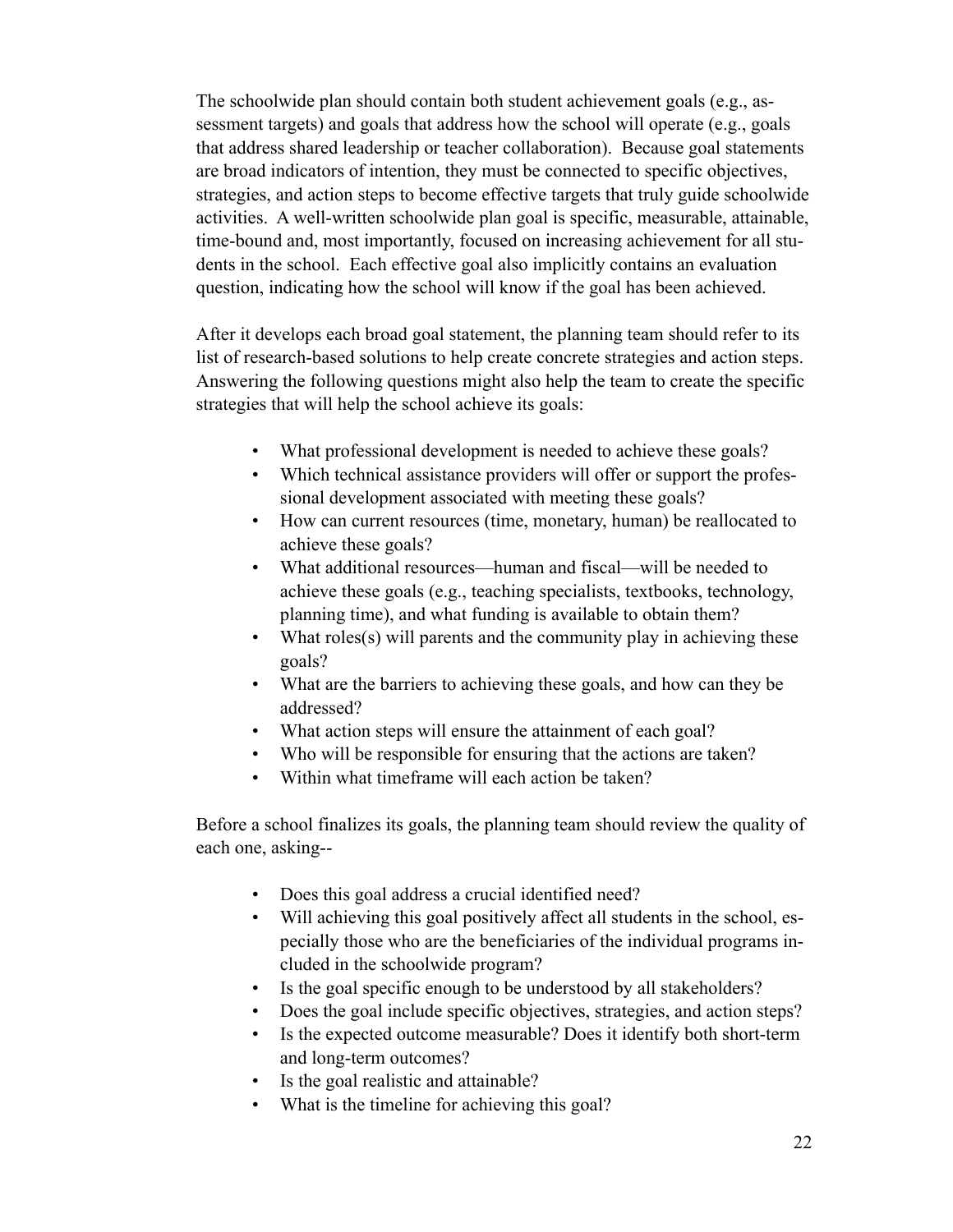#### **Writing the Plan**

At this point in developing a schoolwide program, the planning team will have completed the needs assessment, analyzed results, identified priorities, created program goals, and selected strategies for activating those goals. All of these components come together in the writing of the comprehensive schoolwide plan.

The comprehensive plan is designed to capture in writing a focused and coherent design to reform the entire school, subsuming any other plans for individual programs within the school. The format of the plan might vary from school to school and district to district, but each plan must address the schoolwide plan components (either separately or combined) that are described in Section C on page 16of this document. Typically, the plan will contain the school's vision and mission statements, a concise version of the school profile, and a summary of the needs assessment. It will describe how the components will be addressed through the established goals and the implementation of research-based strategies, and contain targets for when the goals will be achieved. Well-written plans also identify the person or persons responsible for the strategies and describe how available resources will be used.

The planning team should also consider the following when assembling the comprehensive plan:

- Does the school already have a comprehensive plan?To maintain focus, eliminate duplication of effort, and promote comprehensiveness, schools should operate under a single plan if at all possible. A school that already has a functional and comprehensive plan for school improvement should build on it, rather than starting over, as long as the existing plan was based on a comprehensive needs assessment and can be revised to include the ten required schoolwide components. No specific format is required. If an LEA or SEA requires a specific plan format, then the information required for the schoolwide plan should be incorporated into it.
- How will the budget support the plan? The schoolwide plan should contain a budget that identifies all of the resources that will be available to implement the schoolwide program. In the spirit of Title I schoolwide programs, the budget should reflect the commitment the staff has made to using all available resources, as allowed, to improve the achievement of all students. The programmatic distinctions between "Title I" and "non-Title I" programs and funds should be phased out as the schoolwide program is implemented.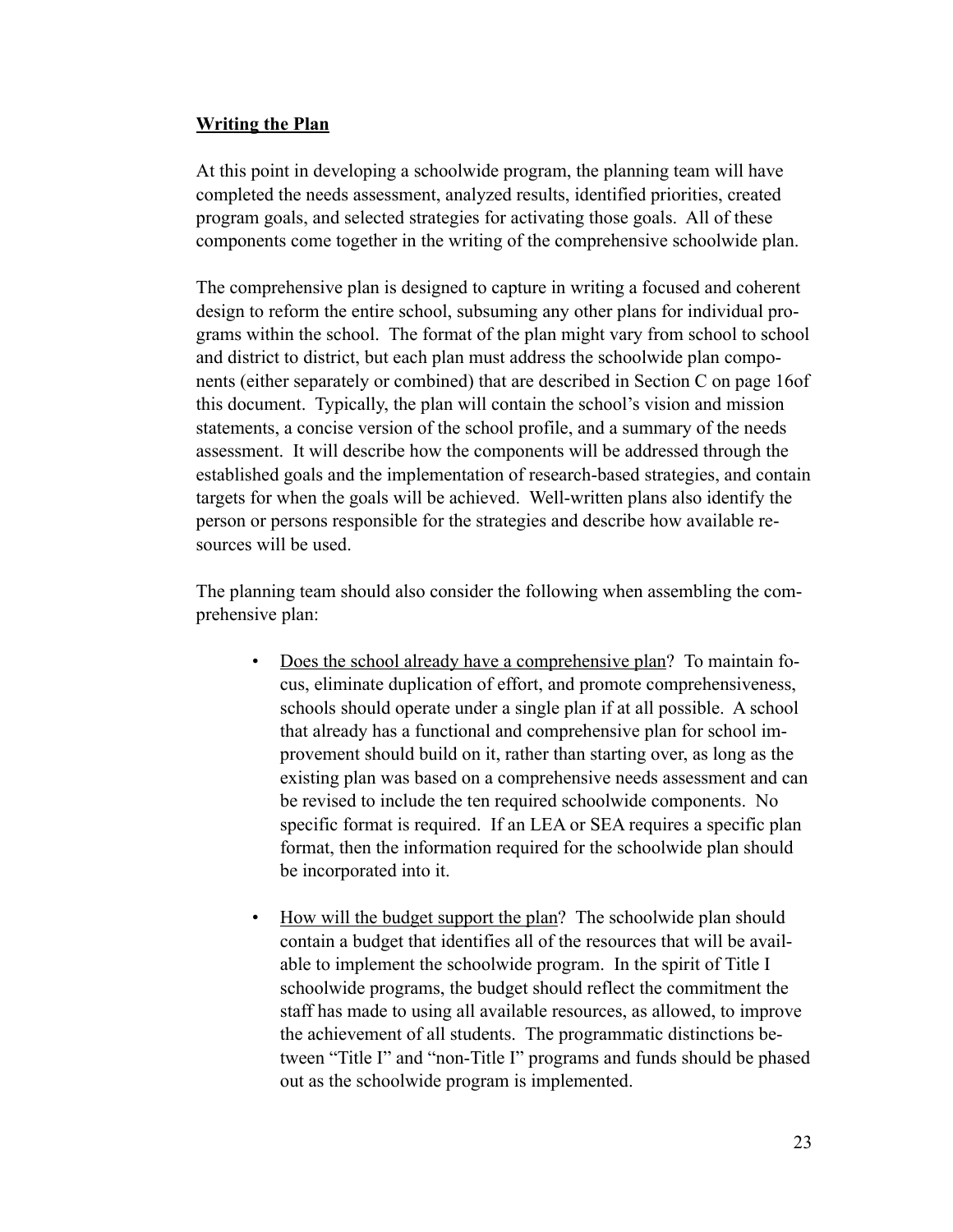- How will this plan accommodate changes over time?Once written, the schoolwide plan remains in effect as long as the school chooses to be a schoolwide program. However, creators of the original schoolwide plan should acknowledge from the beginning that the schoolwide plan will evolve and grow over time as changes occur inside and outside of the school. A school must review and revise its plan as necessary, evaluating it at least annually. These activities are likely to result in modifications that address changing student needs, new instructional approaches, or modifications in the State's standards, assessments, or accountability system.
- Who will monitor the implementation of the plan? A school has flexibility in how it monitors the operation of the schoolwide program, but generally, a school team consisting of the principal, teachers, parents, external technical assistance providers, and other representatives from the school and community is given this responsibility. Representatives of programs from which funds have been consolidated should also be included on the team. Each member of the team should be knowledgeable about the purpose of schoolwide programs, the required components, and the contents of the school plan.

#### **Questions and Answers**

## **C-1. Why do the regulations divide the ten required components for a schoolwide plan into five groups?**

The regulations *[34 CFR 200.28]* place the ten components into five broad groups: schoolwide reform strategies, instruction by highly qualified teachers, parental involvement, additional support for students who need it, and evaluations. Since regulations are an amplification and clarification of the statute, this organization demonstrates how the ten components fall under the most important pieces of a schoolwide program and of the NCLB as a whole. By organizing the ten components in this way, hopefully those planning for and implementing schoolwide reform will see the five groups as a way to focus their attention and work on the activities in an organized and systematic manner.

#### **C-2. If a school has been identified for improvement, may it still become a schoolwide program?**

Yes. However, it will be important that the schoolwide planning team observe and factor into its planning the work that may have already begun under the school improvement plan, required under section 1116 of the ESEA. Ideally, the school would generate one plan that is meaningful and would guide the work of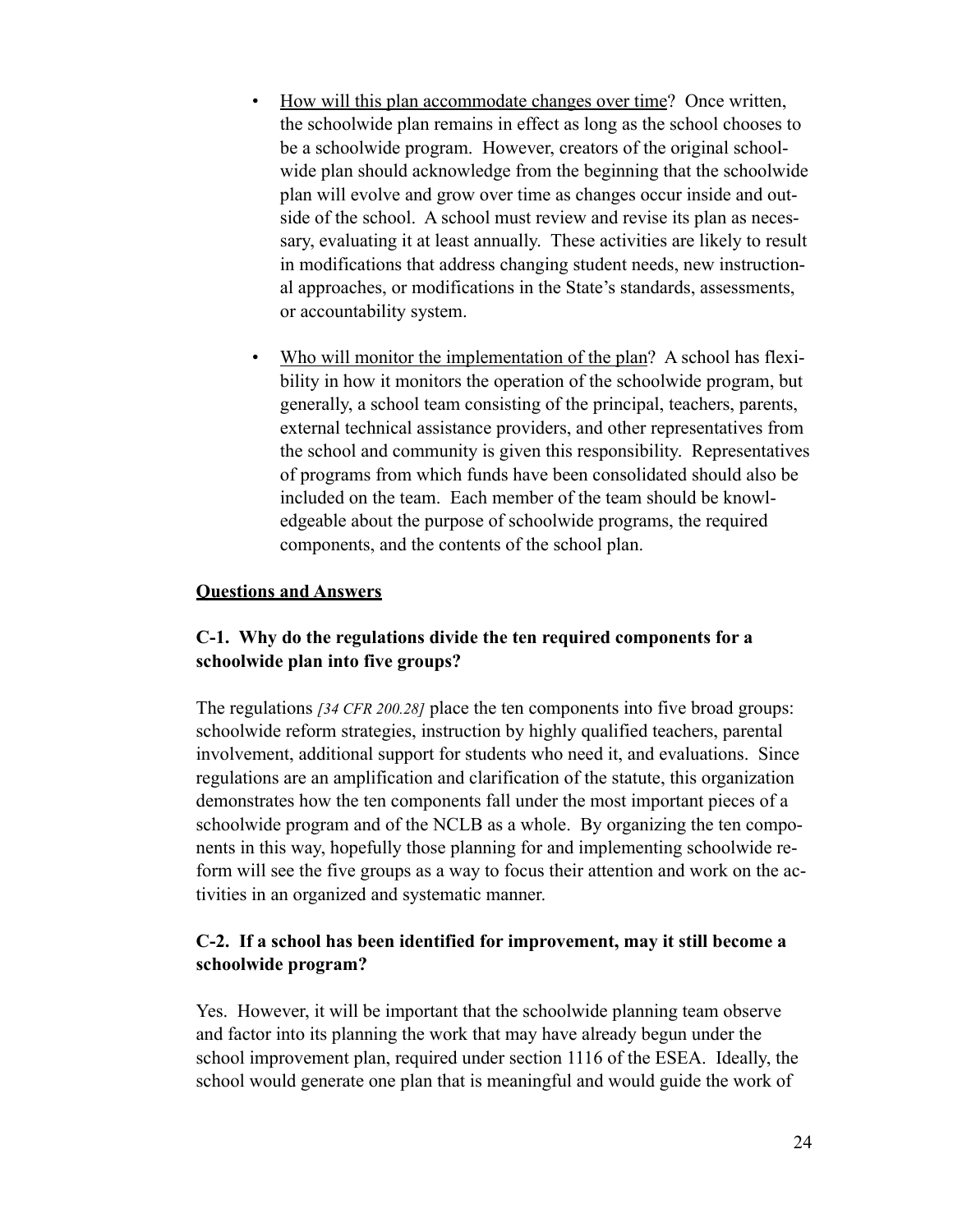school members. That plan would include the required components of both a school improvement plan and a schoolwide program plan, many of which overlap.

## **D. PROGRAM EVALUATION/ANNUAL REVIEW**

#### **Evaluation/Annual Review of Schoolwide Programs**

Title I regulations require that a school operating a schoolwide program annually evaluate the implementation of, and results achieved by, the schoolwide program. This evaluation must determine whether the schoolwide program was effective in increasing the achievement of students in meeting the State's academic standards, particularly those students who had been furthest from achieving the standards. The school must revise its plan as necessary based on the results of the evaluation to ensure the continuous improvement of student achievement. *[34 CFR 200.26(c)]*.

The regulations use the term "evaluation," which has a specific meaning in the research field. However, for Title I purposes, the intent is that schools conduct an annual review of the strategies in the schoolwide plan to determine if they are contributing to the desired outcomes either in terms of improvement in student achievement, or increases in other activities that lead to increased student achievement such as greater parental involvement or more high-quality professional development.

The annual review can serve other valuable purposes. Results can--

- Inform internal program management and help school leaders make informed decisions to improve the quality of their program;
- Answer stakeholder questions and help them better understand how effectively the school is meeting its stated goals;
- Increase understanding of specific strategies and help the school determine the usefulness of the activities it has undertaken to increase student achievement; and
- Promote interest in and support of a program or activity by illustrating certain strategies, their outcomes in terms of improving student achievement, and increasing support for their use.

#### **Identifying the Questions to Ask**

There are two types of questions that schools will want to consider. The first type asks whether or not the program is being implemented as the planning group intended. It measures progress toward reaching benchmarks and provides information that can be used to guide future decision-making and improve the program's operation in subsequent years. The second type looks at outcomes and answers the question "did the achievement of students in meeting the State's academic standards increase to the desired level, partic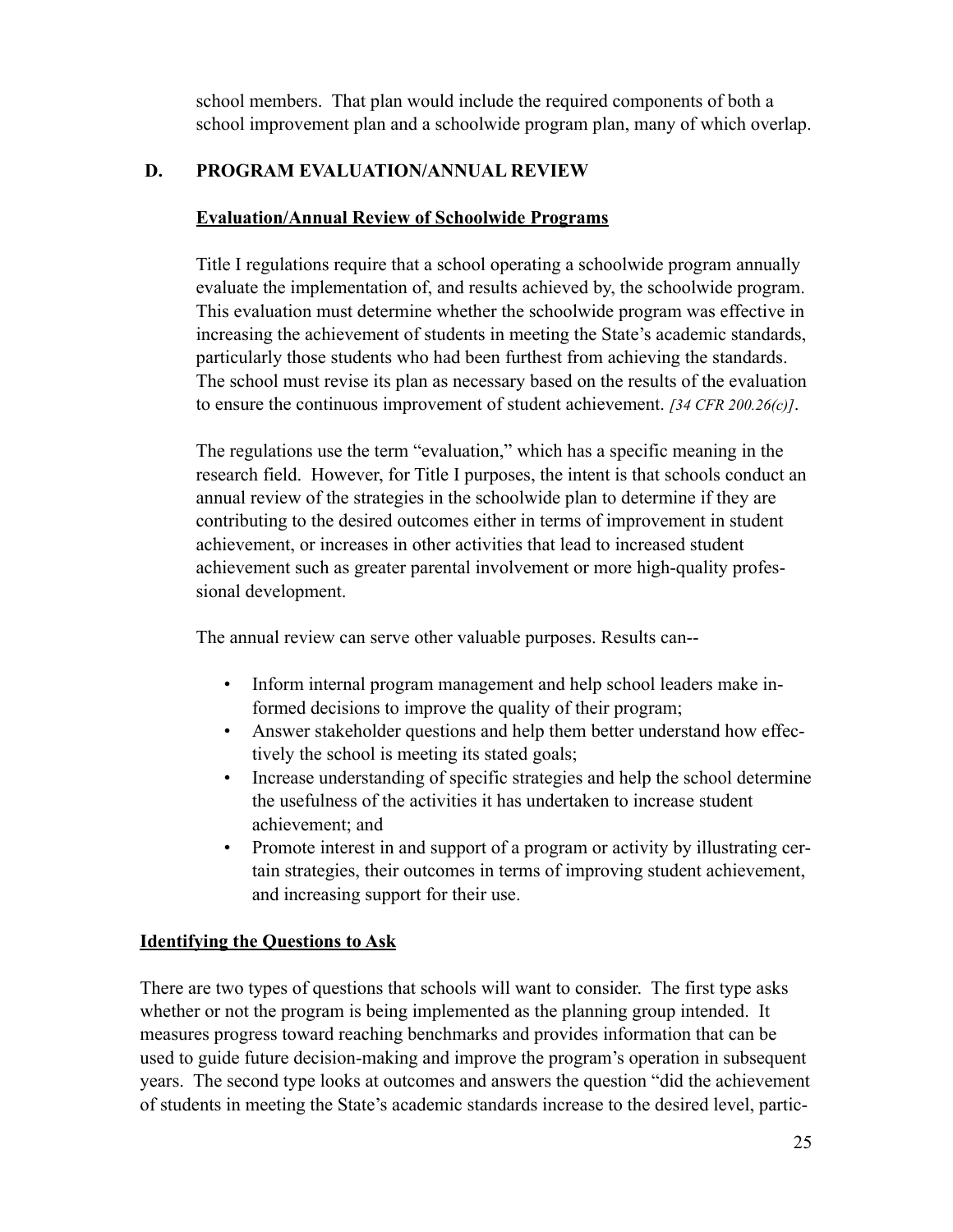ularly for those students who had been furthest from achieving the standards?" In all cases, the questions should be closely related to goals and objectives in the school plan.

For example, a schoolwide plan might have a goal indicating that an increased percentage of students will attain grade level proficiency in reading as evidenced by a classroombased assessment given every eight weeks. One of the strategies for reaching this goal might be to better align its kindergarten through grade 3 (K-3) instruction with State standards through the use of common planning time for K-3 teachers.

The evaluation of the implementation of the schoolwide program might reflect these questions:

- Is there evidence that common planning for instruction by  $K-3$  teachers produced more lessons and units that were aligned with the State standards than were previously aligned?
- Was the pacing of instruction aligned across the classrooms of the K-3 teachers who planned together?
- Do participating teachers feel that common planning time has improved their teaching?

The evaluation of the outcome of the schoolwide program might reflect the following questions:

- Was the target percentage of students meeting State standards reached in each quarter, in all grades?
- What percentage of students, as a whole and in disaggregated groups, has achieved proficiency relative to the State's academic content and achievement standards and how does this compare to the percentage that achieved proficiency before schoolwide plan implementation?
- What does other student achievement data indicate about student progress toward meeting the State standards, including pre- and posttest scores, grades, quarterly reading achievement results, or other diagnostic classroom or school-based results?

Questions that look at both the implementation of the schoolwide program and the results achieved provide the basis for program evaluation and improvement. A school that monitors and adjusts its program based on feedback will become increasingly effective.

Once the school has identified the questions to be answered, it will want to consider which questions have the highest priority in a given year and consider limiting the review to those questions only. For example, a school operating a schoolwide program that has been newly identified for improvement because of low reading scores may decide to focus its annual review on the reading strategies be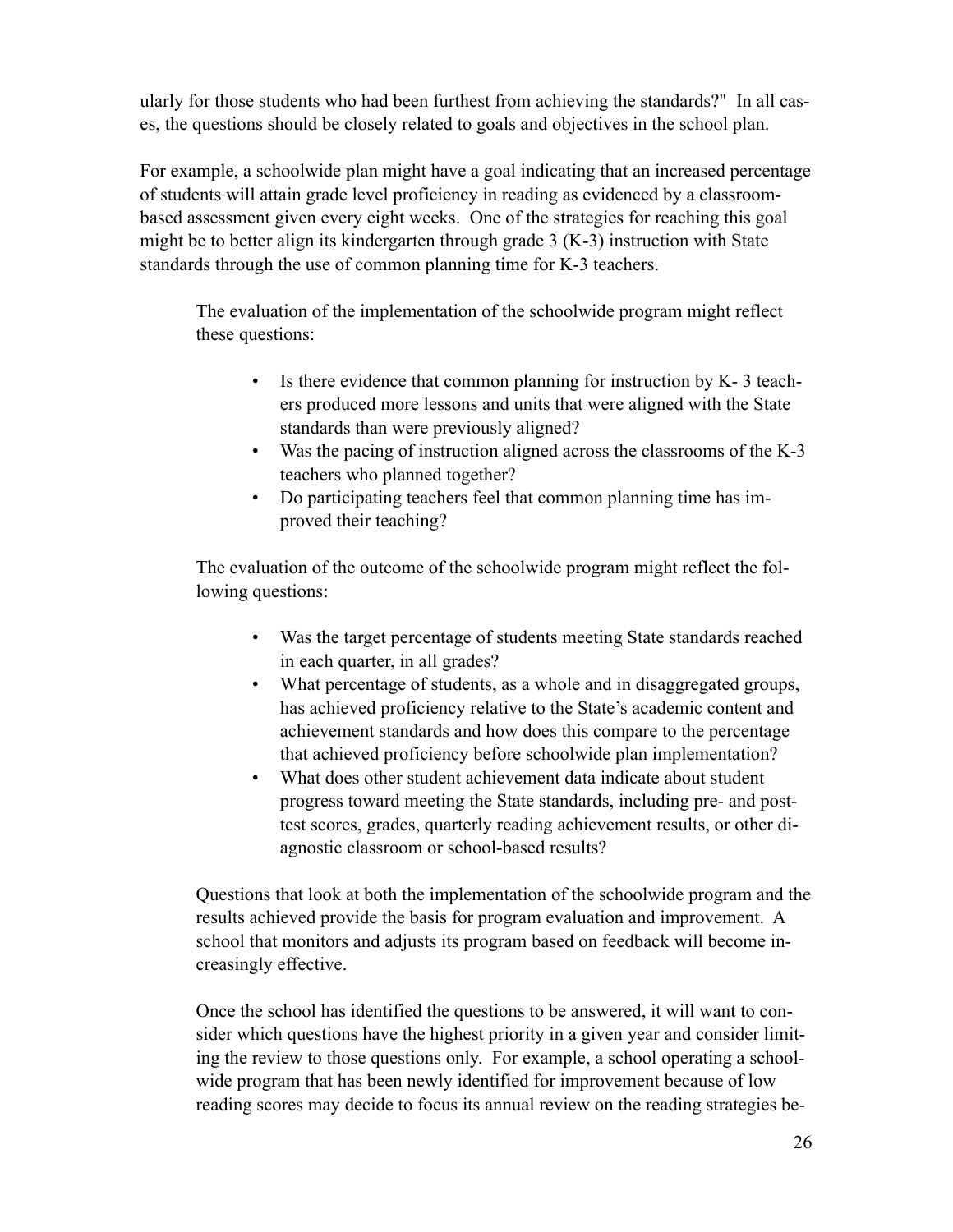ing implemented and whether the desired outcomes are being reached. Another school may have implemented new parental involvement strategies during the past year and decide to focus its review on whether those strategies are being implemented as planned and if they are accompanied by increased parental involvement, an important factor in improving student achievement.

A more detailed discussion of this topic can be found in the section headed The Evaluation/Review Process.

#### **Deciding Who Should Conduct the Evaluation/Annual Review**

Deciding who will conduct the annual review is an important decision. Specifically, the school must decide whether the review will be conducted *internally* (by the school staff) or *externally* (by a person or persons outside of the school, such as staff from the school district, from a regional educational laboratory, from an institution of higher education, or from any other technical assistance provider). This is a decision that should be made collaboratively between schools and their districts. The availability of resources and staff, outcomes of prior reviews, and the experience of the school with implementing schoolwide programs are all factors that should be taken into account. Districts and schools are strongly encouraged to use outside reviewers whenever possible. If resources do not permit the use of outside reviewers on an annual basis, districts and schools might consider using an outside reviewer every couple of years.

#### **The Evaluation/Review Process**

The remainder of this section provides basic information a school should consider whether it conducts the review internally, or oversees and participates in an evaluation conducted by external reviewers. In cases where outside reviewers are not being used, districts and schools are encouraged to consult with individuals with experience in conducting such reviews for further information about what the review process might entail.

Program evaluations/reviews are usually organized and carried out according to the following steps.

1) Identification of purpose and intended audiences *–* The annual review of a schoolwide program includes determining the percentage of students who reach proficiency on the State's annual assessments. Additionally, it examines the operation of the school: the implementation of instructional strategies, the participation of stakeholders, the degree of parental involvement, and other elements that support increased student achievement, as detailed in the schoolwide program plan.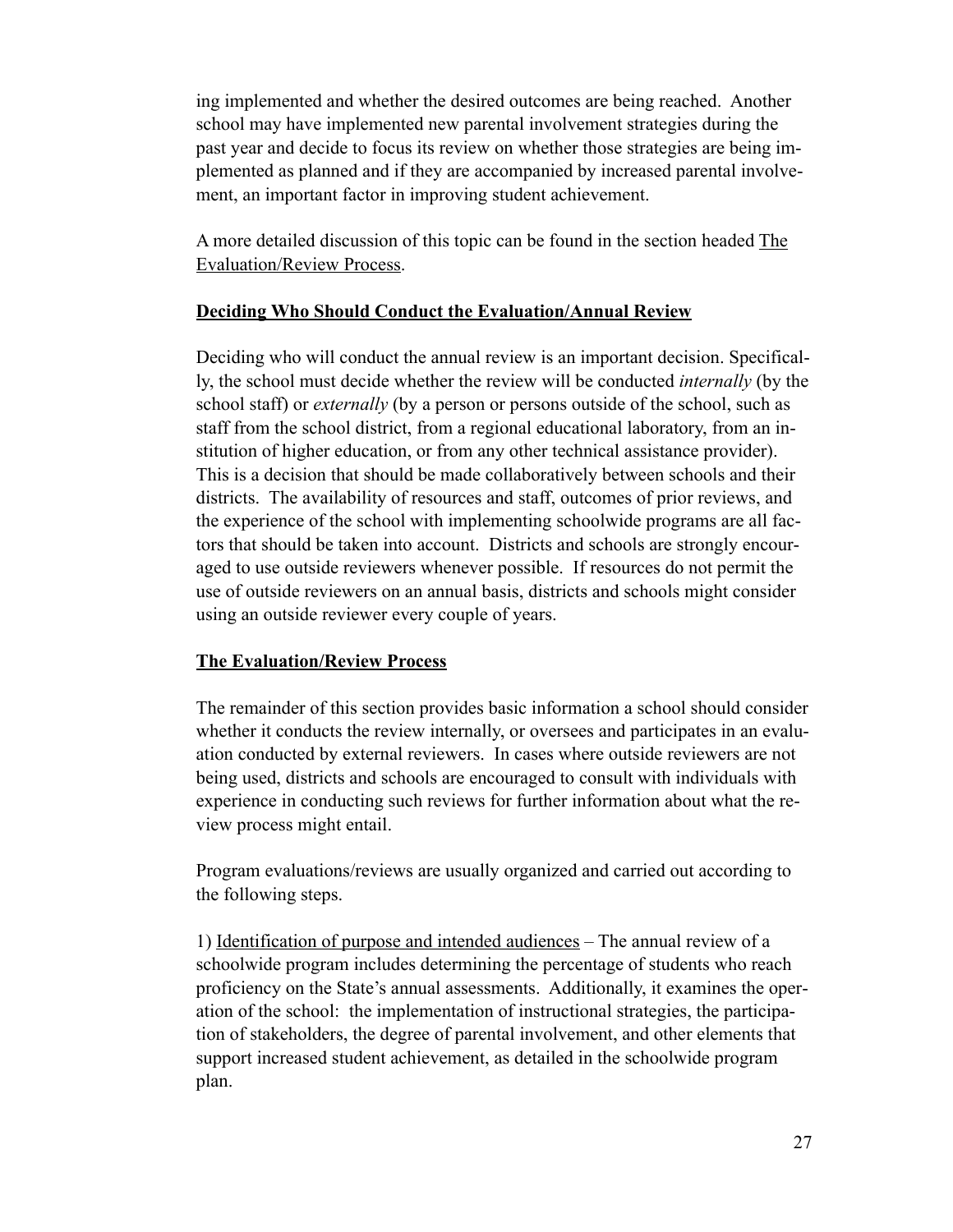The intended audience for the annual review is all stakeholders, internal and external to the school. These stakeholders are persons with an investment in the school, many of whom were involved from the beginning in the development of the school's mission and goals and in the program planning process. They have an interest in knowing whether or not those goals are being met, and want to know what will be done with the results of the annual review. These stakeholders include (1) those involved in day-to-day program operations, such as teaching, administrative and school support staff; (2) those served by the program, such as students, parents and community members; and (3) those in a position to make recommendations and/or decisions regarding the program, such as members of the school planning team, school administrators, and school district personnel.

2) Identification of issues and development of review questions *–* Program review begins at the same time that the schoolwide program is being designed. That is, while the school planning team is developing measurable goals and strategies, it should be considering how the success of those strategies would be determined. Planners should envision what progress toward long-term goals would "look like" at the end of the school year.

Key review points should be related to each goal in the schoolwide plan. Questions can address the following:

- Inputs For instance, what resources were identified in the schoolwide program and to what degree were they utilized?
- Activities Did planned events such as professional development, parental involvement activities, schoolwide instructional units, take place as scheduled?
- Short-term impacts What were the short-term results of implementing a particular strategy in the schoolwide plan? Was training provided for the targeted number of school staff? Did the training affect subsequent instructional decisions?
- Longer-term impacts An annual schoolwide review can provide incremental information that tracks outcomes over time. For instance, a schoolwide program might begin a dropout prevention program for sixth graders with the goal of a reduced dropout rate when those students are in ninth grade.

Once the target objectives have been clarified, reviewers create specific questions that the review will answer. The answers to some questions will be easily determined (e.g., gains in student scores on State assessments), but some will be more difficult to measure (e.g., a positive change in student attitude). Each potential evaluation question should be screened to ensure that it elicits information that is-

-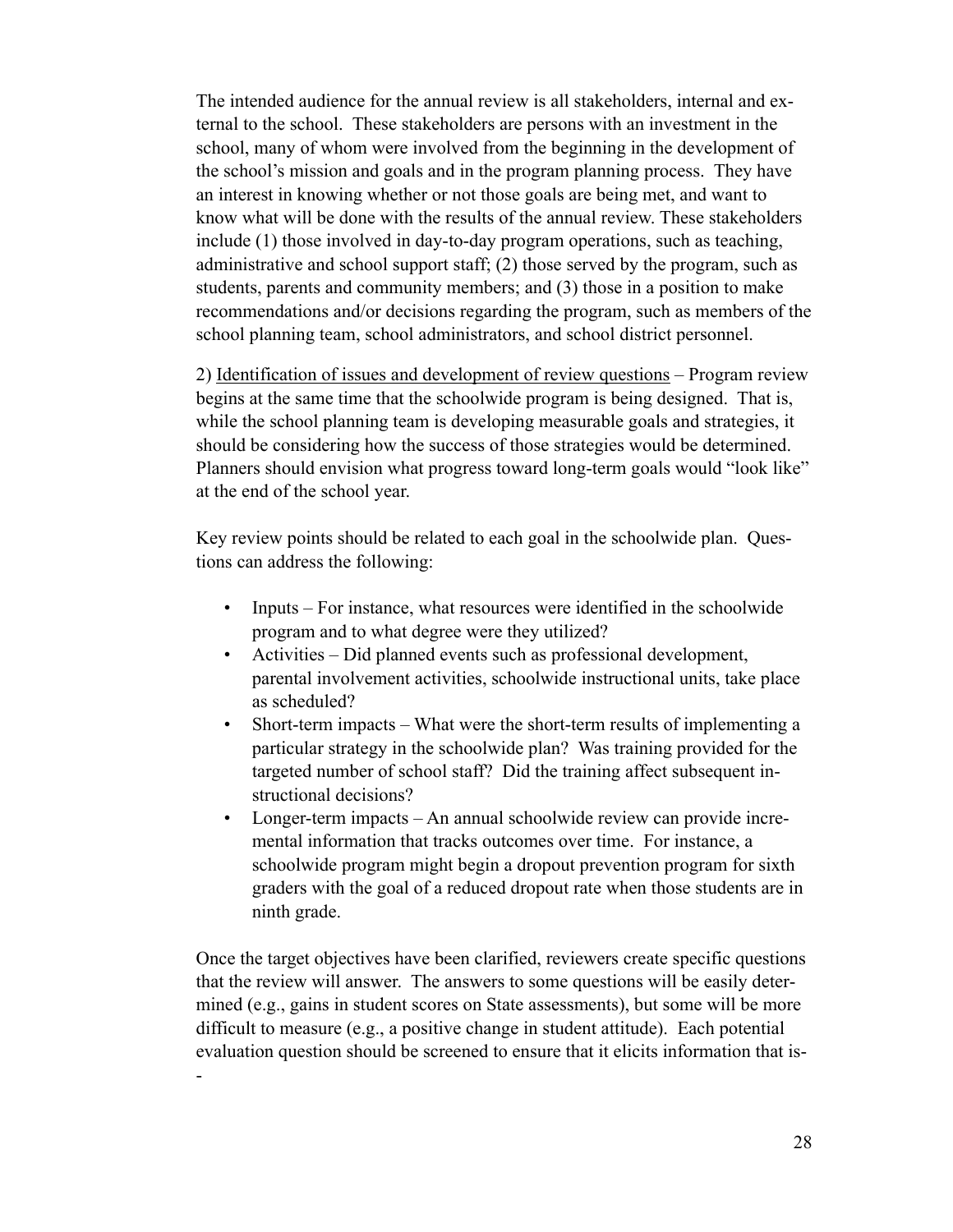- Relevant to the schoolwide program's goals and objectives;
- Important to a significant number of stakeholders;
- Of continuing relevance and interest; and
- Attainable, given time, resource, and staff constraints.

3) Identification of data collection instruments *–* Next, reviewers determine how data that answer each question will be collected. Evaluators will collect both quantitative (empirical and numerical, such as tallies and test scores) and qualitative (survey responses on attitudes, personal interviews, observations, journals), depending on the review question. Appendix VII provides one tool for data tracking and collection as well as an explanation of a few of the typical data collection instruments. Examples of data collection instruments include document reviews, tallies, questionnaires, interviews, surveys, observations, assessments, attitude inventories, and focus groups. It is the job of the reviewers to align each question with the appropriate data collection method.

4) Collection of data *–* When data collection instruments have been identified or created, reviewers are ready to gather information. Every stakeholder who will provide the reviewers with information should have a clear understanding of why the review is being conducted, the types of data being collected, and how the results will be used. Data collectors should consider the needs of subjects (e.g., need for anonymity, need for an interpreter) and should obtain any required clearance or permission that is necessary before soliciting information. Because any bias on the part of a data collector can compromise the credibility of the findings and overall results, data collectors should be carefully trained, and there should be consistency in instructions and data collection procedures so that results are reliable across survey groups. Information should be gathered from as many members of a sample group as possible to ensure that the results are statistically significant.

5) Analysis and interpretation of results *–* After the data are collected and checked for accuracy, they should be analyzed and interpreted. The initial analysis may raise new questions and/or uncover findings that were not anticipated, and in this case a second analysis may be appropriate. For example, an analysis of assessment data might reveal that students, in the aggregate, have higher performance in reading/language arts than they do in mathematics. A second level analysis might ask why that is so and consider the possibility that there is a relationship between scores and times of day that reading and mathematics are taught or differences in how they are taught.

Overall, the information that emerges from the data analysis should clearly describe the progress the school has made in implementing its program and increasing student achievement and indicate areas where revisions or additional work is needed.Data gathered in response to each research question should be addressed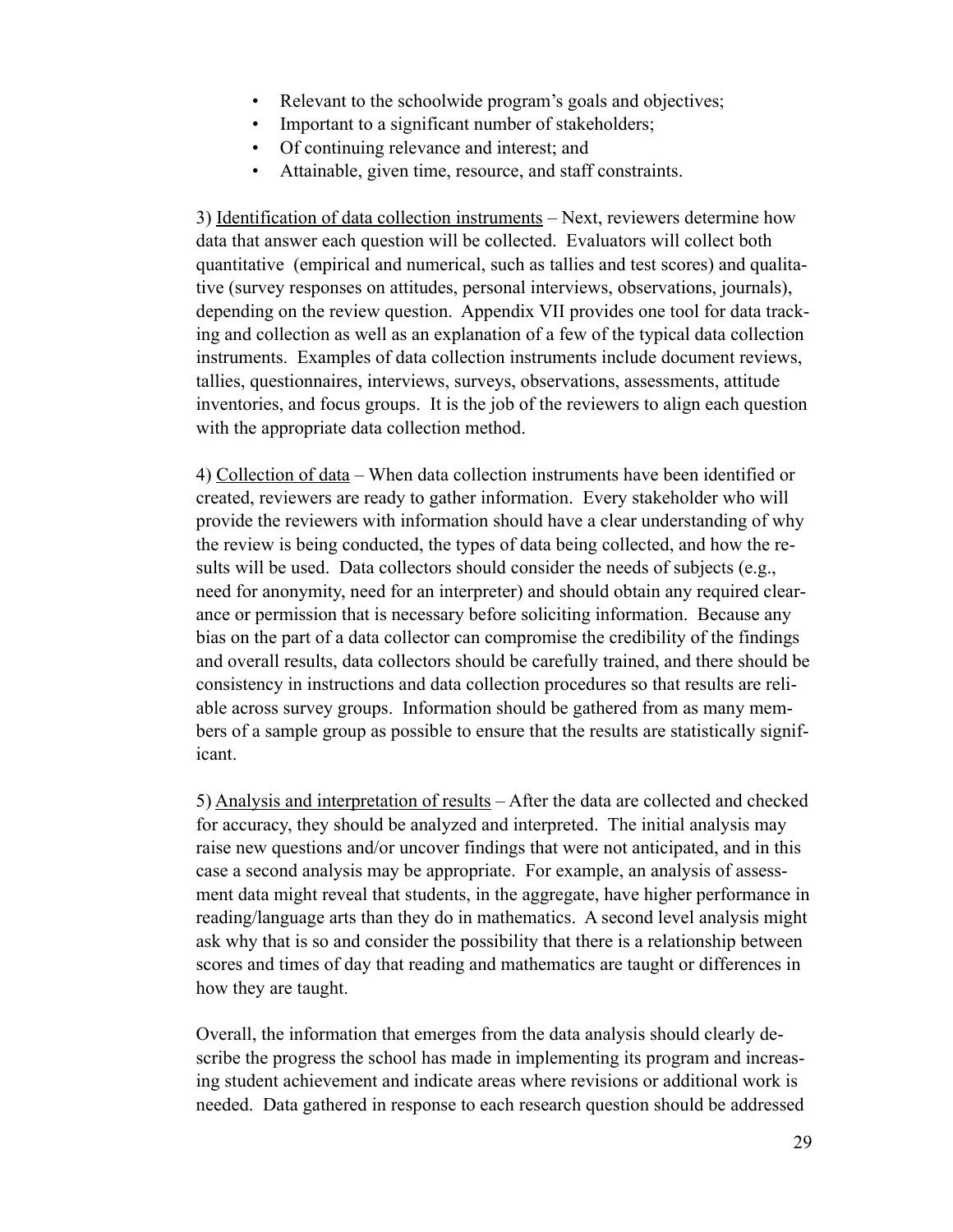separately; it should yield detailed findings that clearly indicate whether or not a key strategy or action in the schoolwide plan was implemented as planned. For example, reviewers might determine that participation in professional development for teachers resulted in more effective use of data to improve student achievement. Or, reviewers might conclude that although the schoolwide program school identified a strategy as important, insufficient time or resources were devoted to accomplishing it.

6) Reporting *–* The report should be clearly and concisely written and available to all stakeholders. The report typically includes background information, the evaluation questions, a description of evaluation procedures, an explanation of how the data were analyzed, findings, and a conclusion with recommendations.

#### **Accountability for Results and Continuous Improvement**

The schoolwide review team, along with the outside reviewer if one is being used, should present the results to staff in the school, parents and other community members. The evaluation will provide a roadmap for the future progress of the schoolwide program, so it is very important that the presentation and any accompanying materials be clear, understandable, and avoid the use of technical jargon. The presenters should be prepared to answer any questions posed by stakeholders.

The first cycle of continuous improvement is completed when the school uses the results of the review to more effectively implement its schoolwide program and to improve student achievement. Once the findings have been widely disseminated and input has been received, the schoolwide team identifies which recommendations will be incorporated into the existing school plan. Some suggested steps for carrying out this process follow:

- Review the strategies and action steps originally proposed in the schoolwide plan.
- Use the findings and recommendations to identify the parts of the schoolwide plan that have been implemented ineffectively or not at all.
- Solicit the input of all stakeholders in identifying more effective strategies to achieve identified goals.
- Identify any additional training that is needed to improve implementation.
- Determine if additional resources are needed to implement the revised improvement plan and, if so, how they will be obtained.
- Re-establish responsibilities and timelines for implementing the revised plan.
- Communicate to all stakeholders what has been incorporated into the revised plan.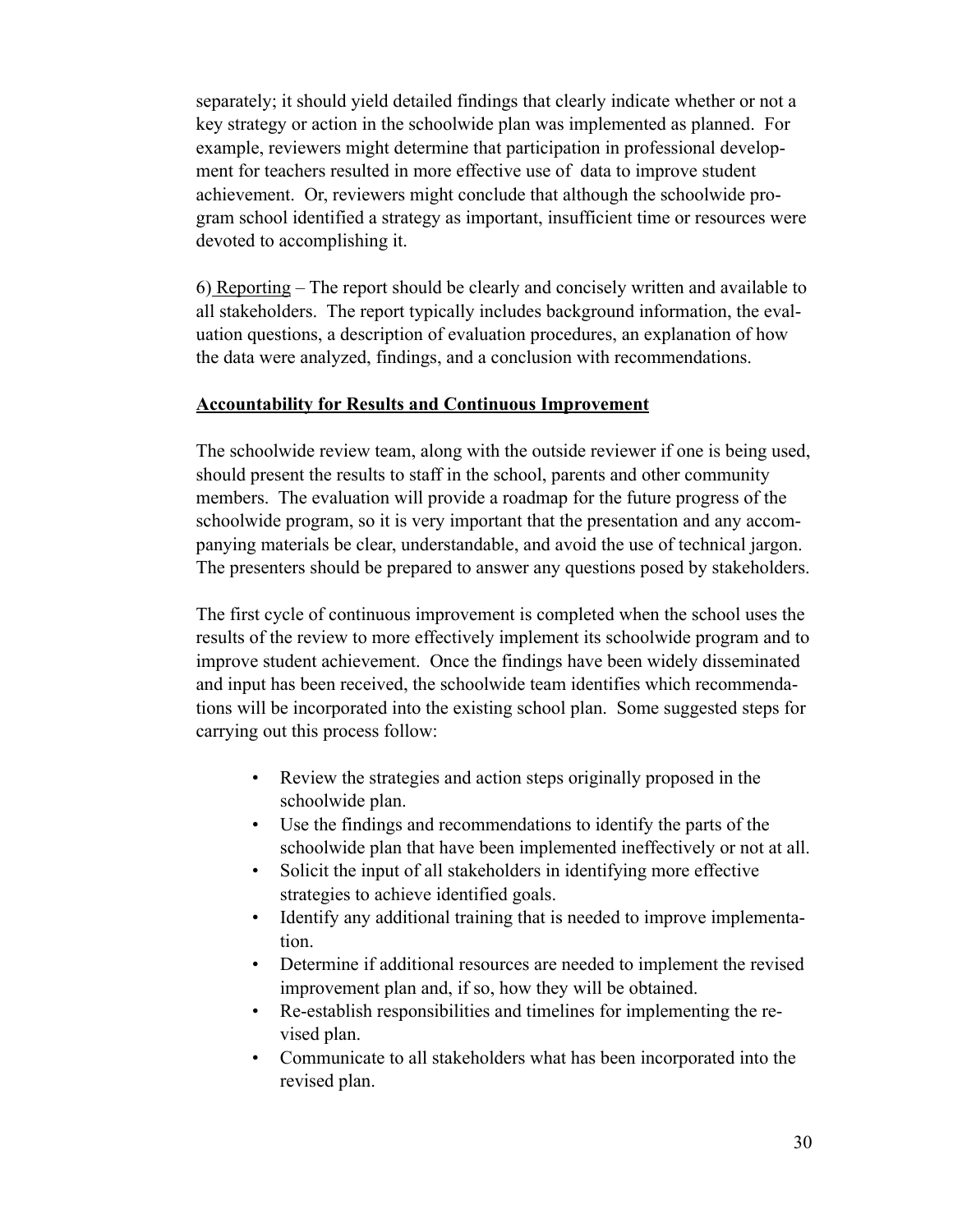Review the implementation review design that was used and make changes as appropriate to reflect plan modifications in preparation for the following year's evaluation.

The purpose of the annual review of the schoolwide program is to ensure that the program described in the schoolwide plan is implemented as designed and that its implementation has a positive effect on student achievement. Thus, the results of the annual review should not be perceived as a sign that the school should start over again with a new plan. Instead, the school should revise its existing plan to incorporate the revisions and reflect a revitalization of the school's commitment to implementing a schoolwide program that helps all students achieve at high levels.

#### **Questions and Answers**

## **D-1. Since the progress of all schools is evaluated using the results from State assessments to determine if they made AYP, why must schoolwide program schools conduct an additional annual review?**

Results from State assessments indicate whether the school has made AYP in moving all of its students to the proficient or advanced levels of achievement in reading/language arts and math relative to State academic achievement standards. The annual review of the schoolwide program goes beyond this measure to examine all aspects and goals of the schoolwide plan. It examines whether the plan is being effectively implemented and whether its implementation is improving student achievement, especially the achievement of students furthest from proficiency in reading/language arts and math on State academic achievement assessments. The annual review should not only address student achievement in these subjects, it should also examine information related to teacher quality, parental involvement, consolidation and coordination of funds and other components that directly and indirectly affect achievement. It also may address student achievement in subject areas outside of reading/language arts and math. The annual review is designed to reveal areas of strength within the program and areas that need revision in order to better position the school to continue improving and to make AYP.

#### **D-2. What if the review indicates that a particular strategy is not being fully implemented or not having the intended impact on student achievement?**

If data show that a particular strategy is not being fully implemented or not having the intended impact on student achievement, it is an indication that changes are needed. In such cases, the school must identify and address the issues that prevented the strategy from being fully implemented, or revise its existing plan to incorporate the revisions, as appropriate.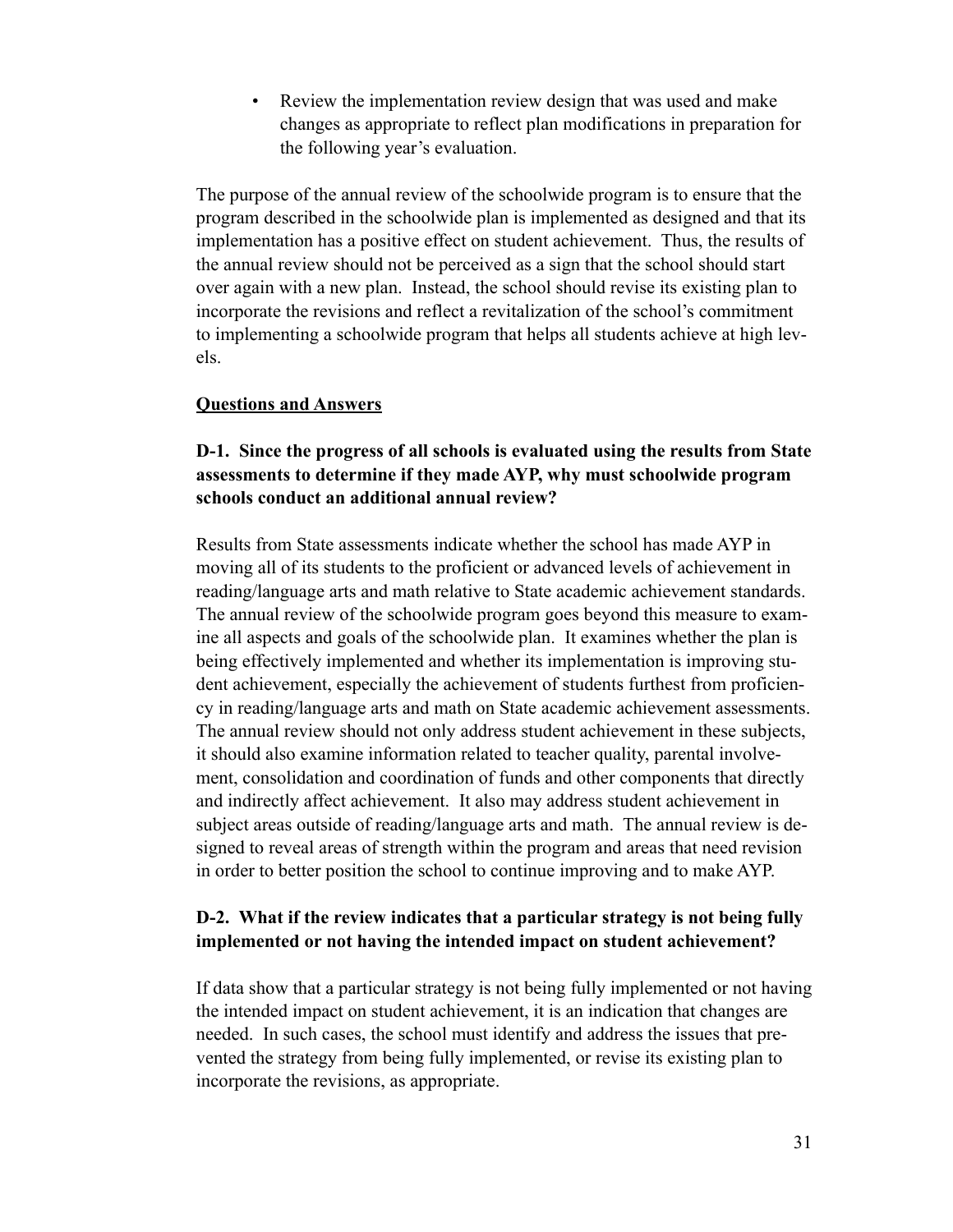## **D-3. May a school that is operating a schoolwide program which has not been effective in increasing the achievement of students be required to discontinue the schoolwide program and operate a targeted assistance program?**

If, over a period of time, a school operating a schoolwide program has not been effective in increasing the achievement of students, the LEA may require it to discontinue the schoolwide program and operate a targeted assistance program.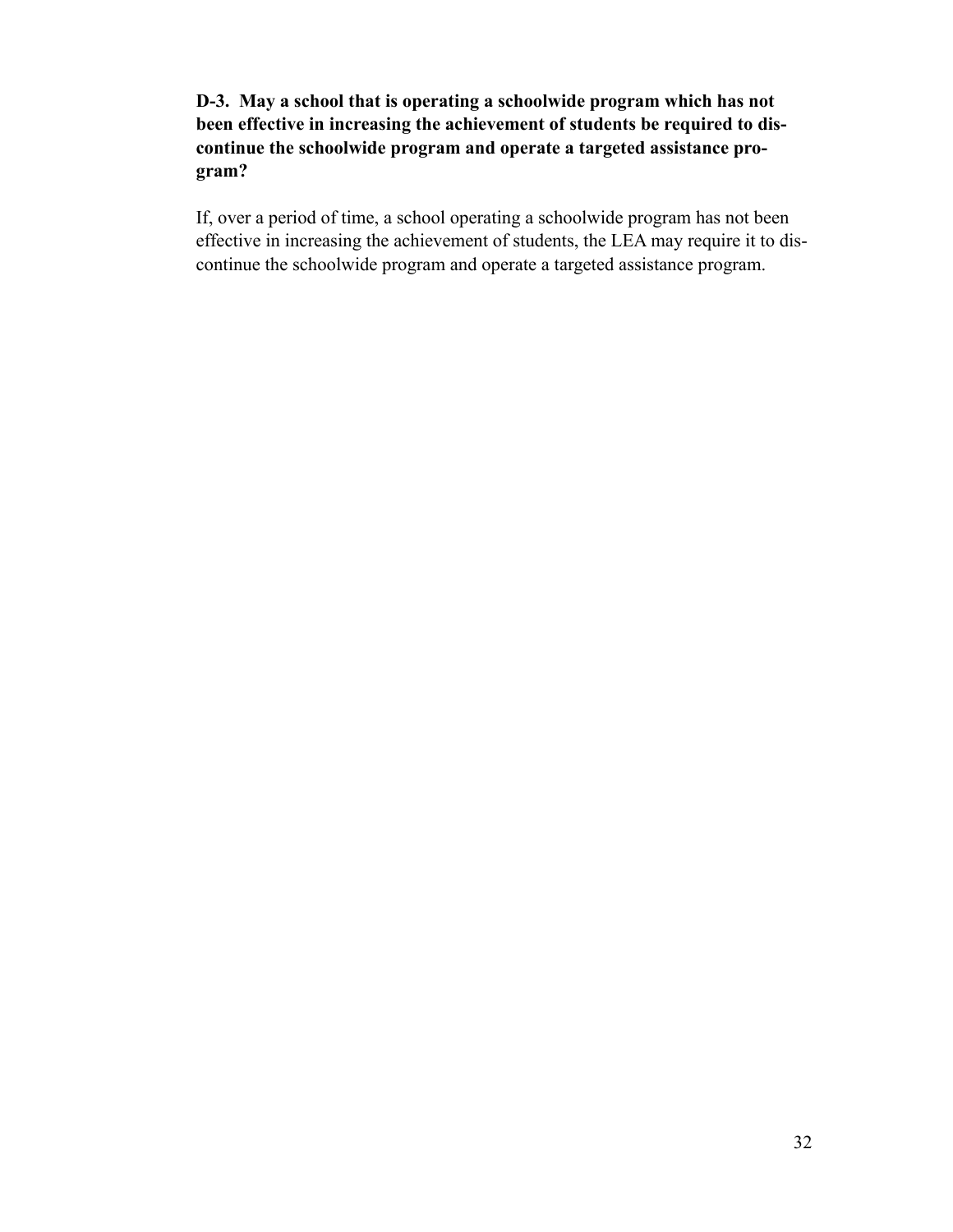## **APPENDIXES**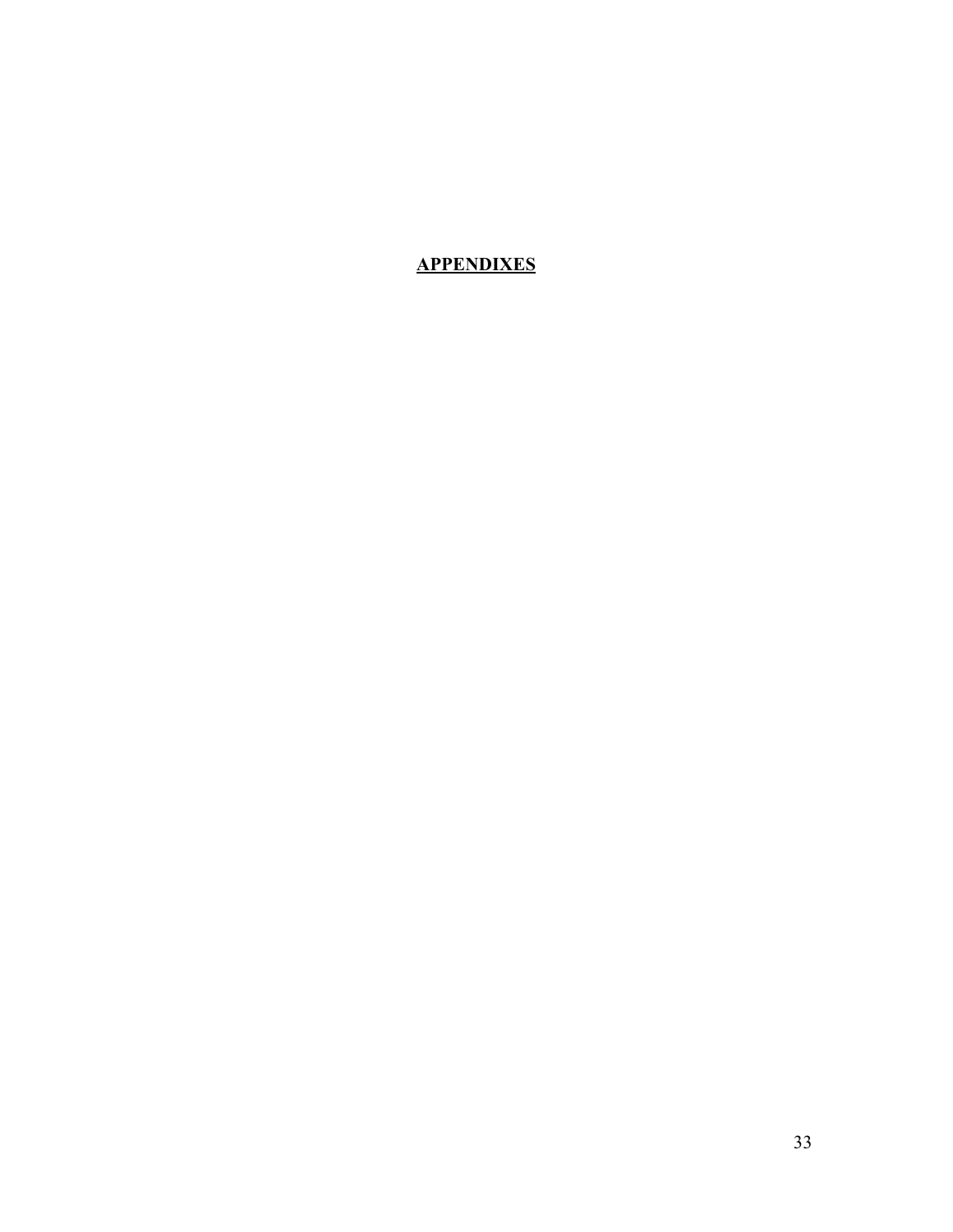## **APPENDIX I: Additional Questions and Answers**

This appendix contains additional questions and answers that clarify various aspects of schoolwide program implementation.

## **Eligiblity/Poverty Determinations**

**1. A school may use its Title I funds in a schoolwide program if at least 40 percent of the students in the school, or residing in the attendance area served by the school, are from low-income families. If a school's poverty threshold falls below 40 percent in any subsequent year, may the school continue as a schoolwide program?** 

Yes. If the population of a school that operates a schoolwide program drops below the required eligibility threshold in any subsequent year, the school may continue to operate as a schoolwide program.

## **2. If an LEA wants to designate a high school as a schoolwide program, and there is no way to verify the percentage of poverty of students because of incomplete information provided by students, may the school extrapolate data using feeder patterns?**

Yes. Extrapolating poverty data using feeder patterns is one means of determining poverty status in the absence of available data collected directly from students in the school. A high school could use a poverty rate based on its feeder pattern to determine whether it meets the 40 percent poverty threshold to operate a schoolwide program. [LEA Identification and Selection of School Attendance Areas and Schools and Allocation of Title I Funds to Those Areas and Schools, August 2003, U.S. Department of Education's Non-Regulatory Guidance available on the ED website at http://www.ed.gov/programs/titleiparta/wdag.doc]

## **Teacher Qualification Requirements**

**1. Are all teachers of core academic subjects and paraprofessionals working in a schoolwide program school required to meet the requirements for highly qualified teachers and qualified paraprofessionals, or does the requirement only apply to those staff paid with Title I funds**?

All teachers of core academic subjects and paraprofessionals who provide instructional support, not just those paid with Title I funds, must meet the teacher qualification or paraprofessional qualifications, as appropriate, if working in a schoolwide program school.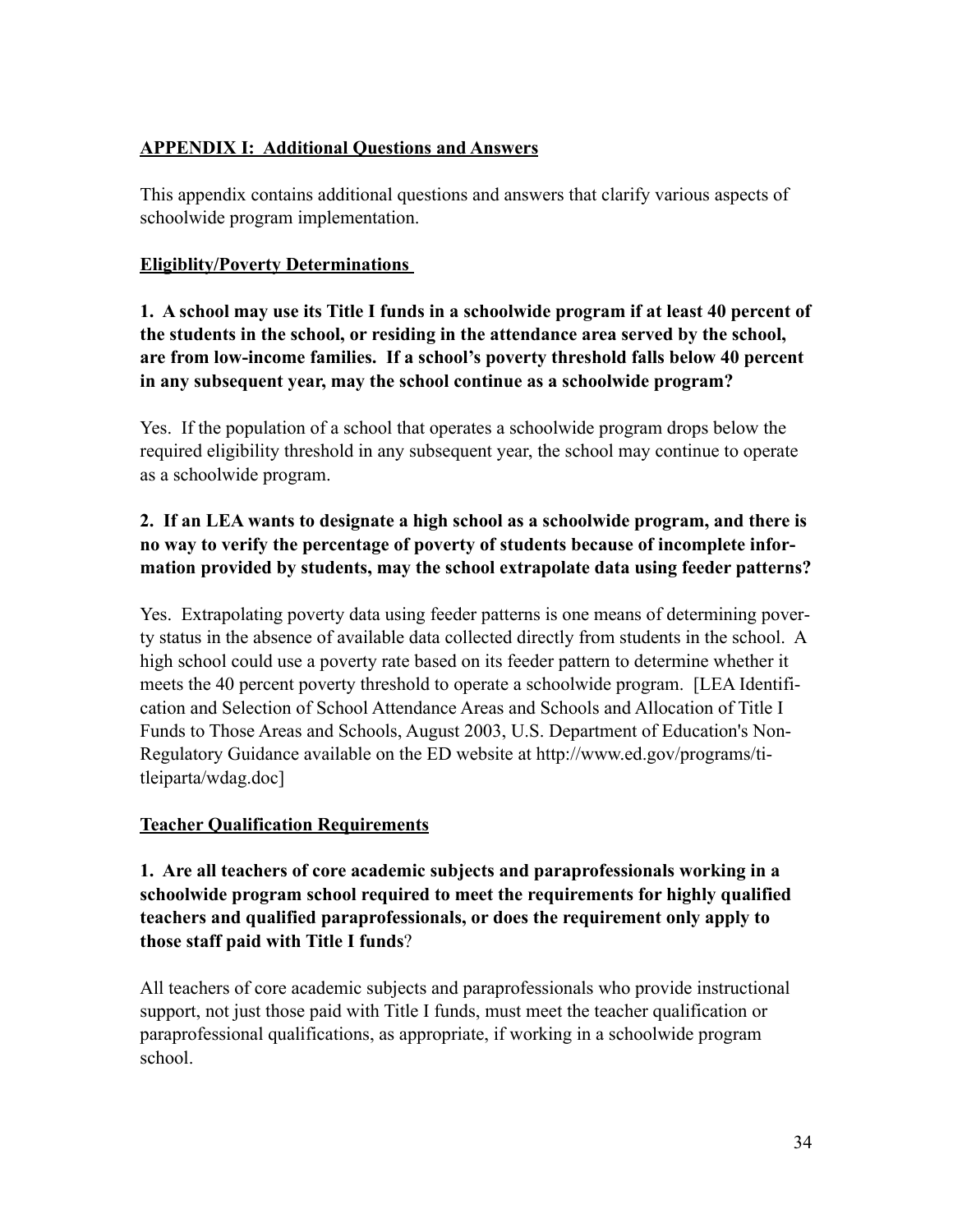## **Record Keeping**

## **1. What specific documentation must a school maintain regarding operation of its schoolwide program?**

A school must retain documentation related to its three core components: the comprehensive needs assessment, the comprehensive schoolwide plan, and the evaluation. Documentation relating to the needs assessment should include significant information about the achievement of students and conditions in the school that directly affect their academic achievement. Documentation relating to the comprehensive schoolwide plan must contain specific information about how the program will implement the components, how resources will be used, the programs consolidated to support the schoolwide program, and how student assessment results will be disseminated. Documentation relating to the evaluation should include the method of evaluation used, and findings that describe the results achieved by the schoolwide program and its implementation.

#### **Charter Schools and Schoolwide Planning**

## **1. May a charter school become a schoolwide program school and if so, may it count the planning done the year before its opening as its required planning year for a schoolwide program?**

Yes, a charter school may operate a schoolwide program. And yes, if the school is a new charter school, it may plan to operate a schoolwide program at the same time it plans its own program.

It is important to note that it is unlikely that the school would know the makeup of its student body one year before its opening and thus it would not know the percent of poverty of the student body. If it happens that the school completes its year of planning for a schoolwide program and does not meet the 40 percent poverty threshold for operating a schoolwide program, then the school would have to operate a targeted assistance program. However, the school would be encouraged to implement as many of the plans created for the schoolwide program as possible since it is the goal of any good school reform, such as charter school reform, to improve the educational opportunities for all students in the school.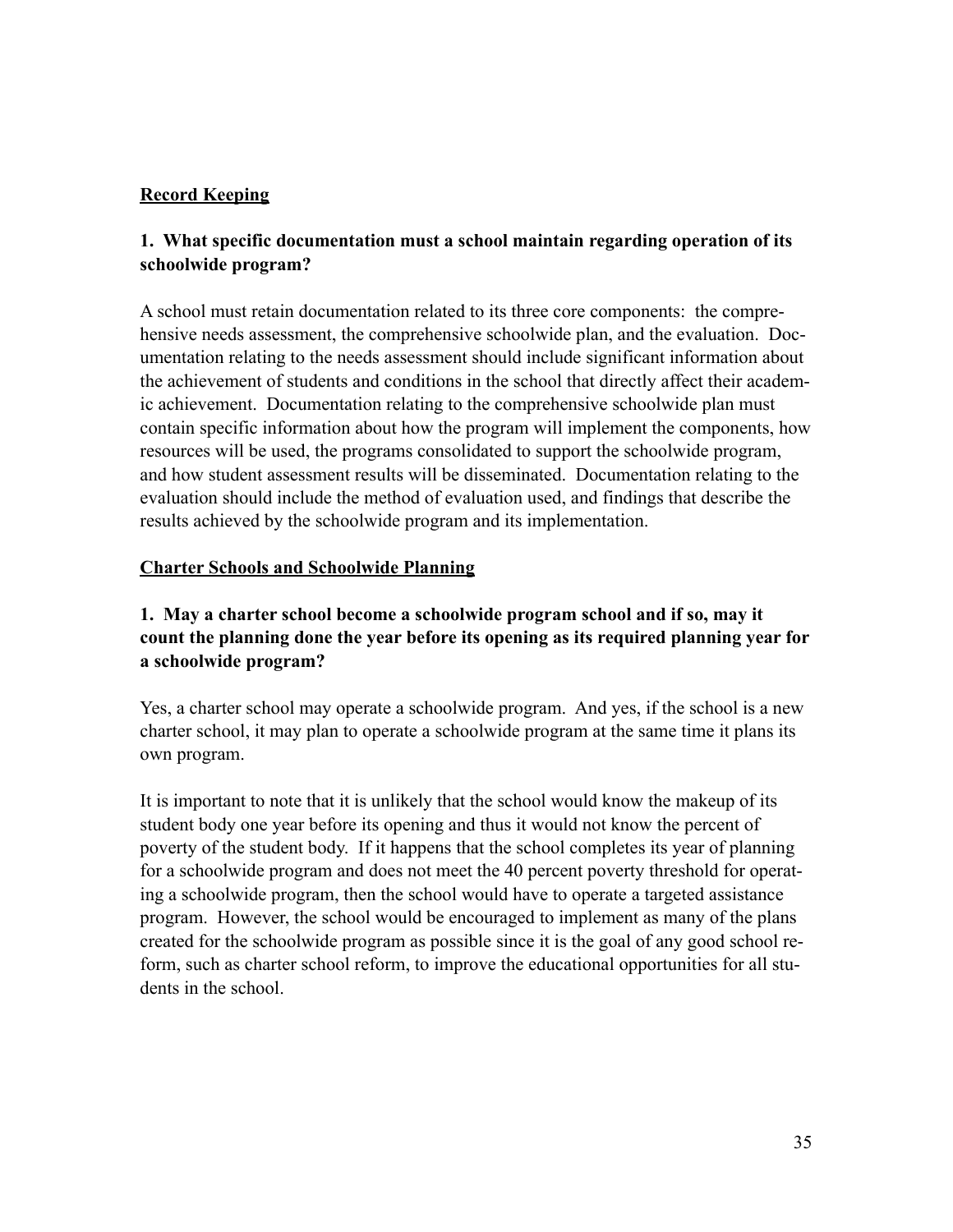#### **APPENDIX II: Bibliographic References**

The following resources represent a sample of the resources available on school reform. This list is not exhaustive. The U.S. Department of Education is providing the list of resources below for the reader's convenience, and no official endorsement by the U.S. Department of Education is intended or should be inferred. The views expressed by the authors are their own and do not necessarily represent the policies of the Federal government or the U.S. Department of Education.

Deal, Terrence E. and Kent D. Peterson. *Shaping School Culture: The Heart of Leadership*. San Francisco: Jossey-Bass*,* 1999.

Feller, Irwin and Rosalie Ruegg. *A Toolkit for Evaluating Public Research and Development Investment: Models, Methods, and Findings from the Advanced Technology Program's First Decade*, National Institute of Standards and Technology, July 2003.

General Accounting Office Report - *Effectively Implementing the Government Performance and Results Act*, Report GGD-96-118, Washington, DC, 1996.

Kouzes, James M. and David Pomeranz. *It's In Every One of Us*. San Francisco: New Media, 1987.

McCawley, Paul F. *The Logic Model for Program Planning and Evaluations*, CIS, 1997 (Moscow, Idaho University of Idaho Extension Program).

New England Comprehensive Center, Region I and Southwest Comprehensive Center, Region V, "Promoting and Managing Change in Schools," December 1997.

National Aeronautic and Space Agency. *The User-Friendly Handbook for Evaluation of NASA's Educational Programs* (1998), [http://esse21.usra.edu/Evaluation\\_Handbook.pdf](http://esse21.usra.edu/evaluation_handbook.pdf)

New England Comprehensive Center, and Education Development Center, Inc., *Assessment Continuum of Schoolwide Improvement Outcomes: Implementing the Components of Systemic Schoolwide Improvement*, 2002.

Northwest Regional Educational Laboratory. *Evaluating Whole-School Reform Efforts,* Second Edition, August 2000.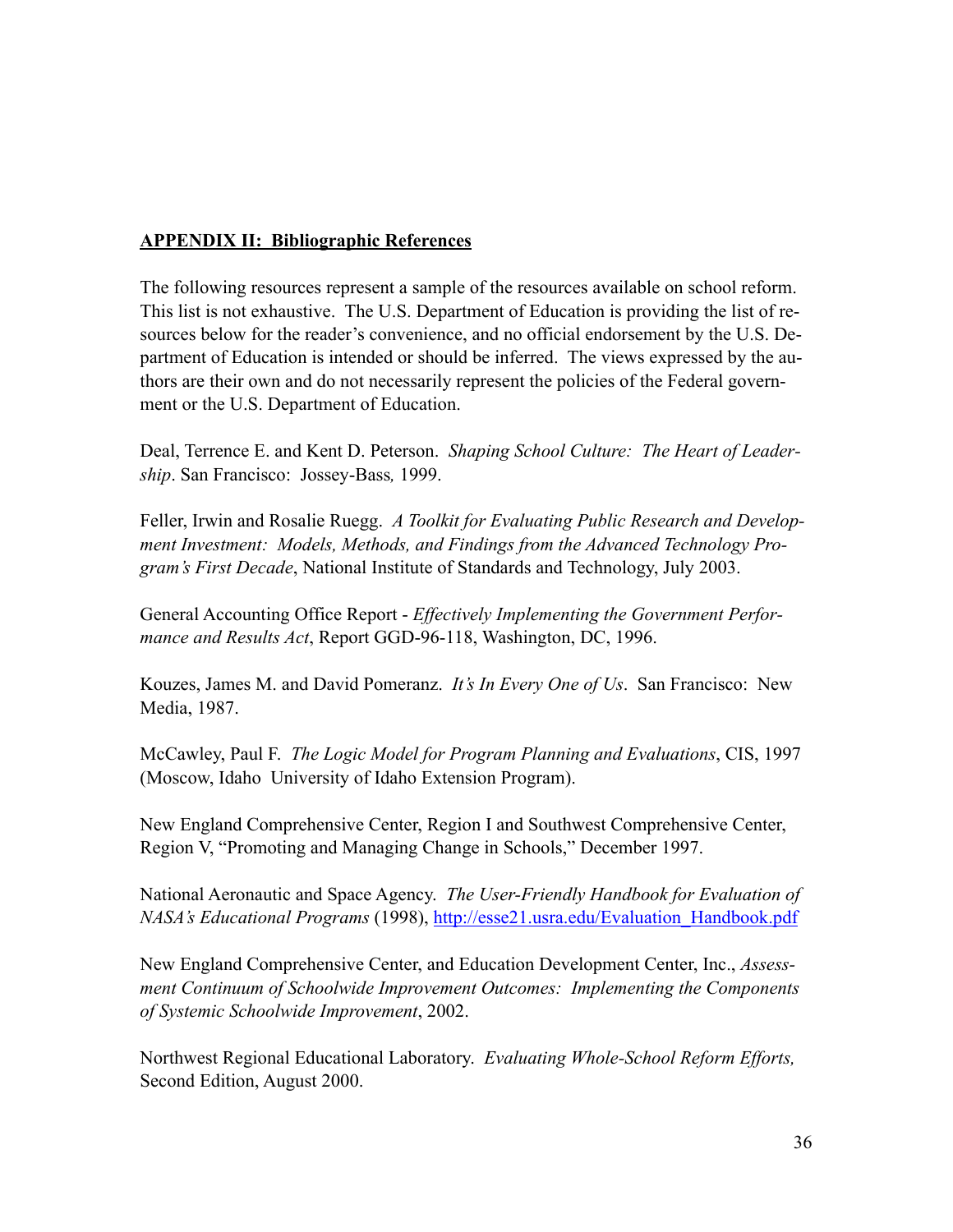Oakes, Jeannie, Karen H. Quarts, Steve Ryan, and Martin Lipton. *Becoming Good American Schools: The Struggle for Civic Virtue in Education Reform*. San Francisco: Jossey-Bass, 2000.

Senge, Peter. *The Fifth Discipline: The Art and Practice of the Learning Organization*. New York: Doubleday Publishers, 1990.

United States Department of Education, and Policy Studies Associates, Inc. *An Idea Book on Planning.* Washington, DC, 1998.

Walsh, Jackie A. and Beth D. Sattes. *Inside School Improvement – Creating High-Performing Learning Communities*. West Virginia: Appalachian Educational Laboratory, Inc., 2001.

WestEd. *A New Outlook and Rethinking Schools Online, a Resource of Rethinking Schools in Milwaukee, Wisconsin*, 1997.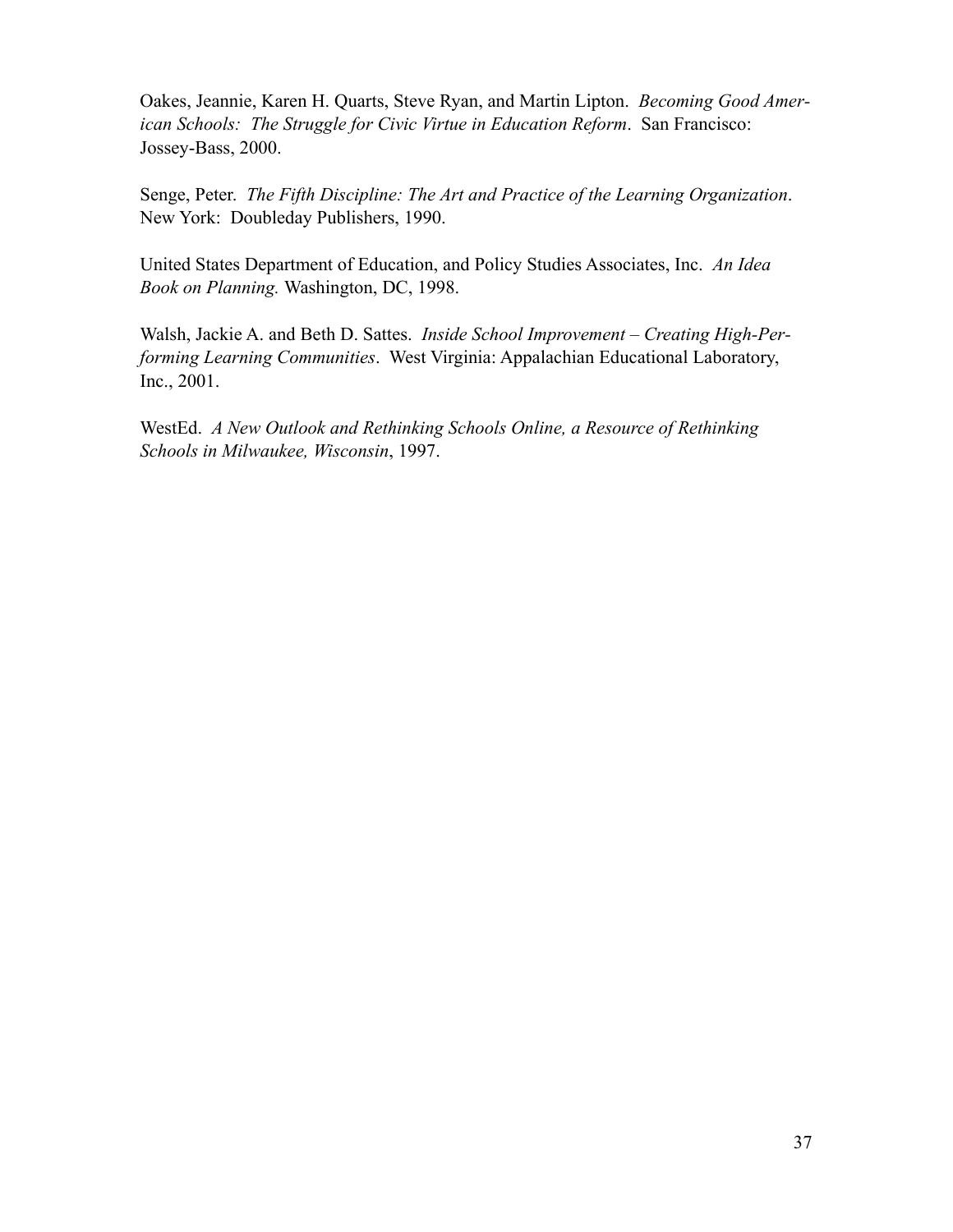#### **APPENDIX III: Web-Based Resources**

The following resources represent a sample of the web-based resources available. This list is not exhaustive. The U.S. Department of Education is providing the list of resources below for the reader's convenience, and no official endorsement by the U.S. Department of Education is intended or should be inferred. The views expressed by the authors are their own, and do not necessarily represent the policies of the Federal government or the U.S. Department of Education.

#### **AskEric Home Page**

This Web site provides access to the ERIC database, a conference calendar, and other information about the Educational Resources Information Center. [www.eduref.org](http://www.eduref.org)

#### **Association for Supervision and Curriculum Development (ASCD)**

This Web site provides information about ASCD's numerous publications, professional development activities, and affiliates and networks.

[www.ascd.org](http://www.ascd.org)

#### **B.E.S.T Education Search by Topic**

Search by keyword or by the Topic List, or browse the Awards for extensive reviews on current education sites.

[www.education-world.com](http://www.education-world.com) 

#### **Council of Great City Schools**

This Web site contains links and resources selected by this coalition of school districts in the 66 largest U.S. cities.

[www.cgcs.org](http://www.cgcs.org)

#### **The Education Alliance**

This Brown University organization offers research-based solutions for school reform. The Education Alliance addresses the needs of diverse student populations in the public schools by offering a variety of educational resources. <http://www.alliance.brown.edu/>

#### **The Education Trust**

Ed Trust is an independent nonprofit organization whose mission is to make schools and colleges work for all of the young people they serve. This organization provides credible information about what works in high performing, high poverty schools. <http://www2.edtrust.org/edtrust/>

#### **MiddleWeb**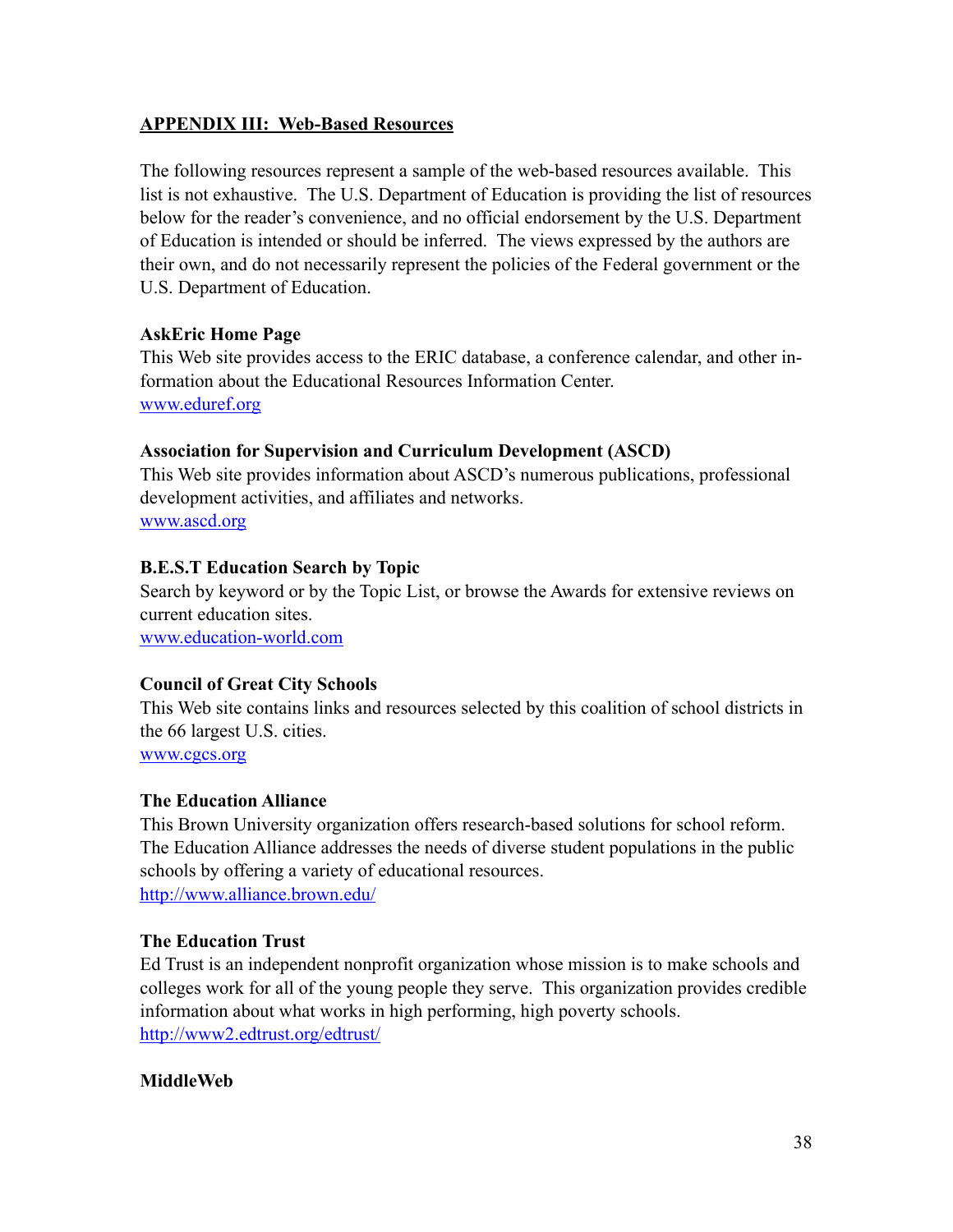This Web site is dedicated to reform and innovation in middle schools, with an emphasis on urban issues. It offers links to many online resources. [www.middleweb.com](http://www.middleweb.com)

## **National Center for Research on Evaluation, Standards and Student Testing (CRESST)**

CRESST conducts research on important topics related to K-12 educational testing. The Web site contains many of its research reports and special links for parents and teachers. <http://www.cse.ucla.edu/>

#### **The Center for Comprehensive School Reform and Improvement (CCSRI)**

CCSRI houses a variety of tools, guides, and links relating to school improvement. <http://www.centerforcsri.org>

#### **National Clearinghouse for English Language Acquisition & Language Instruction Educational Programs**

NCELA offers an array of services through the Internet, including stories of successful language learning programs, subscription registration for the NCELA electronic newsletter, and discussion groups.

<http://www.ncela.gwu.edu/>

#### **National Coalition for Parent Involvement in Education (NCPIE)**

NCPIE is a coalition of major education, community, public service, and advocacy organizations working to create meaningful family-school partnerships in every school in America. This Web site offers up-to-date information about policies and practices that affect education, and practical ways that parents can become effective partners with schools in improving their children's education.

<http://www.ncpie.org/>

#### **WestEd**

WestEd provides valuable information on improving learning from infancy to adulthood, both while in and out of school. This Web site also contains numerous sources of research-based products and resources.

<http://www.wested.org/cs/we/print/docs/we/home.htm>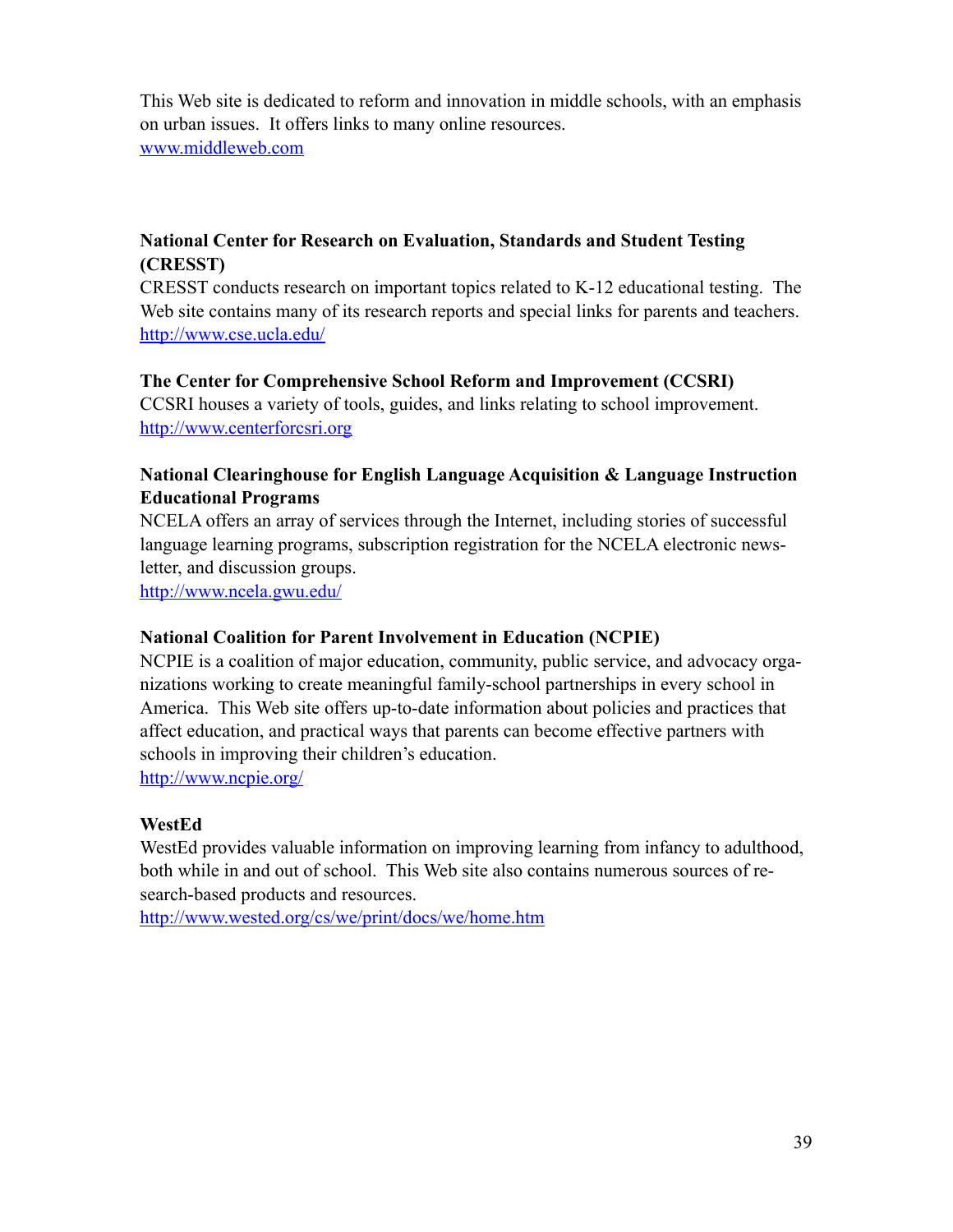## **APPENDIX IV: Schoolwide Planning Team Members/Roles**<sup>5</sup>

## *Use as a guide for organization of the schoolwide planning team*

**Suggested roles and responsibilities of schoolwide planning team members**. Planning teams decide members' roles and responsibilities depending on the needs of the planning process in the school.

Chair – Coordinates all aspects of the school's planning; serves as a liaison with the committee, the principal (in cases where the chair is not the principal), the central office, and the school. The chair is often responsible for serving as a liaison with the school support team, identifying subcommittee chairs, and delegating responsibilities.

Assistant Chair – Supports the chair by guiding logistics and the committee's planning activities. The assistant chair may be selected for a special skill, such as knowledge of Federal programs, facility as a negotiator or an evaluator, or an experienced curriculum developer.

Data Coordinator – Identifies data collection instruments, designs new instruments, and/ or modifies existing instruments, prepares data for analysis, leads the analysis and interpretation process.

Facilitator – Serves to help identify resources for planning and research-based instructional practices. This person may be a school insider, or an outside consultant, from the community, the district office, or nearby university.

Teacher Representatives – Staff representatives from grade teams and specialists in the school who are informed about meeting the educational needs of all students, especially those with special needs, grade and content-specific curriculum, or regulations funded programs must follow.

Special Education Liaison – One of the special education teachers can help coordinate regular and special education activities with regular program instruction to develop a full inclusion program that benefits all identified students with disabilities.

Paraprofessional Liaison – Selected from the pool of paraprofessionals who inform the planning committee, this individual is informed about paraprofessional roles, needs, skills, interests and suggestions.

 $^5$  This list is adapted from *Implementing Schoolwide Programs: An Idea Book on Planning, Volume 1, U.S.* Department of Education, Washington, D.C., 1998, and is included only as an example of one possible configuration of the roles and responsibilities of team members. For example, a school may decide to include pupil services personnel or other school staff, as appropriate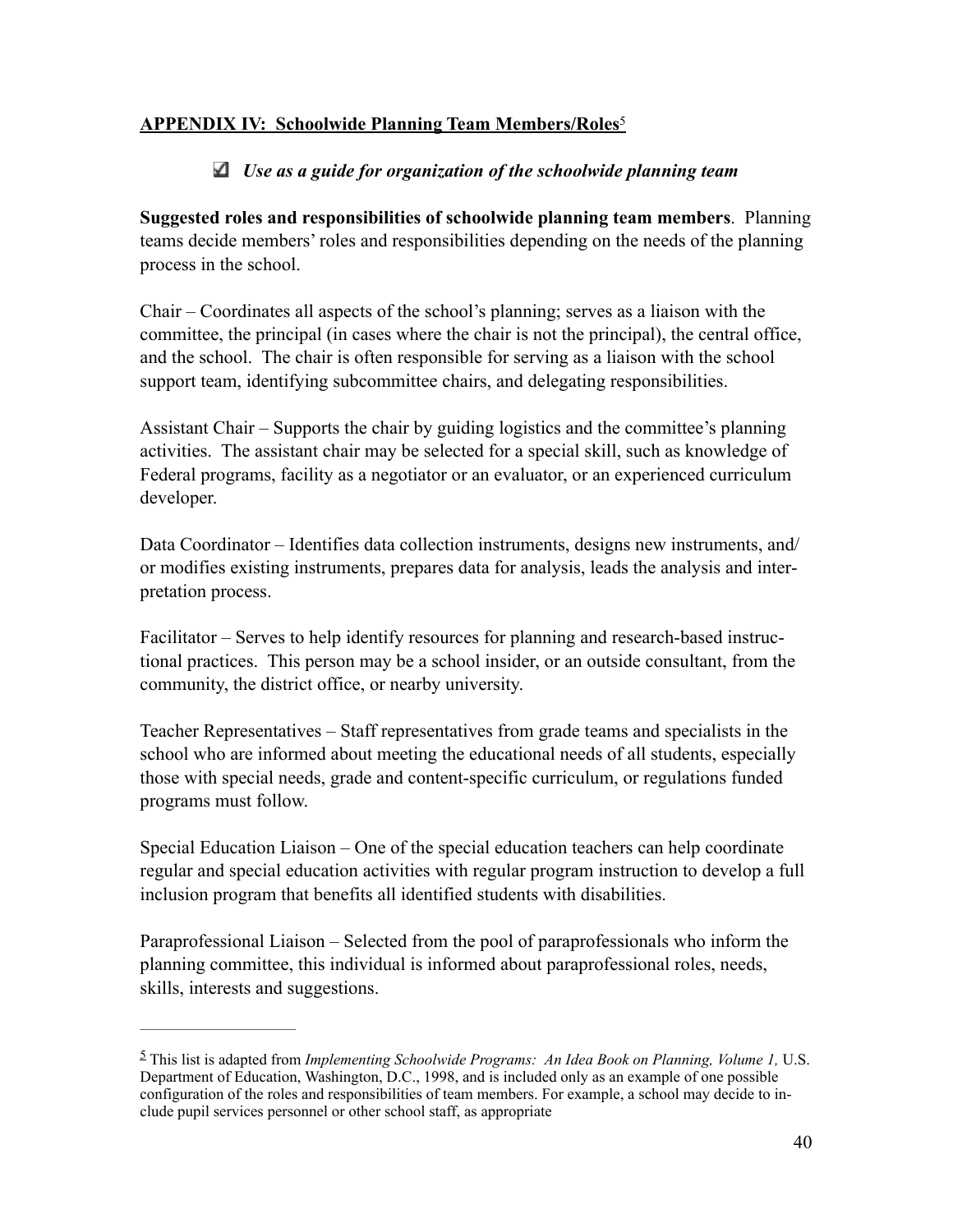Staff Development Representative – This staff member serves as liaison with colleagues to identify staff needs and helps plan the professional development program for teachers, paraprofessionals, parents and other staff.

Representatives of Programs from which Funds Have Been Consolidated – These representatives will assist in addressing how the schoolwide program will meet the intent and purposes of those programs.

Parent Representative(s) – This representative should be a member of a larger school parent association in order to report the activities of the schoolwide planning team to parents as a stakeholder group. This individual should also be an active participant and contribute to the work of the group.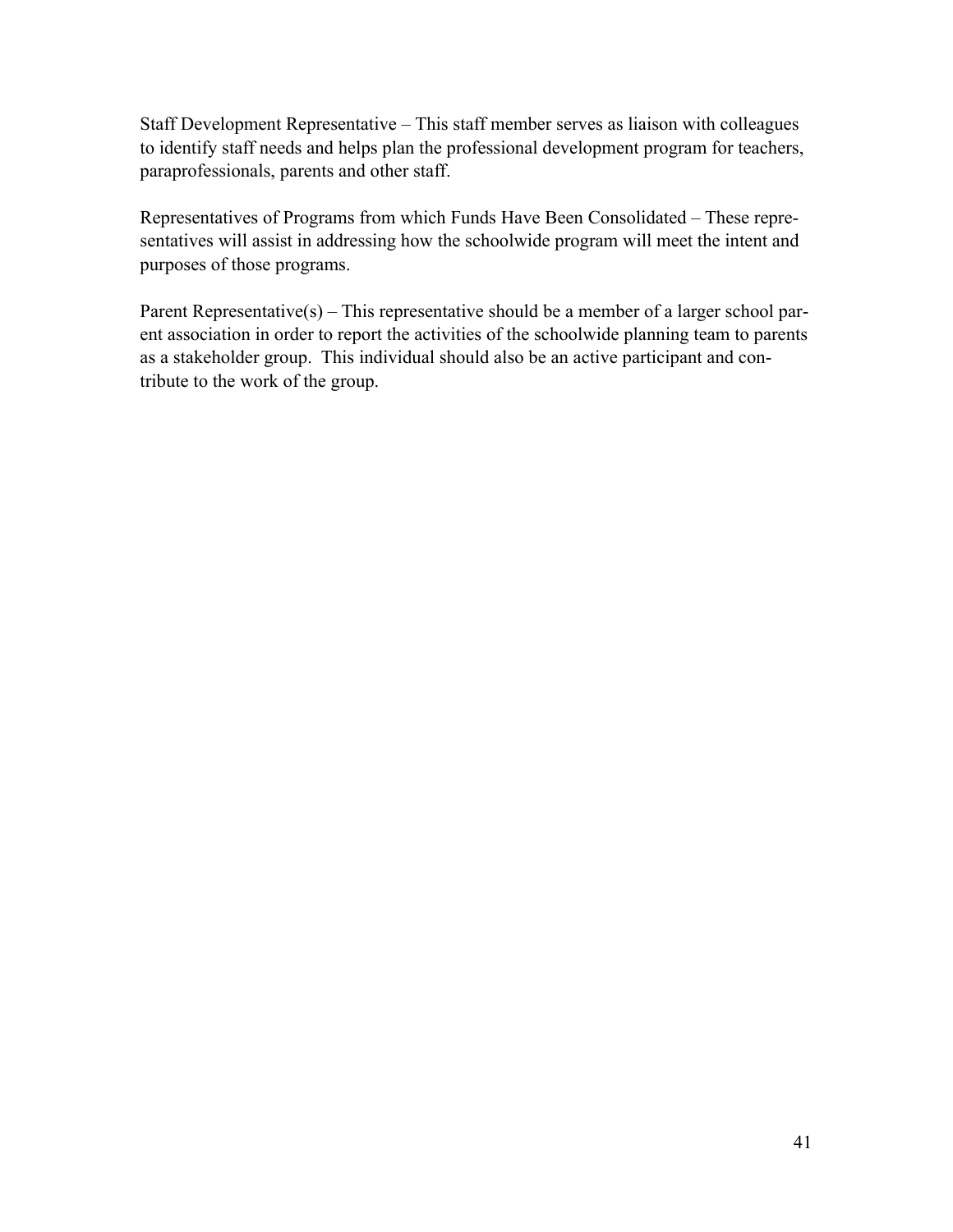## **APPENDIX V: Assessment of School Progress Toward Schoolwide Improvement**<sup>6</sup>

#### **Use** *for Needs Assessment and Evaluation*

You might consider using a scale such as this to assess your school's progress in implementing schoolwide improvement: Sustaining Ongoing Improvement-5; Continuing Progress-4; Evolving First Steps 3; Thinking About Change-2; Maintaining the Status Quo-1. You may use these data prior to implementing the schoolwide planning process, during implementation, and at the end of the year as part of the evaluation of program success.

Individual Rating \_\_\_ Consensus Rating \_\_\_

|                                                                                                                                                                                                                                                                                                                                                                        | <b>Baseline Date</b>                                                                         | <b>Benchmark Date</b>                                                                      | <b>Benchmark Date</b>                                                                          |
|------------------------------------------------------------------------------------------------------------------------------------------------------------------------------------------------------------------------------------------------------------------------------------------------------------------------------------------------------------------------|----------------------------------------------------------------------------------------------|--------------------------------------------------------------------------------------------|------------------------------------------------------------------------------------------------|
| <b>Standards-Based</b><br><b>Curriculum</b> (The school's<br>curriculum is aligned with<br>State standards and is<br>articulated across grades and<br>subjects.)                                                                                                                                                                                                       | 5<br>- 1<br>$\overline{4}$<br>$\mathcal{E}$<br>$\overline{2}$<br>Supporting<br>Documentation | $\blacksquare$<br>5<br>$\overline{4}$<br>3<br>$\mathcal{D}$<br>Supporting<br>Documentation | 5<br>- 1<br>n<br>$\overline{\mathcal{A}}$<br>3<br>$\mathcal{D}$<br>Supporting<br>Documentation |
| <b>Standards-Based Instruction</b><br>(Teachers use content and<br>achievement standards and<br>assessment information to<br>identify curricular priorities<br>and instructional materials and<br>to design relevant and<br>challenging learning<br>experiences for all students,<br>including those of diverse<br>cultural backgrounds, and<br>academic experiences.) | 5<br>$\overline{4}$<br>$\mathcal{R}$<br>$\mathcal{D}$<br>Supporting<br>Documentation         | $\overline{\mathcal{L}}$<br>$\overline{4}$<br>$\mathcal{R}$<br>Supporting<br>Documentation | 5<br>$\overline{4}$<br>3<br>$\mathfrak{D}$<br>Supporting<br>Documentation                      |

Adapted from the *"Assessment Continuum of Schoolwide Improvement Outcomes – Implementing the* <sup>6</sup> *Components of Systemic Schoolwide Improvement*, New England Comprehensive Assistance Center, Newton, Massachusetts, 2002.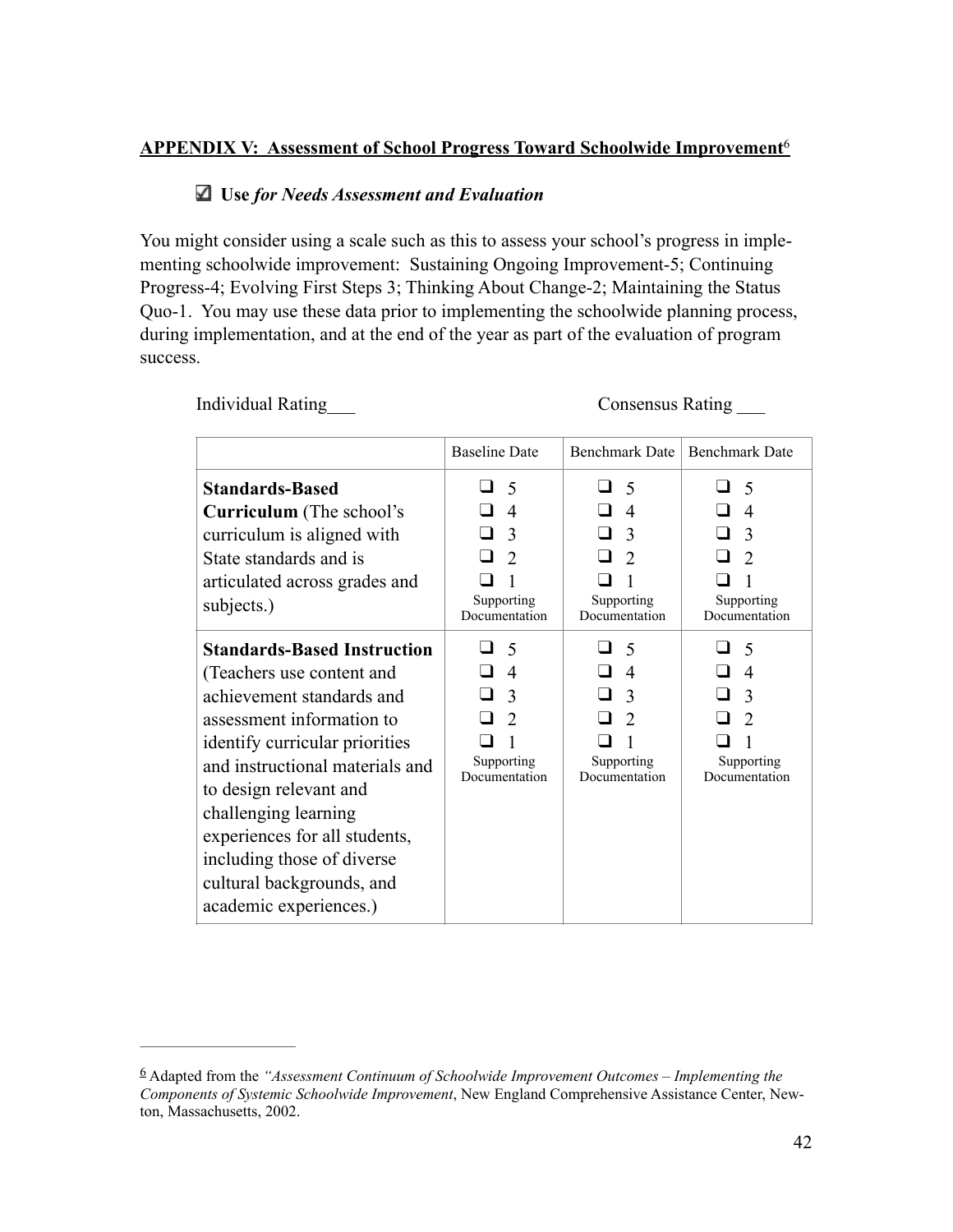|                                                                                                                                                                                                                                                                                                                                                                             | <b>Baseline Date</b>                                                                 | <b>Benchmark Date</b>                                                                                          | <b>Benchmark Date</b>                                                                                                     |
|-----------------------------------------------------------------------------------------------------------------------------------------------------------------------------------------------------------------------------------------------------------------------------------------------------------------------------------------------------------------------------|--------------------------------------------------------------------------------------|----------------------------------------------------------------------------------------------------------------|---------------------------------------------------------------------------------------------------------------------------|
| <b>Standards-Based Assessment</b><br>(The school uses multiple)<br>classroom and district<br>assessments, in addition to the<br>State's assessment, to monitor<br>the achievement of individual<br>students (including English<br>language learners, and students<br>with special needs).<br>Achievement data are<br>disaggregated and reported by<br>all major subgroups.) | 5<br>$\overline{4}$<br>3<br>$\overline{2}$<br>1<br>Supporting<br>Documentati<br>on   | 5<br>$\overline{\phantom{a}}$<br>$\overline{4}$<br>3<br>$\overline{2}$<br>1<br>Supporting<br>Documentati<br>on | ப<br>5<br>$\overline{4}$<br>3<br>$\overline{2}$<br>1<br>Supporting<br>Documentation                                       |
| <b>Data-Based Accountability</b><br>and Evaluation (The school<br>has a fully implemented<br>accountability system that<br>includes a school improvement<br>plan based on disaggregated<br>achievement and other data.)                                                                                                                                                     | 5<br>$\overline{4}$<br>3<br>$\overline{2}$<br>1<br>Supporting<br>Documentati<br>on   | 5<br>$\overline{4}$<br>3<br>$\overline{2}$<br>1<br>Supporting<br>Documentati<br>on                             | $\sqcup$<br>5<br>$\overline{4}$<br>  I<br>$\overline{3}$<br>$\overline{2}$<br>$\mathbf{1}$<br>Supporting<br>Documentation |
| <b>Structural Reform Strategies</b><br>(The school structures its)<br>schedule, organization, support<br>mechanisms, and resources to<br>provide all students equal<br>access to resources and the<br>support to achieve to high<br>standards.)                                                                                                                             | 5<br>$\overline{4}$<br>3<br>$\overline{2}$<br>1<br>Supporting<br>Documentati<br>on   | 5<br>$\overline{4}$<br>3<br>$\overline{2}$<br>1<br>Supporting<br>Documentati<br>on                             | 5<br>$\overline{4}$<br>ப<br>3<br>ப<br>$\overline{2}$<br>$\sqcup$<br>$\mathbf{1}$<br>Supporting<br>Documentation           |
| <b>Leadership and Governance</b><br>(The school improvement<br>team, or other governance<br>structure includes teachers,<br>other non-instructional staff,<br>parents, community members<br>and students in a shared<br>leadership structure to support<br>and improve school programs.)                                                                                    | 5<br>$\overline{4}$<br>$\Box$ 3<br>$\overline{2}$<br>Supporting<br>Documentati<br>on | 5<br>$\overline{4}$<br>3<br>$\overline{2}$<br>Supporting<br>Documentati<br>on                                  | 5<br>$\overline{4}$<br>┚<br>$\overline{3}$<br>$\overline{2}$<br>Supporting<br>Documentation                               |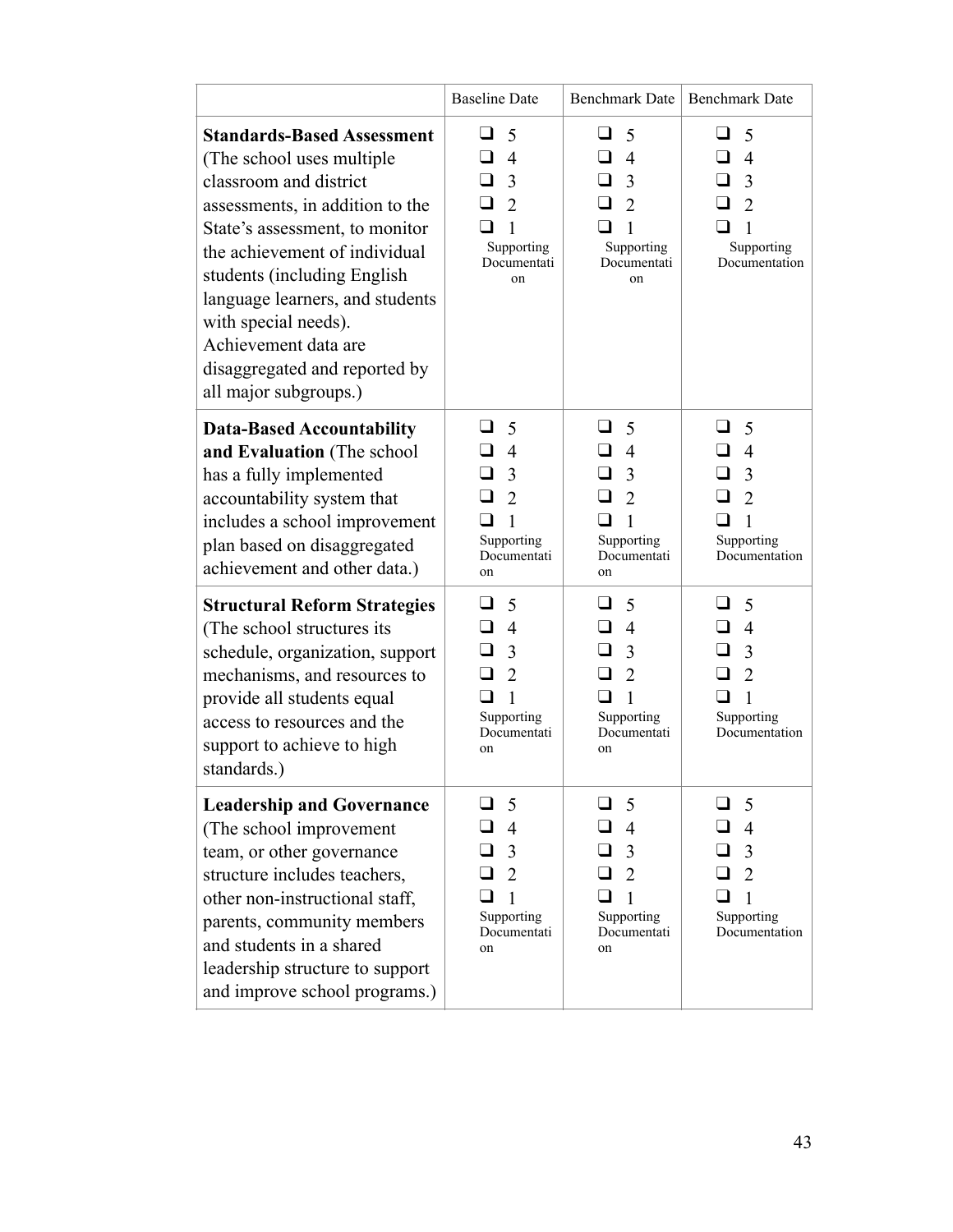|                                                                                                                                                                                                                                                                                                                                                                                 | <b>Baseline Date</b>                                                                               | <b>Benchmark Date</b>                                                                                                                 | <b>Benchmark Date</b>                                                                                                           |
|---------------------------------------------------------------------------------------------------------------------------------------------------------------------------------------------------------------------------------------------------------------------------------------------------------------------------------------------------------------------------------|----------------------------------------------------------------------------------------------------|---------------------------------------------------------------------------------------------------------------------------------------|---------------------------------------------------------------------------------------------------------------------------------|
| <b>Professional Development</b><br>(The school has a structure and<br>process for developing and<br>implementing a professional<br>development plan that is<br>aligned with the schoolwide<br>program goals; the plan is<br>research-based, and helps staff<br>to better meet the needs of<br>students.)                                                                        | 5<br>ப<br>$\overline{4}$<br>ப<br>3<br>ப<br>$\overline{2}$<br>1<br>Supporting<br>Documentati<br>on  | 5<br>ப<br>$\overline{4}$<br>ப<br>$\overline{3}$<br>ப<br>2<br>ப<br>1<br>Supporting<br>Documentati<br>on                                | ⊔.<br>5<br>$\overline{4}$<br>ப<br>$\overline{3}$<br>ப<br>$\overline{2}$<br>1<br>Supporting<br>Documentation                     |
| <b>Culture and Climate (The</b><br>school's philosophy, norms,<br>values, beliefs and shared<br>vision reflect expectations for<br>high achievement for all<br>students, collaboration and<br>collegiality among all staff,<br>and mutual respect and trust<br>among all individuals; the<br>school is safe and orderly and<br>is welcoming to students and<br>their families.) | 5<br>$\overline{4}$<br>3<br>$\overline{2}$<br>1<br>Supporting<br>Documentati<br>on                 | ப<br>5<br>ப<br>$\overline{4}$<br>ப<br>$\overline{3}$<br>$\overline{2}$<br>ப<br>$\mathbf{1}$<br>. .<br>Supporting<br>Documentati<br>on | ப<br>5<br>$\overline{4}$<br>ப<br>$\overline{3}$<br>ப<br>$\overline{2}$<br>ப<br>$\mathbf{1}$<br>□<br>Supporting<br>Documentation |
| <b>External Support and</b><br><b>Resources</b> (The school<br>accesses external support and<br>resources from a variety of<br>sources to implement,<br>supplement and/or extend<br>goals. Use of external<br>resources is based on thorough<br>research of their effectiveness<br>and alignment with the<br>schoolwide program plan.)                                          | 5<br>$\overline{4}$<br>3<br>$\overline{2}$<br>$\mathbf{1}$<br>⊔<br>Supporting<br>Documentati<br>on | ⊔<br>5<br>$\overline{4}$<br>ப<br>$\overline{3}$<br>$\overline{2}$<br>$\sqcup$<br>$\mathbf{1}$<br>Supporting<br>Documentati<br>on      | ப<br>5<br>$\overline{4}$<br>3<br>$\overline{2}$<br>$\Box$<br>$\mathbf{1}$<br>Supporting<br>Documentation                        |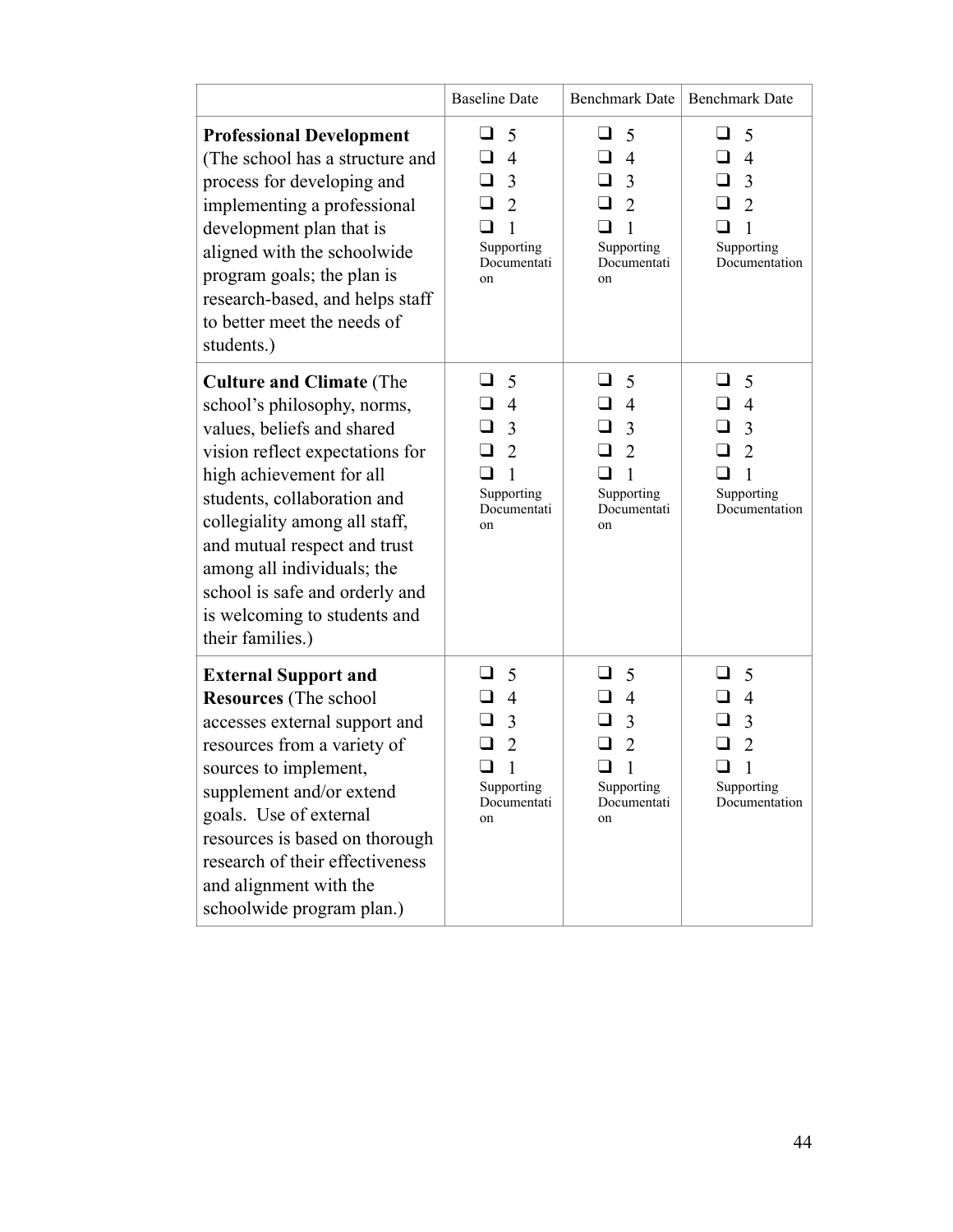|                                                                                                                                                                                                                                                                                                   | <b>Baseline Date</b>                                                                             | <b>Benchmark Date</b>                                                                                                       | <b>Benchmark Date</b>                                                                           |
|---------------------------------------------------------------------------------------------------------------------------------------------------------------------------------------------------------------------------------------------------------------------------------------------------|--------------------------------------------------------------------------------------------------|-----------------------------------------------------------------------------------------------------------------------------|-------------------------------------------------------------------------------------------------|
| <b>Parent and Community</b><br><b>Involvement</b> (The school has<br>active partnerships with<br>parents and linkages to<br>community organizations and<br>institutions; the community is<br>actively engaged and supports<br>the activities of the school.)                                      | ⊿ 5<br>$\overline{4}$<br>3<br>$\overline{2}$<br>Supporting<br>Documentati<br>on                  | - 1<br>- 5<br>$\boldsymbol{\vartriangle}$<br>3<br>$\mathcal{D}_{\mathcal{L}}$<br>Supporting<br>Documentati<br><sub>on</sub> | - 5<br>$\blacksquare$<br>$\overline{4}$<br>3<br>$\overline{2}$<br>Supporting<br>Documentation   |
| <b>Extended Learning Activities</b><br>(The school provides informal<br>learning experiences and<br>extracurricular activities, such<br>as sports, music, art and clubs<br>that appeal to diverse<br>populations; these offerings are<br>provided directly or through<br>community partnerships.) | $\varsigma$<br>$\overline{\mathcal{A}}$<br>3<br>$\mathcal{D}$<br>Supporting<br>Documentati<br>0n | $\overline{\mathcal{L}}$<br>$\boldsymbol{\varDelta}$<br>$\mathcal{E}$<br>$\mathcal{D}$<br>Supporting<br>Documentati<br>on   | -5<br>$\overline{\mathcal{A}}$<br>$\mathcal{E}$<br>$\mathcal{D}$<br>Supporting<br>Documentation |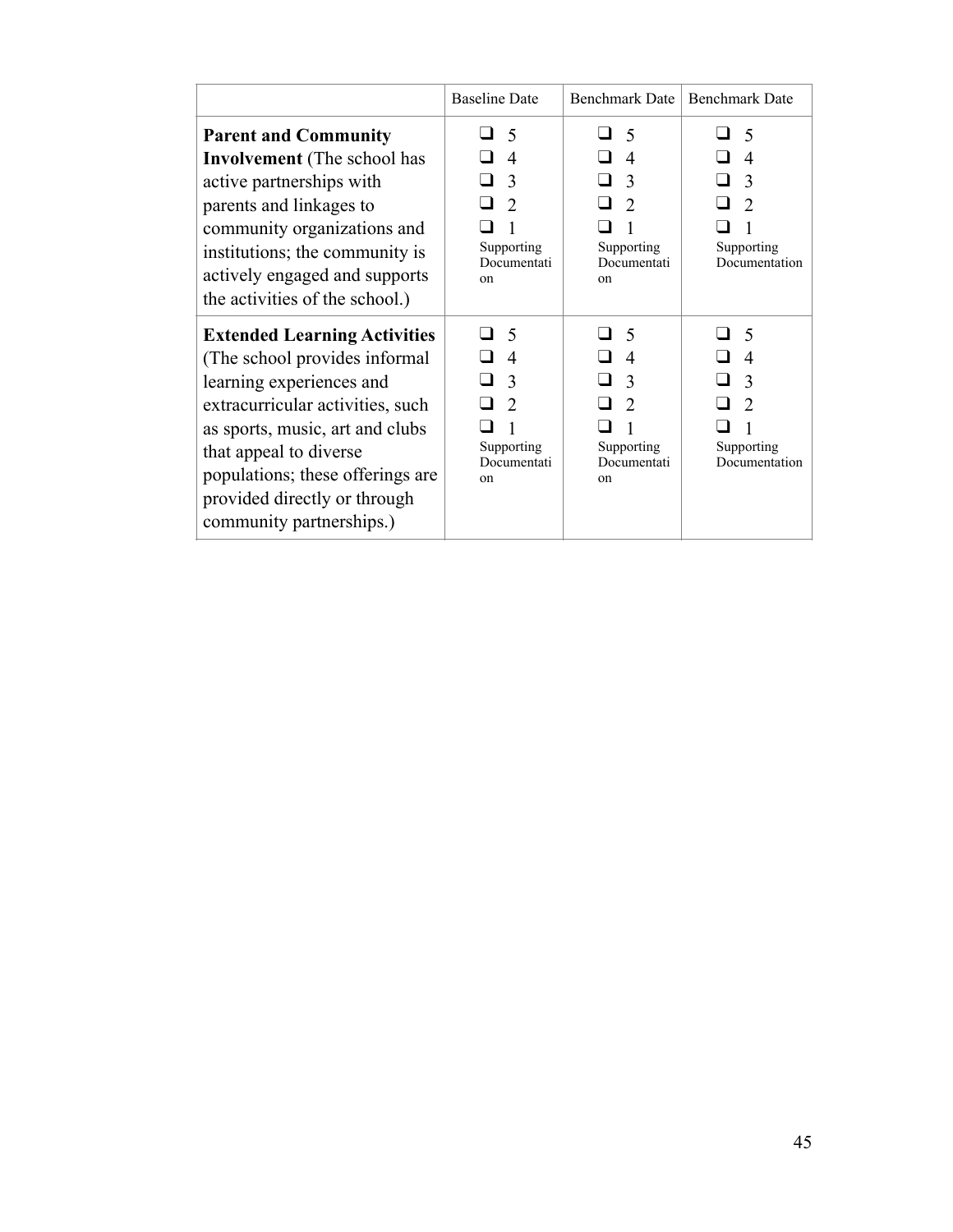## **APPENDIX VI: Indicators for the School Profile**<sup>7</sup>

## *Use for the needs assessment*

This table contains possible indicators that can be used to complete the school profile that is part of the needs assessment process, and also can be used to develop the schoolwide plan.

| <b>Student Demographics</b>         | <b>Possible Indicators</b>                                                                                                                                                                                        |
|-------------------------------------|-------------------------------------------------------------------------------------------------------------------------------------------------------------------------------------------------------------------|
| $\Box$ Enrollment                   | The number of students in the school; students in<br>special programs (Title I, special education, gifted<br>and talented), by ethnicity or other meaningful<br>categories.                                       |
| Daily Attendance<br>⊔               | Number of students attending school by grade,<br>grade span, whole school, or other enrollment<br>category. The percent of students tardy for classes.                                                            |
| $\Box$ Mobility/Stability           | The mobility rate is the percentage of children who<br>move in and out of a school during a year. The<br>stability rate refers to the percent of students who<br>remain in the same building for the entire year. |
| Socioeconomic Status<br>ப           | Percent of students receiving free and reduced<br>lunch, parents' education level, parents' household<br>income, unemployment rates in the attendance area,<br>etc.                                               |
| <b>Student Behavior</b><br>$\Box$   | The number or percentage of discipline referrals or<br>incidents; the number or percentage of student<br>suspensions and expulsions; frequency of gang-<br>related, substance abuse or other at-risk behavior.    |
| Limited English<br>⊔<br>Proficiency | The percentage of students with limited English<br>proficiency. The percentage of families who speak<br>English as a second language.                                                                             |
| <b>Student Achievement</b>          | <b>Possible Indicators</b>                                                                                                                                                                                        |

Adapted from *Creating a School Profile,* RMC Research Corporation, Denver, Colorado ,1998. <sup>7</sup>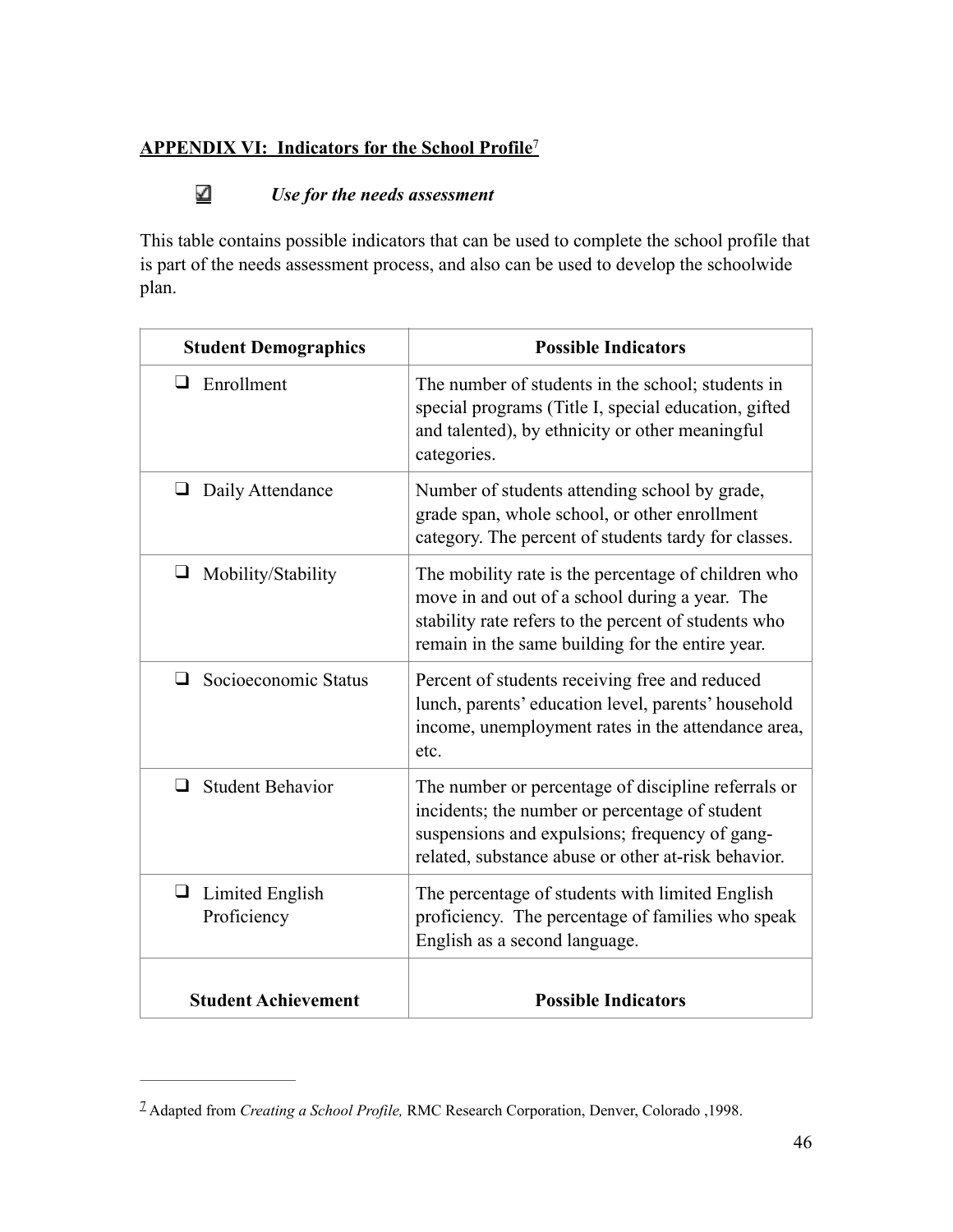| <b>Student Demographics</b>          | <b>Possible Indicators</b>                                                                                                                                                                                                                                                                                                      |
|--------------------------------------|---------------------------------------------------------------------------------------------------------------------------------------------------------------------------------------------------------------------------------------------------------------------------------------------------------------------------------|
| Enrollment<br>ப                      | The number of students in the school; students in<br>special programs (Title I, special education, gifted<br>and talented), by ethnicity or other meaningful<br>categories.                                                                                                                                                     |
| Daily Attendance<br>⊔                | Number of students attending school by grade,<br>grade span, whole school, or other enrollment<br>category. The percent of students tardy for classes.                                                                                                                                                                          |
| $\Box$<br>Mobility/Stability         | The mobility rate is the percentage of children who<br>move in and out of a school during a year. The<br>stability rate refers to the percent of students who<br>remain in the same building for the entire year.                                                                                                               |
| Socioeconomic Status<br>ப            | Percent of students receiving free and reduced<br>lunch, parents' education level, parents' household<br>income, unemployment rates in the attendance area,<br>etc.                                                                                                                                                             |
| Academic Performance<br>ப            | State and local tests; levels of proficiency attained;<br>progress on desired outcomes: results of<br>performance assessments or student portfolios,<br>examples of student work, classroom assessments<br>and grades.                                                                                                          |
| Other Performance-based<br>⊔<br>Data | Information from portfolios, exhibits, performance<br>assessments that describe student standards-based<br>achievement.                                                                                                                                                                                                         |
| Multi-year Trends                    | Academic achievement data from several years                                                                                                                                                                                                                                                                                    |
| <b>Completion Rates</b>              | Promotion/graduation rate, retention rates                                                                                                                                                                                                                                                                                      |
| Comparative Data                     | Performance of disadvantaged students against all<br>other meaningful categories of students in the<br>school or in the district; comparison of<br>performances of students in various ethnic or<br>programmatic subgroups (i.e., students with<br>learning disabilities, limited English speakers,<br>migrant students, etc.). |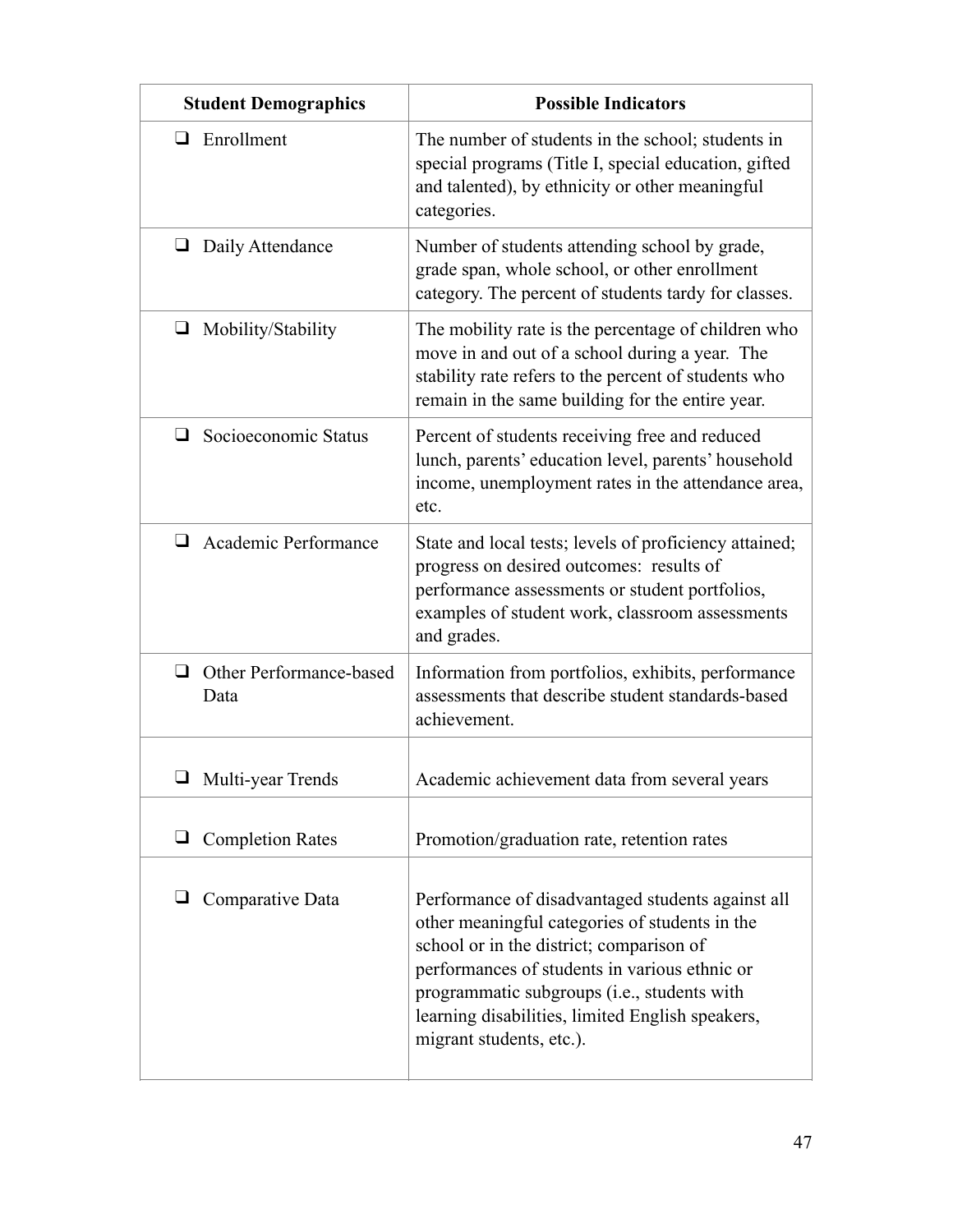| <b>Student Demographics</b>         | <b>Possible Indicators</b>                                                                                                                                                                                                                                                 |
|-------------------------------------|----------------------------------------------------------------------------------------------------------------------------------------------------------------------------------------------------------------------------------------------------------------------------|
| Enrollment<br>⊔                     | The number of students in the school; students in<br>special programs (Title I, special education, gifted<br>and talented), by ethnicity or other meaningful<br>categories.                                                                                                |
| $\Box$<br>Daily Attendance          | Number of students attending school by grade,<br>grade span, whole school, or other enrollment<br>category. The percent of students tardy for classes.                                                                                                                     |
| $\Box$<br>Mobility/Stability        | The mobility rate is the percentage of children who<br>move in and out of a school during a year. The<br>stability rate refers to the percent of students who<br>remain in the same building for the entire year.                                                          |
| ❏<br>Socioeconomic Status           | Percent of students receiving free and reduced<br>lunch, parents' education level, parents' household<br>income, unemployment rates in the attendance area,<br>etc.                                                                                                        |
| $\Box$ Post Secondary               | Number or percent of students attending and/or<br>completing post-secondary schools; number or<br>percent of students accepted in the armed forces.                                                                                                                        |
| <b>Curriculum and Instruction</b>   | <b>Possible Indicators</b>                                                                                                                                                                                                                                                 |
| $\Box$ Learning Expectations        | Expectations that are communicated to the<br>community, teachers, parents and students about<br>what students can and should learn, including<br>written standards, goals or benchmarks that reflect<br>classroom and school practice and are based on<br>State standards. |
| <b>Instructional Program</b><br>⊔   | Instructional activities, programs or strategies used<br>to teach the State content and achievement<br>standards.                                                                                                                                                          |
| <b>Instructional Materials</b><br>ப | The amount and quality of instructional materials,<br>including textbooks, supplementary resources,<br>publication dates of the grade level-adopted texts;<br>the extent to which available materials are<br>consistent with State standards.                              |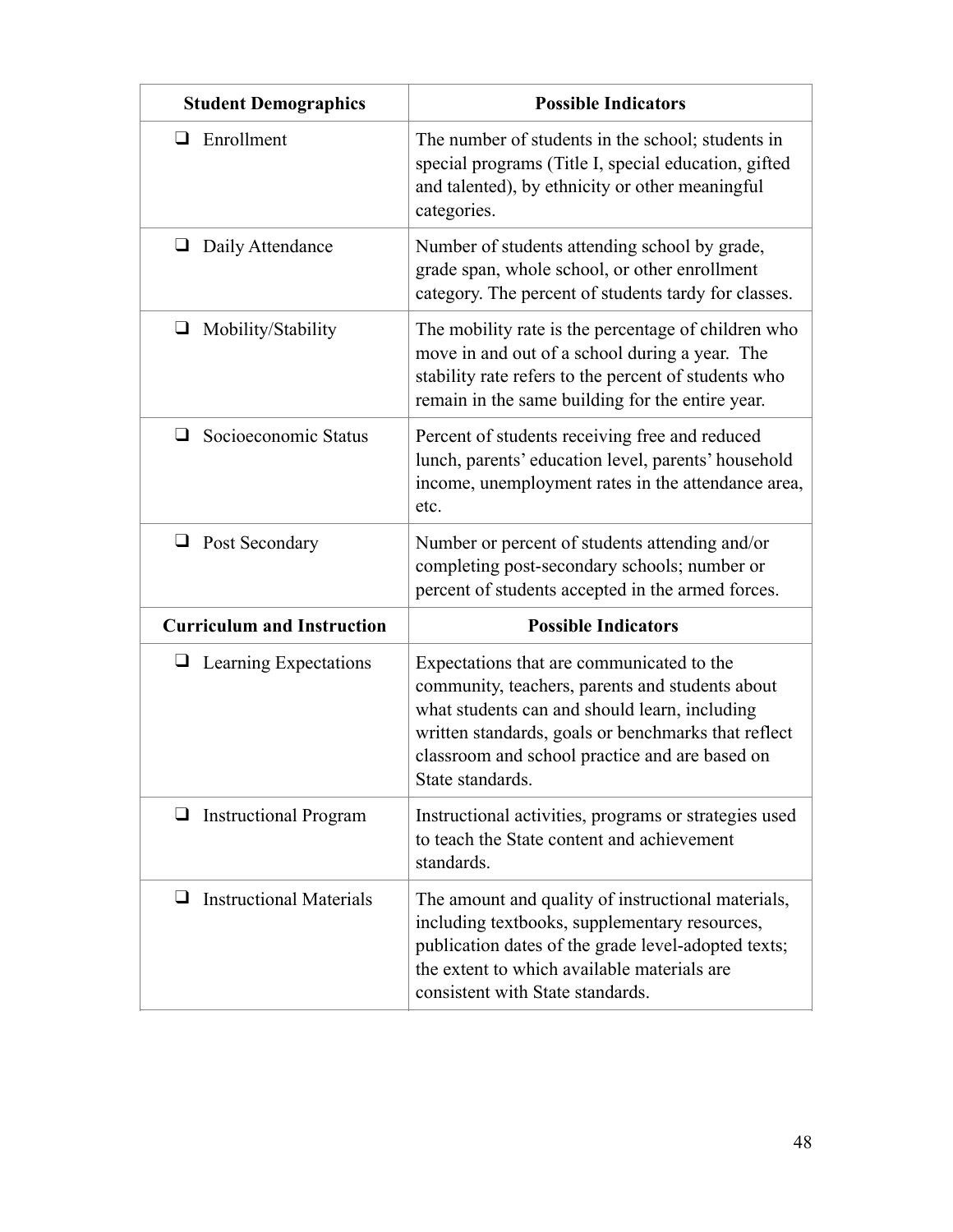| <b>Student Demographics</b>                        | <b>Possible Indicators</b>                                                                                                                                                                                                                                                                                                                                                                  |
|----------------------------------------------------|---------------------------------------------------------------------------------------------------------------------------------------------------------------------------------------------------------------------------------------------------------------------------------------------------------------------------------------------------------------------------------------------|
| Enrollment<br>⊔                                    | The number of students in the school; students in<br>special programs (Title I, special education, gifted<br>and talented), by ethnicity or other meaningful<br>categories.                                                                                                                                                                                                                 |
| ⊔<br>Daily Attendance                              | Number of students attending school by grade,<br>grade span, whole school, or other enrollment<br>category. The percent of students tardy for classes.                                                                                                                                                                                                                                      |
| $\Box$<br>Mobility/Stability                       | The mobility rate is the percentage of children who<br>move in and out of a school during a year. The<br>stability rate refers to the percent of students who<br>remain in the same building for the entire year.                                                                                                                                                                           |
| Socioeconomic Status<br>ப                          | Percent of students receiving free and reduced<br>lunch, parents' education level, parents' household<br>income, unemployment rates in the attendance area,<br>etc.                                                                                                                                                                                                                         |
| <b>Instructional Technology</b><br>⊔               | The extent to which teachers use technology as a<br>means to increase student achievement; type of<br>computer system(s) available to students, faculty<br>and administration for instructional purposes;<br>availability of modern equipment, software and<br>printers, especially appropriate adaptive devices<br>and software tools to serve the needs of students<br>with disabilities. |
| ⊔<br><b>Support Personnel</b>                      | Supplementary use of paraprofessionals and other<br>staff; available professional and paraprofessional<br>staff to assist students, particularly the lowest<br>achieving, to include students with disabilities, and<br>those with limited English proficiency.                                                                                                                             |
| <b>High-quality Professional Staff</b>             | <b>Possible Indicators</b>                                                                                                                                                                                                                                                                                                                                                                  |
| <b>Staff Preparation</b><br>⊔                      | Number of teachers, administrators, years of<br>teaching or administrative experience; types of<br>certificates held, other special skills or knowledge.                                                                                                                                                                                                                                    |
| Staff Specialists, and<br>⊔<br>other Support Staff | Number of content or program specialists such as<br>reading teachers, mathematics or science<br>specialists, counselors or psychologists, social<br>workers, health staff, etc.                                                                                                                                                                                                             |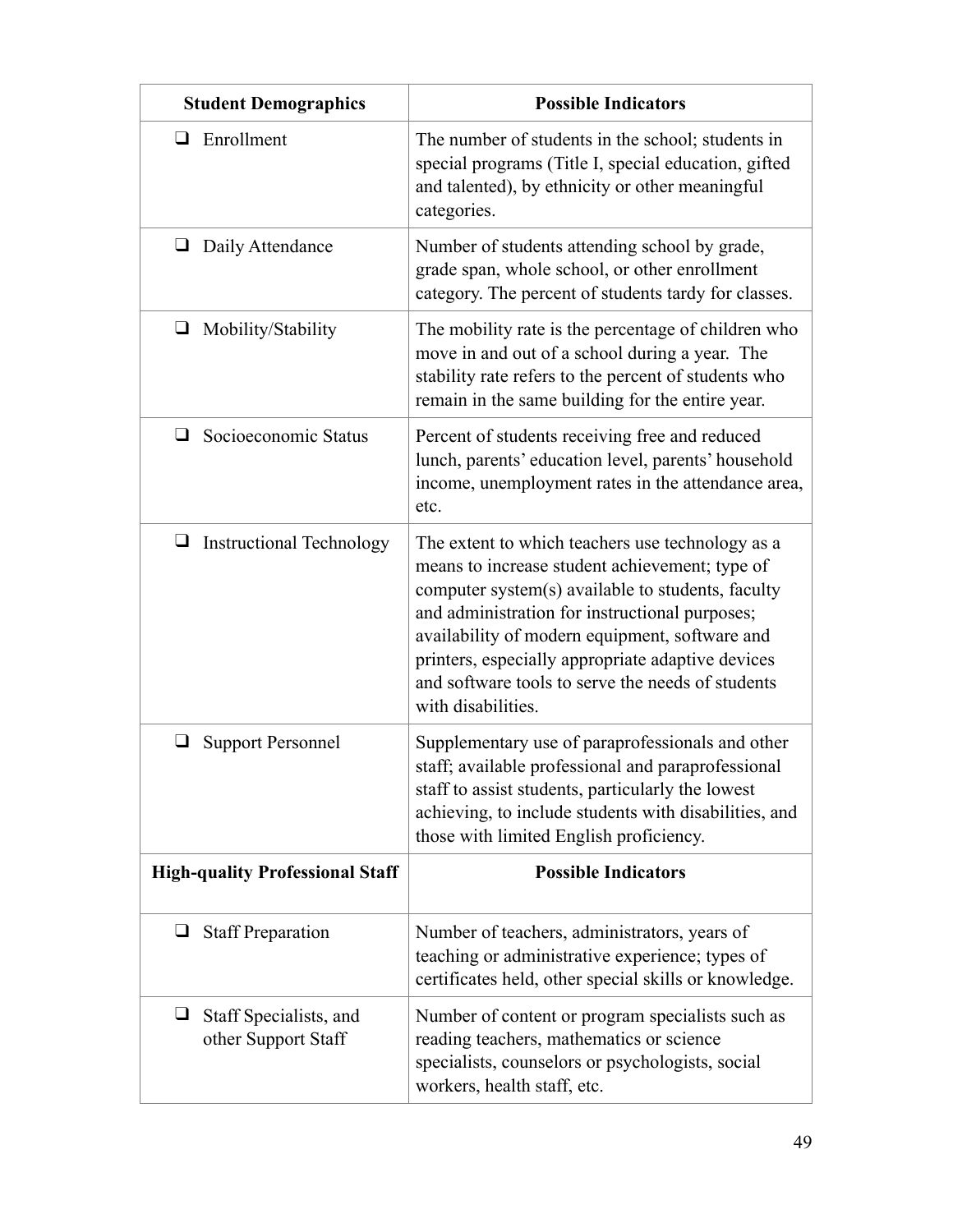| <b>Student Demographics</b>                       | <b>Possible Indicators</b>                                                                                                                                                                                                                                                                                                 |
|---------------------------------------------------|----------------------------------------------------------------------------------------------------------------------------------------------------------------------------------------------------------------------------------------------------------------------------------------------------------------------------|
| Enrollment<br>⊔                                   | The number of students in the school; students in<br>special programs (Title I, special education, gifted<br>and talented), by ethnicity or other meaningful<br>categories.                                                                                                                                                |
| ⊔<br>Daily Attendance                             | Number of students attending school by grade,<br>grade span, whole school, or other enrollment<br>category. The percent of students tardy for classes.                                                                                                                                                                     |
| $\Box$<br>Mobility/Stability                      | The mobility rate is the percentage of children who<br>move in and out of a school during a year. The<br>stability rate refers to the percent of students who<br>remain in the same building for the entire year.                                                                                                          |
| Socioeconomic Status<br>ப                         | Percent of students receiving free and reduced<br>lunch, parents' education level, parents' household<br>income, unemployment rates in the attendance area,<br>etc.                                                                                                                                                        |
| <b>Professional Development</b><br>$\Box$         | The existence of district and school-level<br>professional opportunities available to teachers; the<br>number of professional days or district resources<br>dedicated to professional development; evaluations<br>of professional development sessions and the<br>amount of teacher-generated professional<br>development. |
| <b>Staff Demographics</b><br>⊔                    | Ethnicity, gender breakdowns of staff and<br>administration, retirement projections, and an<br>analysis of whether the ethnicity of the school staff<br>reflects the same ethnic groups as students.                                                                                                                       |
| <b>School Administrators</b><br>❏                 | Number of administrators and roles; years of<br>experience, specialized training and advanced<br>degrees.                                                                                                                                                                                                                  |
| <b>Family and Community</b><br><b>Involvement</b> | <b>Possible Indicators</b>                                                                                                                                                                                                                                                                                                 |
| Parental Involvement<br>ப                         | Evidence of a parental involvement plan for<br>volunteering, home learning activities, program<br>review and development.                                                                                                                                                                                                  |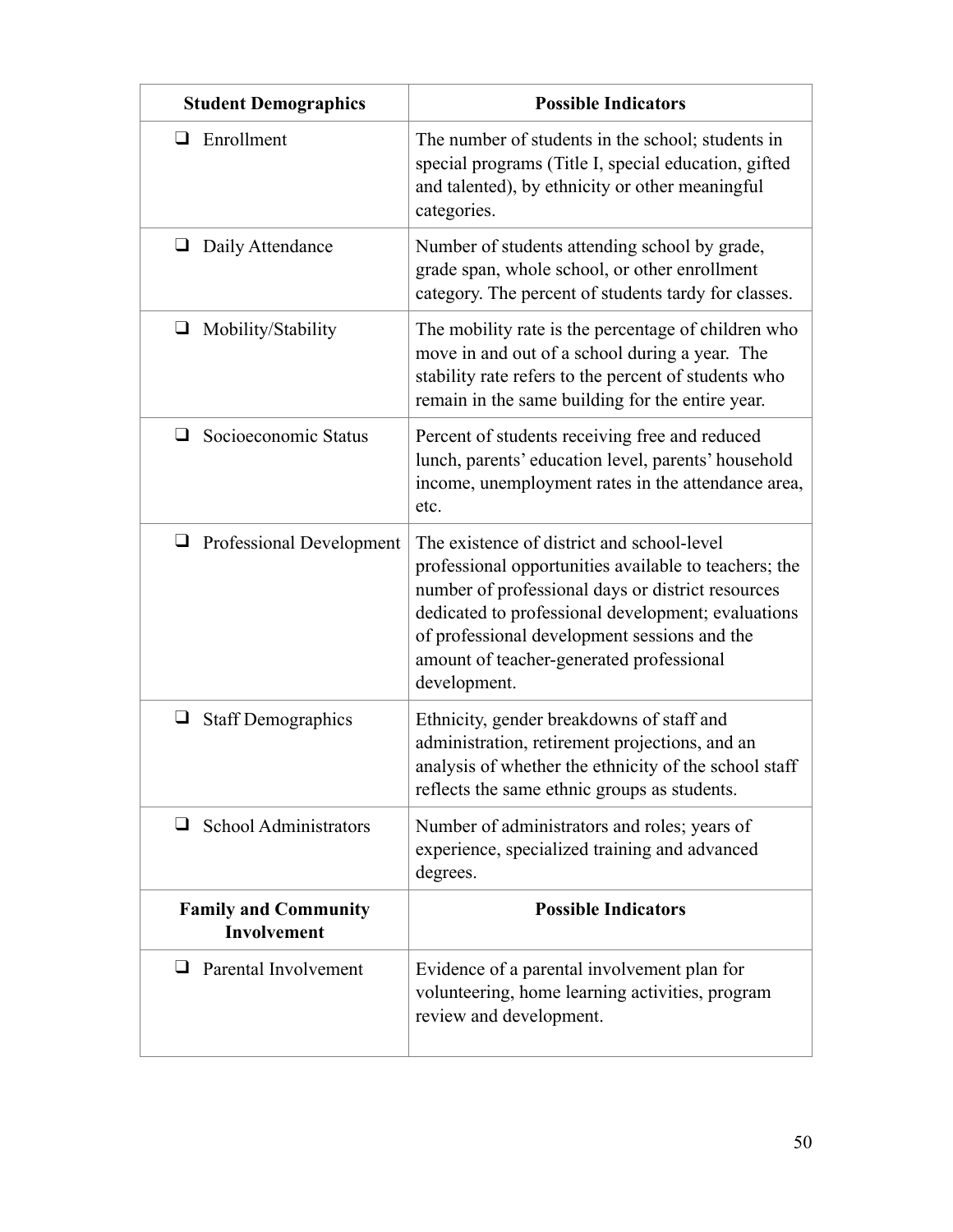| <b>Student Demographics</b>               | <b>Possible Indicators</b>                                                                                                                                                                                                                                   |
|-------------------------------------------|--------------------------------------------------------------------------------------------------------------------------------------------------------------------------------------------------------------------------------------------------------------|
| $\Box$ Enrollment                         | The number of students in the school; students in<br>special programs (Title I, special education, gifted<br>and talented), by ethnicity or other meaningful<br>categories.                                                                                  |
| Daily Attendance<br>⊔                     | Number of students attending school by grade,<br>grade span, whole school, or other enrollment<br>category. The percent of students tardy for classes.                                                                                                       |
| $\Box$ Mobility/Stability                 | The mobility rate is the percentage of children who<br>move in and out of a school during a year. The<br>stability rate refers to the percent of students who<br>remain in the same building for the entire year.                                            |
| Socioeconomic Status<br>$\Box$            | Percent of students receiving free and reduced<br>lunch, parents' education level, parents' household<br>income, unemployment rates in the attendance area,<br>etc.                                                                                          |
| $\Box$ Communication with<br>Parents      | Amount and frequency of information disseminated<br>to parents, and the quality of information<br>disseminated; use of multiple languages.                                                                                                                   |
| $\Box$ Parent Community Roles             | Amount and frequency of opportunities for<br>involvement in decision-making.                                                                                                                                                                                 |
| $\Box$ Parent Training                    | The type of training opportunities offered to<br>parents; parent workshop evaluations; evidence of<br>teachers trained in parental involvement.                                                                                                              |
| <b>Support for Families</b>               | Availability of information, training and services to<br>adequately address the educational needs of<br>students with learning disabilities or special<br>educational needs as a result of poverty, limited<br>English proficiency, or migratory life style. |
| <b>Health Services</b><br>⊔               | Availability of school-linked health and social<br>services for students and families, including<br>counselors, psychologists, medical professionals,<br>and nurse practitioners.                                                                            |
| <b>School Context and</b><br>Organization | <b>Possible Indicators</b>                                                                                                                                                                                                                                   |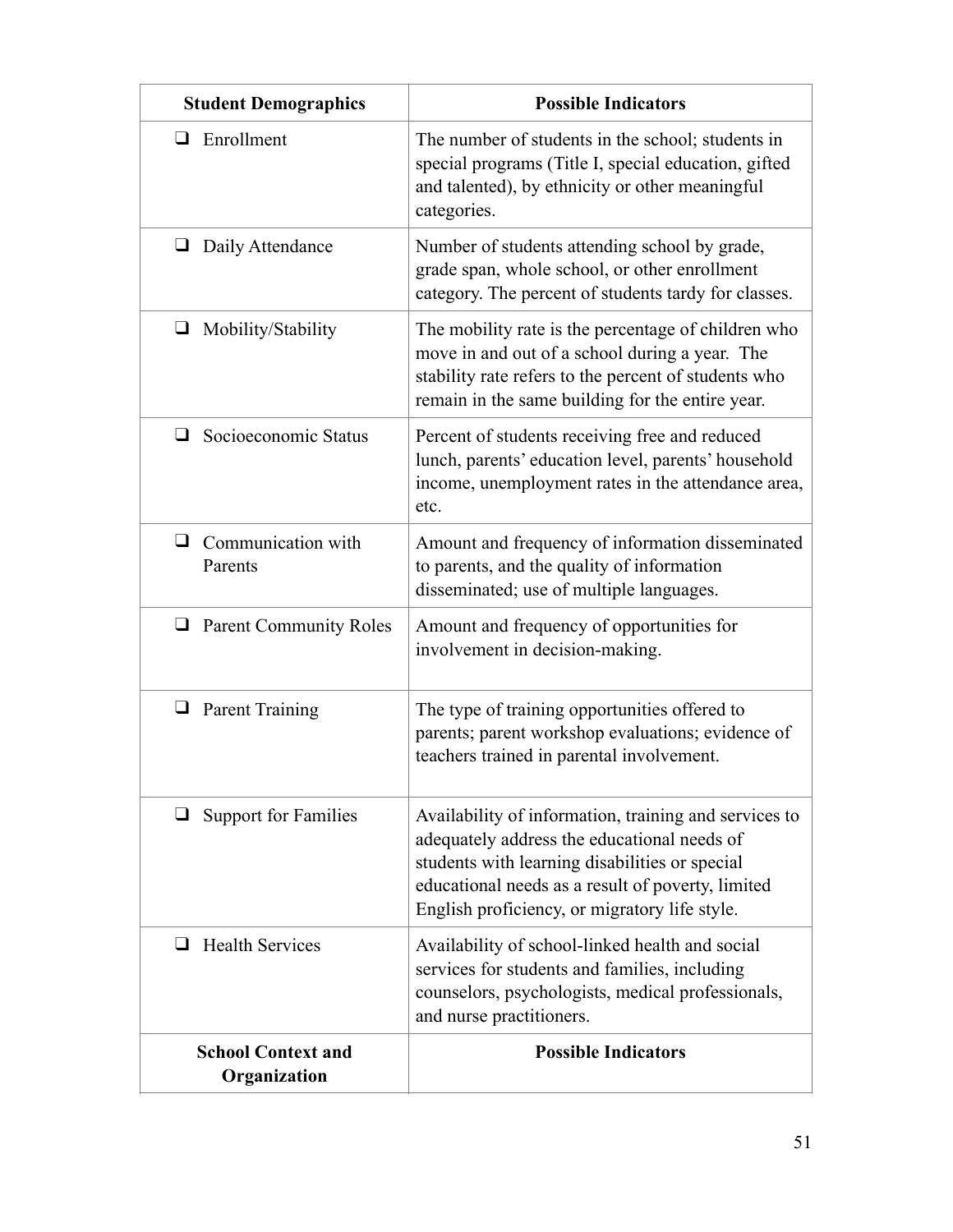| <b>Student Demographics</b>           | <b>Possible Indicators</b>                                                                                                                                                                                        |
|---------------------------------------|-------------------------------------------------------------------------------------------------------------------------------------------------------------------------------------------------------------------|
| Enrollment<br>ப                       | The number of students in the school; students in<br>special programs (Title I, special education, gifted<br>and talented), by ethnicity or other meaningful<br>categories.                                       |
| Daily Attendance<br>⊔                 | Number of students attending school by grade,<br>grade span, whole school, or other enrollment<br>category. The percent of students tardy for classes.                                                            |
| Mobility/Stability<br>$\Box$          | The mobility rate is the percentage of children who<br>move in and out of a school during a year. The<br>stability rate refers to the percent of students who<br>remain in the same building for the entire year. |
| ❏<br>Socioeconomic Status             | Percent of students receiving free and reduced<br>lunch, parents' education level, parents' household<br>income, unemployment rates in the attendance area,<br>etc.                                               |
| <b>School Mission/Vision</b><br>⊔     | Statement of the underlying philosophy of the<br>school.                                                                                                                                                          |
| Average Class Size<br>$\Box$          | Staff/child ratio, average class size, computed by<br>grade or grade spans.                                                                                                                                       |
| School Climate<br>⊔                   | The quality of student-teacher interactions, student<br>attitudes toward school, teacher job satisfaction,<br>teacher expectations and beliefs about what<br>students can accomplish.                             |
| $\Box$ Coordination Plan              | A description of the activities conducted to ensure<br>that students' instructional day or program is<br>coordinated so that student learning is not<br>fragmented.                                               |
| Management and<br>⊔<br>Governance     | The presence of engaged principals, teacher input<br>into decision-making, the organization of teachers<br>by teams.                                                                                              |
| ⊔<br><b>Student Discipline Policy</b> | Clearly defined and articulated student management<br>and discipline policy, including policies that pertain<br>to students with disabilities.                                                                    |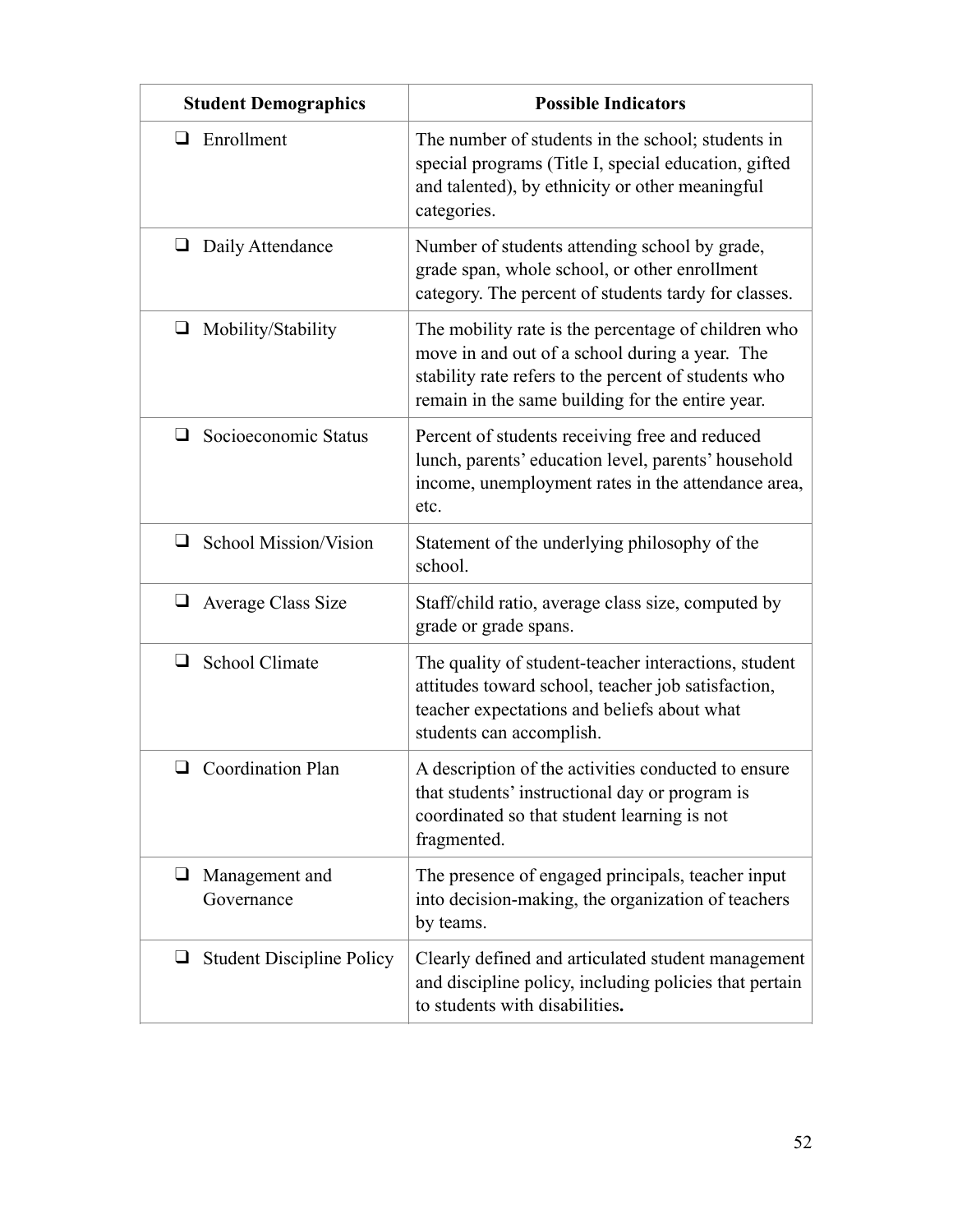## **APPENDIX VII: Data Collection Guide**<sup>8</sup>

#### К *Use for the needs assessment and also the evaluation*

The following chart is designed to help the school planning team collect and manage information collected for the comprehensive needs assessment. Fill in specific sources of information you have from current sources, then list any additional information you need to collect. Make sure that you have sufficient data to make judgments about the status of each focus area.

| <b>Methods of</b><br>Data<br><b>Collection</b> | <b>Student</b><br>Achieveme<br>nt | Curriculu<br>m and<br><b>Instruction</b> | High-<br>quality<br><b>Professional</b><br><b>Developme</b><br>nt | <b>Family and</b><br>Communit<br>$\mathbf{y}$<br>Involvemen<br>t | <b>School</b><br><b>Context and</b><br>Organizatio<br>$\mathbf n$ |
|------------------------------------------------|-----------------------------------|------------------------------------------|-------------------------------------------------------------------|------------------------------------------------------------------|-------------------------------------------------------------------|
| Self<br>Assessment                             |                                   |                                          |                                                                   |                                                                  |                                                                   |
| Observations                                   |                                   |                                          |                                                                   |                                                                  |                                                                   |
| Interviews<br>and/or Surveys                   |                                   |                                          |                                                                   |                                                                  |                                                                   |
| School<br>Records                              |                                   |                                          |                                                                   |                                                                  |                                                                   |

This tool was adapted from a chart originally published in *Implementing Schoolwide Programs: An Idea* <sup>8</sup> *Book on Planning, Volume 1,* U.S. Department of Education, Washington, D.C., 1998, with permission from WestEd.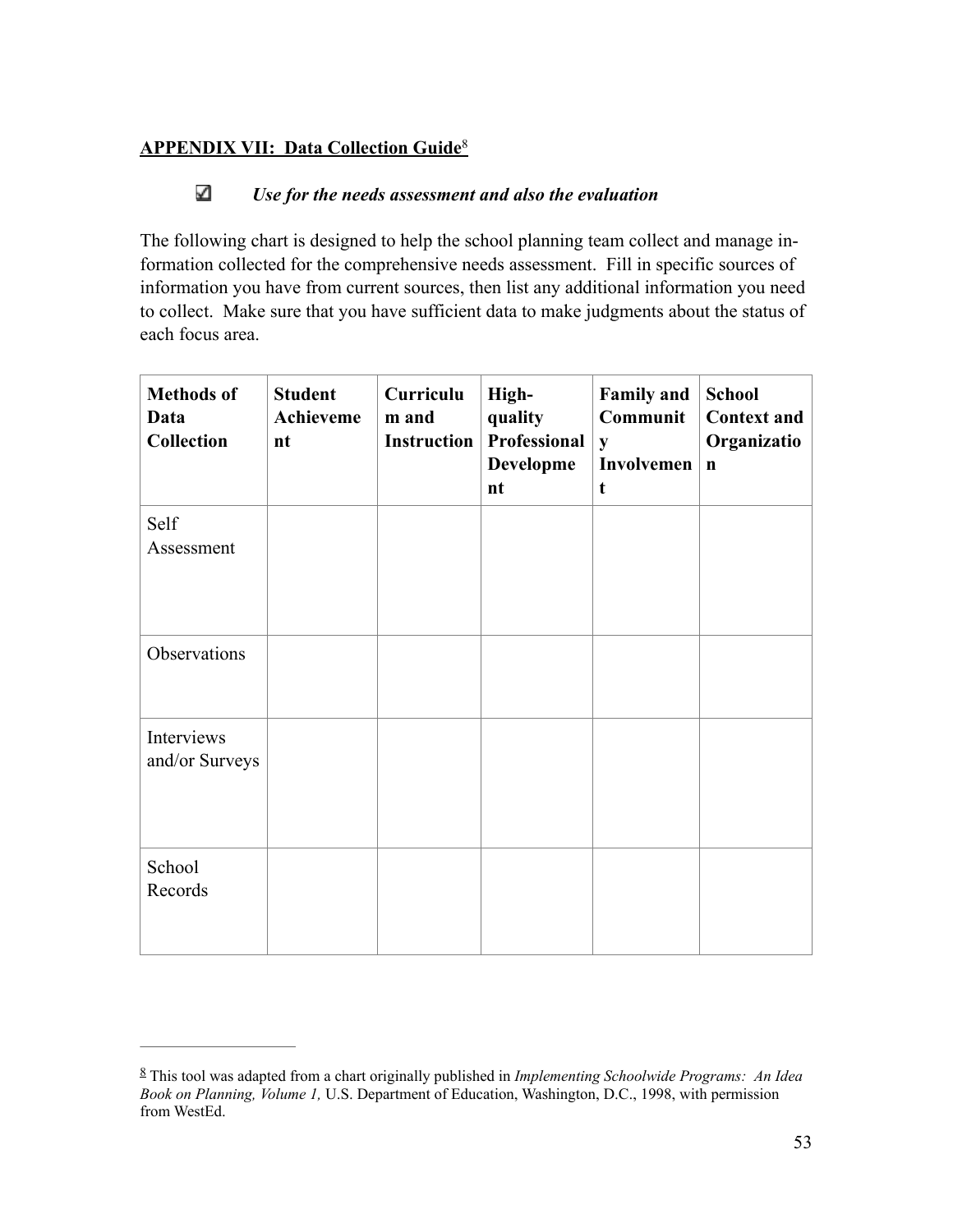| Group<br>Discussions        |  |  |  |
|-----------------------------|--|--|--|
| Evaluation/<br>Data Reports |  |  |  |
| <b>Student Work</b>         |  |  |  |
| Other<br>Information        |  |  |  |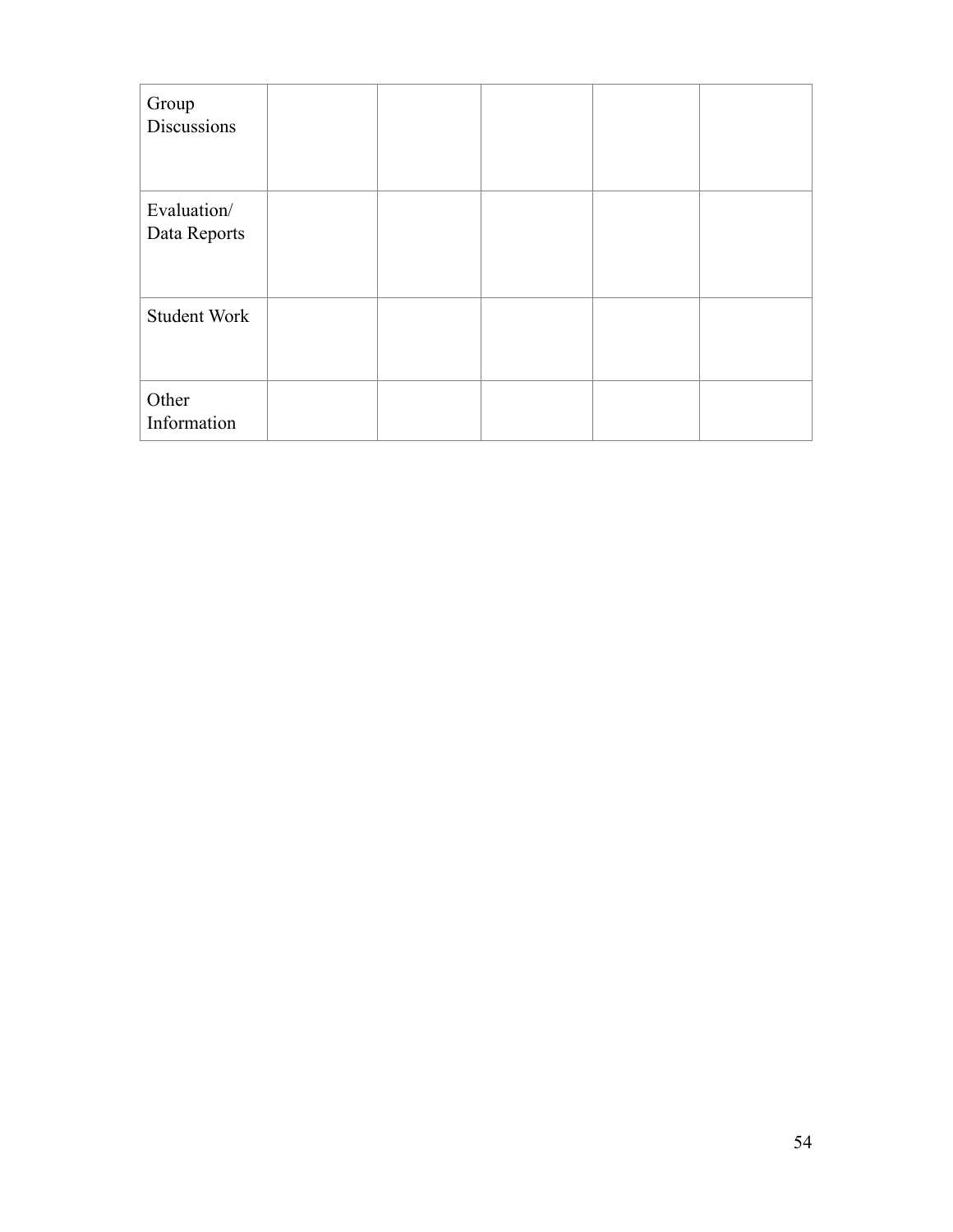## **APPENDIX VIII: Finalizing the Schoolwide Plan – A Rubric for Monitoring and Evaluation**

## *Use to develop the schoolwide plan, and also for evaluation*

This model was developed by the Iowa Department of Education as a rubric for schools to use to assess the quality of their schoolwide plans. The rubric suggests a "three-star" system that highlights the desired qualities/behaviors observed in effective schoolwide programs.

| 10 Components of a<br><b>Needs Revision</b><br>Schoolwide Plan<br>$\mathcal{M}$ | Exceptional<br>* *                                                            | Acceptable<br>***                                               |                                                          |
|---------------------------------------------------------------------------------|-------------------------------------------------------------------------------|-----------------------------------------------------------------|----------------------------------------------------------|
| Comprehensive<br><b>Needs Assessment</b>                                        | Includes a variety of<br>data gathered from<br>multiple sources.              | Includes data gathered<br>from two sources.<br>Examines student | Includes data gathered<br>from less than two<br>sources. |
|                                                                                 | Examines student,<br>teacher, school and<br>community strengths<br>and needs. | strengths and needs.                                            | Examines student<br>deficits.                            |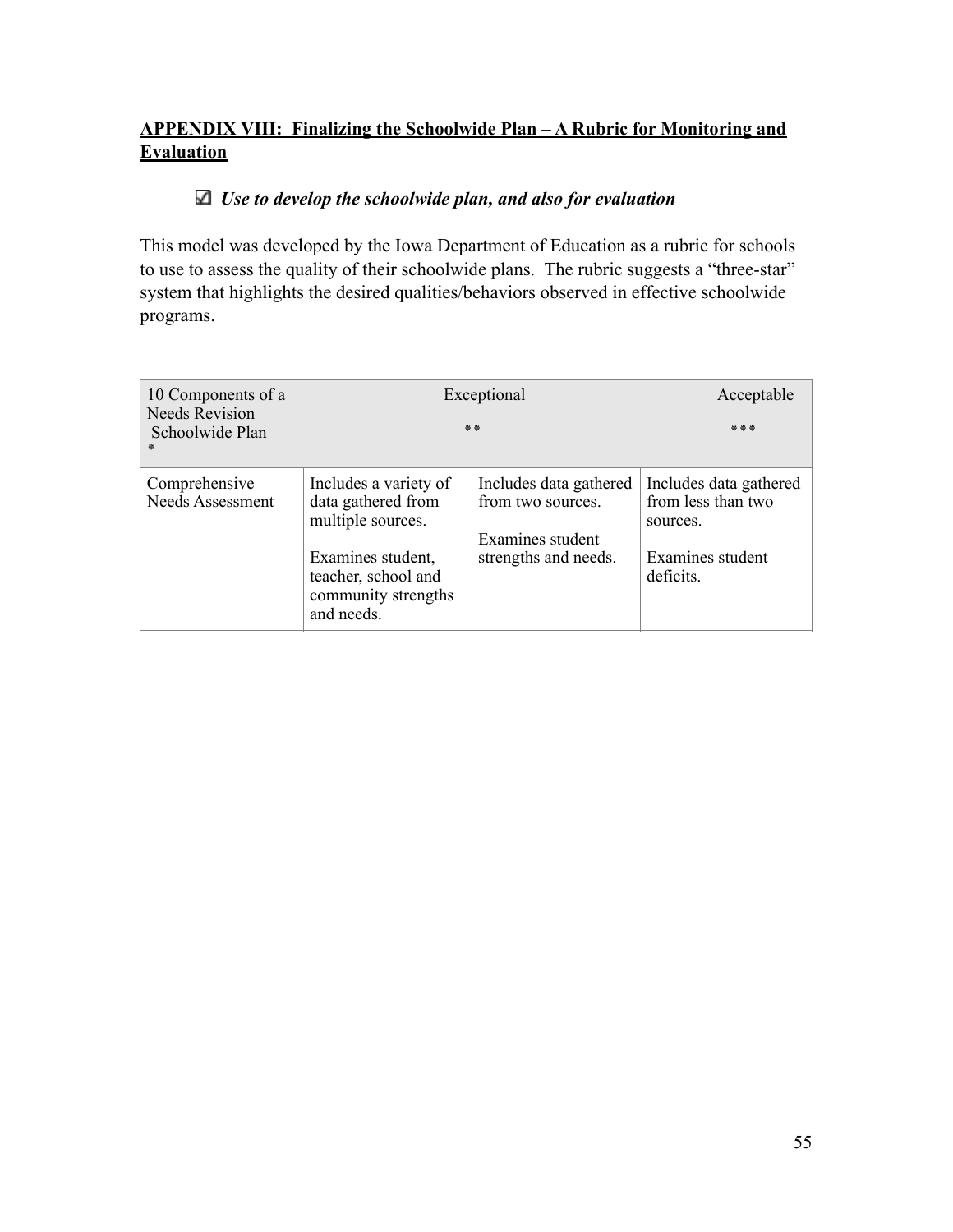| 10 Components of a<br><b>Needs Revision</b> | Exceptional                                                                                                                                                                            | Acceptable                                                                                                                                                                    |                                                                                                                                                                        |
|---------------------------------------------|----------------------------------------------------------------------------------------------------------------------------------------------------------------------------------------|-------------------------------------------------------------------------------------------------------------------------------------------------------------------------------|------------------------------------------------------------------------------------------------------------------------------------------------------------------------|
| Schoolwide Plan                             |                                                                                                                                                                                        |                                                                                                                                                                               |                                                                                                                                                                        |
| School Reform<br><b>Strategies</b>          | Strategies increase the<br>quality and quantity<br>of instruction, using<br>research-based<br>methods and<br>strategies.                                                               | Increased the quality<br>and quantity of<br>instruction.                                                                                                                      | Increases neither the<br>quality nor quantity of<br>instruction.                                                                                                       |
|                                             | Research-based<br>reform strategies are<br>directly aligned with<br>the findings of the<br>needs assessment.                                                                           | Reform strategies<br>aligned with the<br>findings of the needs<br>assessment.                                                                                                 | Reform strategies are<br>not directly aligned<br>with the<br>comprehensive needs<br>assessment findings<br>and do not reference<br>research-based<br>models.           |
|                                             | Provides a detailed,<br>enriched and<br>accelerated<br>curriculum for all<br>students.                                                                                                 | Provides an enriched<br>and accelerated<br>curriculum for select<br>students with plans in<br>place to move toward<br>all students.                                           | Provides a basic<br>curriculum.                                                                                                                                        |
|                                             | Addresses the needs<br>of all children in the<br>school, but<br>particularly those who<br>are low achieving, and<br>meets the needs of<br>students representing<br>all major subgroups | Addresses the needs<br>of all children in the<br>school, but<br>particularly the needs<br>of students of target<br>populations<br>participating in the<br>schoolwide program. | Addresses the needs of<br>select students and<br>there is no clear plan<br>in place that addresses<br>how the school will<br>determine if identified<br>needs are met. |
|                                             | participating in the<br>schoolwide program.<br>Addresses specific<br>strategies that assist<br>teachers to determine<br>if student needs are<br>met.                                   | Briefly addresses how<br>the school will<br>determine if these<br>needs are met.                                                                                              | Teachers are directed<br>to meet student needs<br>without specific<br>strategies or<br>approaches.                                                                     |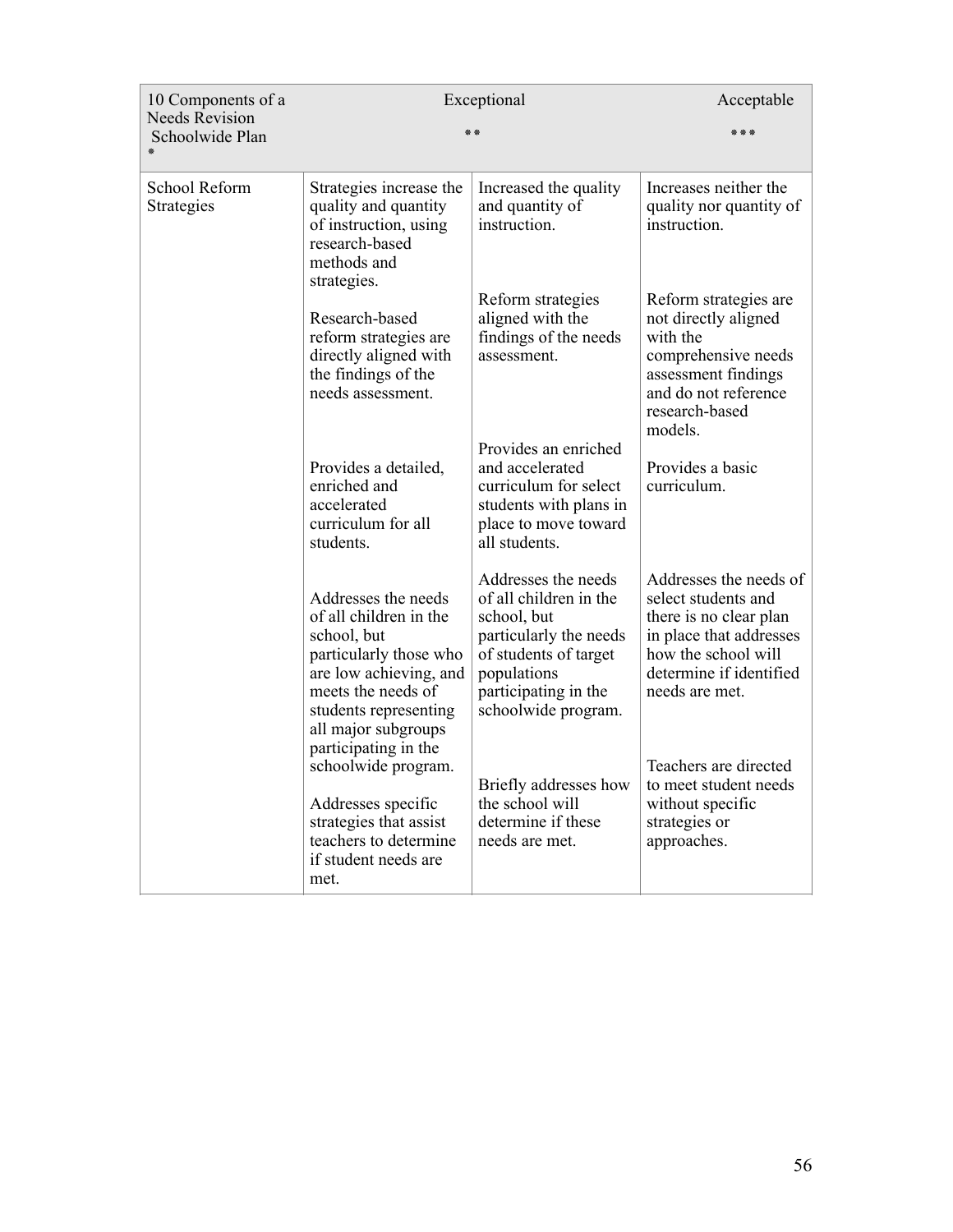| 10 Components of a<br><b>Needs Revision</b>                    | Exceptional                                                                                                                                                                                                                                                                                                                                         | Acceptable                                                                                                                                                                                                                                                                                                |                                                                                                                                                                                                                                                                                              |
|----------------------------------------------------------------|-----------------------------------------------------------------------------------------------------------------------------------------------------------------------------------------------------------------------------------------------------------------------------------------------------------------------------------------------------|-----------------------------------------------------------------------------------------------------------------------------------------------------------------------------------------------------------------------------------------------------------------------------------------------------------|----------------------------------------------------------------------------------------------------------------------------------------------------------------------------------------------------------------------------------------------------------------------------------------------|
| Schoolwide Plan                                                |                                                                                                                                                                                                                                                                                                                                                     |                                                                                                                                                                                                                                                                                                           |                                                                                                                                                                                                                                                                                              |
| Instruction by Highly<br>Qualified<br>Professional Staff       | Teachers and<br>paraprofessionals<br>meet the highly<br>qualified<br>requirements; parents<br>are aware of the<br>highly qualified status<br>of all teachers.<br>All teachers are<br>assigned to the areas<br>in which they are<br>certified to teach.                                                                                              | Teachers and<br>paraprofessionals are<br>prepared to meet the<br>highly qualified<br>requirements,<br>however, all do not;<br>parents are aware of<br>the progress of the<br>school in meeting this<br>requirement.<br>Teachers are<br>sometimes assigned to<br>areas in which they<br>are not certified. | Teachers and<br>paraprofessionals, for<br>the most part, do not<br>meet the highly<br>qualified requirements,<br>and there is no plan in<br>place to meet the<br>requirement.<br>Teachers are routinely<br>assigned to teach in<br>areas where they are<br>not certified.                    |
| High-quality and<br><b>Ongoing Professional</b><br>Development | All staff is trained to<br>meet individual needs<br>of all students, but<br>particularly the lowest<br>achieving students of<br>any program that is<br>included in the<br>schoolwide program.<br>All staff receives<br>ongoing and sustained<br>professional<br>development that is<br>aligned with the goals<br>of the school<br>improvement plan. | Most staff receives<br>training toward<br>meeting the needs of<br>only select groups of<br>students.<br>Most staff receives<br>ongoing and sustained<br>professional<br>development that is<br>mostly aligned with<br>the goals of the school<br>improvement plan.                                        | Some staff receives<br>fragmented training<br>unrelated to identified<br>school needs.<br>Few staff receives<br>professional<br>development; it<br>addresses their<br>individual training<br>goals and is not<br>necessarily aligned<br>with the goals of the<br>school improvement<br>plan. |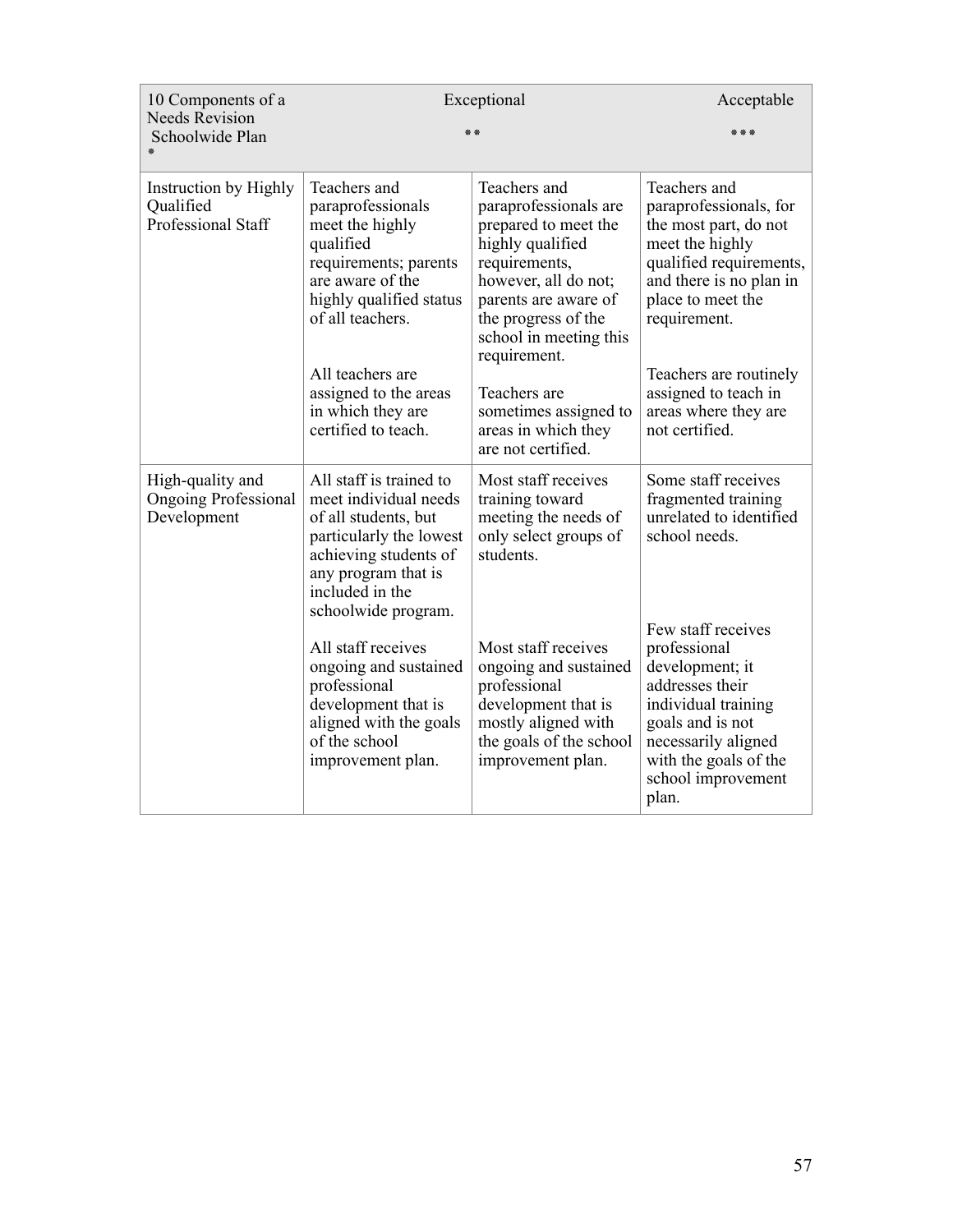| 10 Components of a<br><b>Needs Revision</b>               | Exceptional                                                                                                                                                                                                                                                             | Acceptable                                                                                                                                                                                                                                                                                                          |                                                                                                                                                                                                                                                                                                            |
|-----------------------------------------------------------|-------------------------------------------------------------------------------------------------------------------------------------------------------------------------------------------------------------------------------------------------------------------------|---------------------------------------------------------------------------------------------------------------------------------------------------------------------------------------------------------------------------------------------------------------------------------------------------------------------|------------------------------------------------------------------------------------------------------------------------------------------------------------------------------------------------------------------------------------------------------------------------------------------------------------|
| Schoolwide Plan                                           |                                                                                                                                                                                                                                                                         |                                                                                                                                                                                                                                                                                                                     |                                                                                                                                                                                                                                                                                                            |
| Strategies to Attract<br><b>Highly Qualified</b><br>Staff | The school is allowed<br>to provide incentives<br>for highly qualified<br>teachers to teach in<br>high need schools.<br>Only teachers who are<br>highly qualified are<br>assigned to low<br>achieving students<br>and this is the policy<br>throughout the<br>district. | The school has<br>developed a plan to<br>review the<br>qualifications of its<br>staff, and is prepared<br>to adopt an incentive<br>structure for novice<br>and experienced<br>teachers.<br>Teachers who do not<br>meet the highly<br>qualified status are<br>rarely assigned to<br>work with high need<br>students. | The school makes<br>teacher assignments<br>based on the<br>availability of staff,<br>and does not have a<br>plan to make changes<br>in the way it assigns or<br>hires teachers.<br>Teachers are not<br>assigned to serve high<br>need students based on<br>student need, but<br>rather staff availability. |
| Strategies to Increase<br>Parental Involvement            | Specific strategies to<br>increase parental<br>involvement, based<br>upon results of the<br>needs assessment<br>have been identified<br>and implemented.                                                                                                                | Specific strategies to<br>increase parental<br>involvement have<br>been identified and<br>implemented.                                                                                                                                                                                                              | Specific strategies to<br>increase parental<br>involvement have not<br>been identified or<br>implemented.                                                                                                                                                                                                  |
|                                                           | Strong collaboration<br>with community<br>resources is evident.                                                                                                                                                                                                         | Some collaboration<br>with community<br>resources is evident.                                                                                                                                                                                                                                                       | No collaboration with<br>community resources<br>is observed.                                                                                                                                                                                                                                               |
|                                                           | Parents are included<br>as decision makers in<br>a broad spectrum of<br>school decisions.                                                                                                                                                                               | Parents are included<br>as decision makers in<br>a limited number of<br>school decisions.                                                                                                                                                                                                                           | Parents have no role in<br>the decision making<br>process of the school.                                                                                                                                                                                                                                   |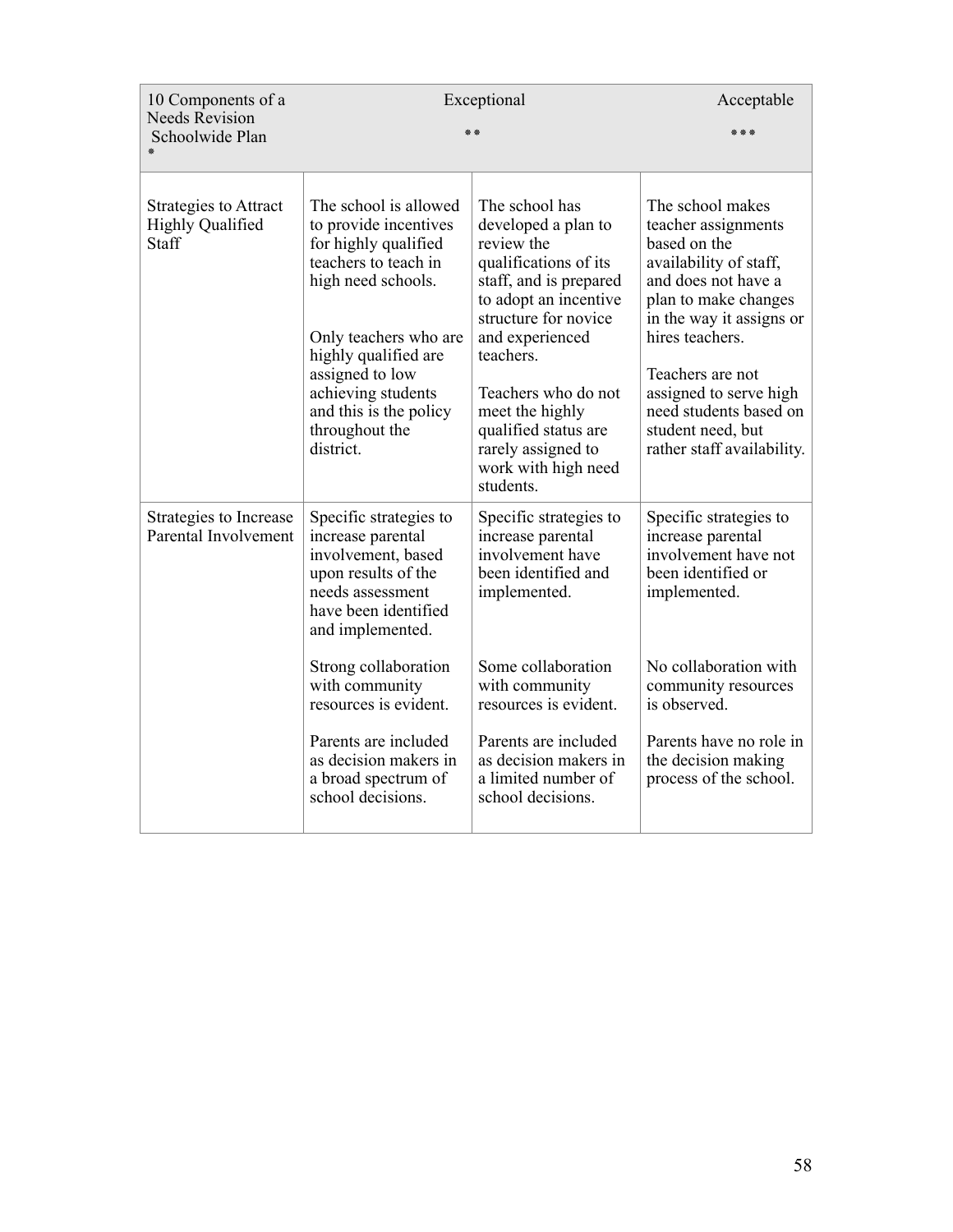| 10 Components of a<br><b>Needs Revision</b>                          | Exceptional                                                                                                                                            | Acceptable                                                                                                                               |                                                                                                                                                     |
|----------------------------------------------------------------------|--------------------------------------------------------------------------------------------------------------------------------------------------------|------------------------------------------------------------------------------------------------------------------------------------------|-----------------------------------------------------------------------------------------------------------------------------------------------------|
| Schoolwide Plan                                                      |                                                                                                                                                        |                                                                                                                                          |                                                                                                                                                     |
| <b>Preschool Transition</b><br><b>Strategies</b>                     | Collaboration is<br>evident between the<br>elementary school and<br>preschool programs<br>(i.e. Head Start, Even<br>Start).<br>Specific strategies for | Collaboration efforts<br>have begun between<br>the elementary and<br>preschool programs.<br>Specific strategies for<br>helping students' | Collaboration and<br>communication<br>seldom occurs<br>between the regular<br>elementary school<br>program and preschool<br>programs.               |
|                                                                      | helping students'<br>transition into the<br>elementary setting<br>have been identified<br>and implemented.                                             | transition into the<br>regular elementary<br>school setting are not<br>included in the school<br>improvement plan.                       | Specific strategies for<br>helping students'<br>transition into the<br>regular elementary<br>setting have not been<br>identified or<br>implemented. |
| <b>Teacher Participation</b><br>in Making<br>Assessment<br>Decisions | A team of teachers,<br>administrators and<br>parents participate in<br>the selection, use, and<br>interpretation of<br>school-based                    | Student performance<br>is considered when<br>modifying the school<br>improvement plan.                                                   | Assessment decisions<br>are made with little or<br>no input from teaching<br>staff                                                                  |
|                                                                      | assessments.<br>Student performance<br>drives modifications<br>and improvements in<br>the selection and use<br>of school-based<br>assessments.         | Student performance<br>is considered when<br>modifying the plan,<br>however, it does not<br>always occur.                                | Student performance is<br>not considered when<br>making decisions<br>about assessment.                                                              |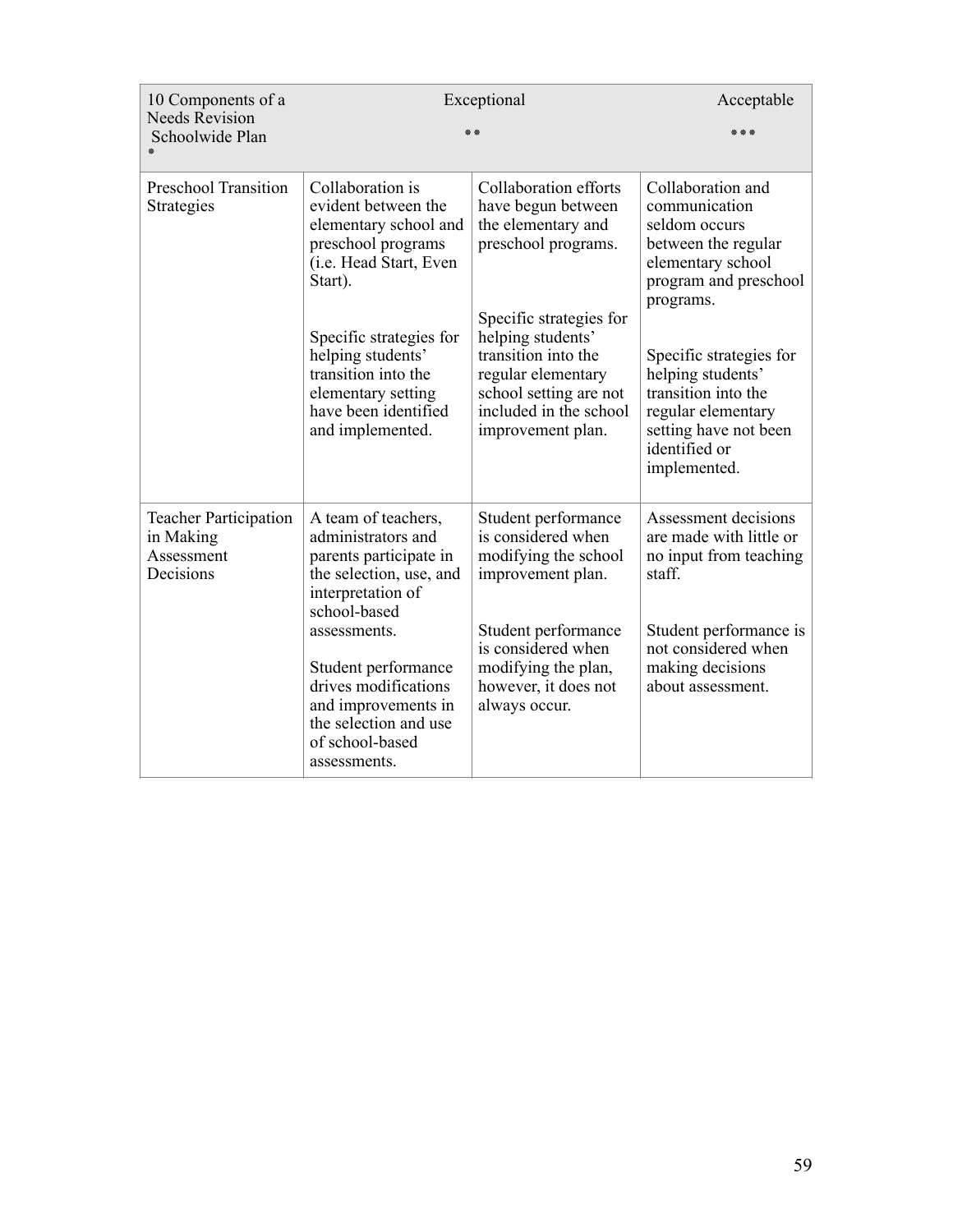| 10 Components of a                                                                                           | Exceptional                                                                                                                                                                      | Acceptable                                                                                                                                                                  |                                                                                                                                                                                                                            |
|--------------------------------------------------------------------------------------------------------------|----------------------------------------------------------------------------------------------------------------------------------------------------------------------------------|-----------------------------------------------------------------------------------------------------------------------------------------------------------------------------|----------------------------------------------------------------------------------------------------------------------------------------------------------------------------------------------------------------------------|
| <b>Needs Revision</b><br>Schoolwide Plan                                                                     |                                                                                                                                                                                  |                                                                                                                                                                             |                                                                                                                                                                                                                            |
| Timely and<br>Additional<br>Assistance to<br><b>Students Having</b><br>Difficulty Mastering<br>the Standards | The school has a well-<br>defined process that is<br>currently being<br>implemented to<br>identify students<br>experiencing<br>difficulty mastering                              | The school has a<br>process in place to<br>identify students<br>experiencing<br>difficulty mastering<br>the State's standards.                                              | No process is in place.<br>to identify students<br>who are experiencing<br>difficult mastering the<br>State's standards.                                                                                                   |
|                                                                                                              | the State's standards.<br>Timely, effective and<br>additional assistance<br>is provided for<br>students experiencing<br>difficulty mastering<br>the State's standards.           | Effective, additional<br>assistance is provided<br>for students<br>experiencing<br>difficulty meeting<br>State standards.                                                   | Additional assistance<br>is provided to some<br>students who are<br>experiencing<br>difficulty, but the<br>intervention is not<br>regular and ongoing.                                                                     |
|                                                                                                              | Thematic, integrated<br>instruction, designed<br>to accommodate the<br>needs of various<br>learning styles is<br>provided.                                                       | Students receive some<br>differentiated<br>instruction while<br>working with support<br>staff.                                                                              | All students are taught<br>using the same<br>methods.                                                                                                                                                                      |
| Coordination and<br>Integration of<br>Federal, State and<br>Local Programs and<br>Resources                  | The school has<br>established its<br>improvement plan<br>based on need, and is<br>knowledgeable about<br>and uses all resources<br>available to the school<br>to meet its goals. | The school has<br>established its<br>improvement plan<br>based on need, but<br>plans to conduct a full<br>inventory of its<br>resources in order to<br>carry out its goals. | The school has an<br>improvement plan, but<br>its goals are not<br>always based on need,<br>and there is<br>uncertainty as to what<br>the available resources<br>are, and how they can<br>be used to address its<br>goals. |

Printed with the permission of the Iowa State Department of Education